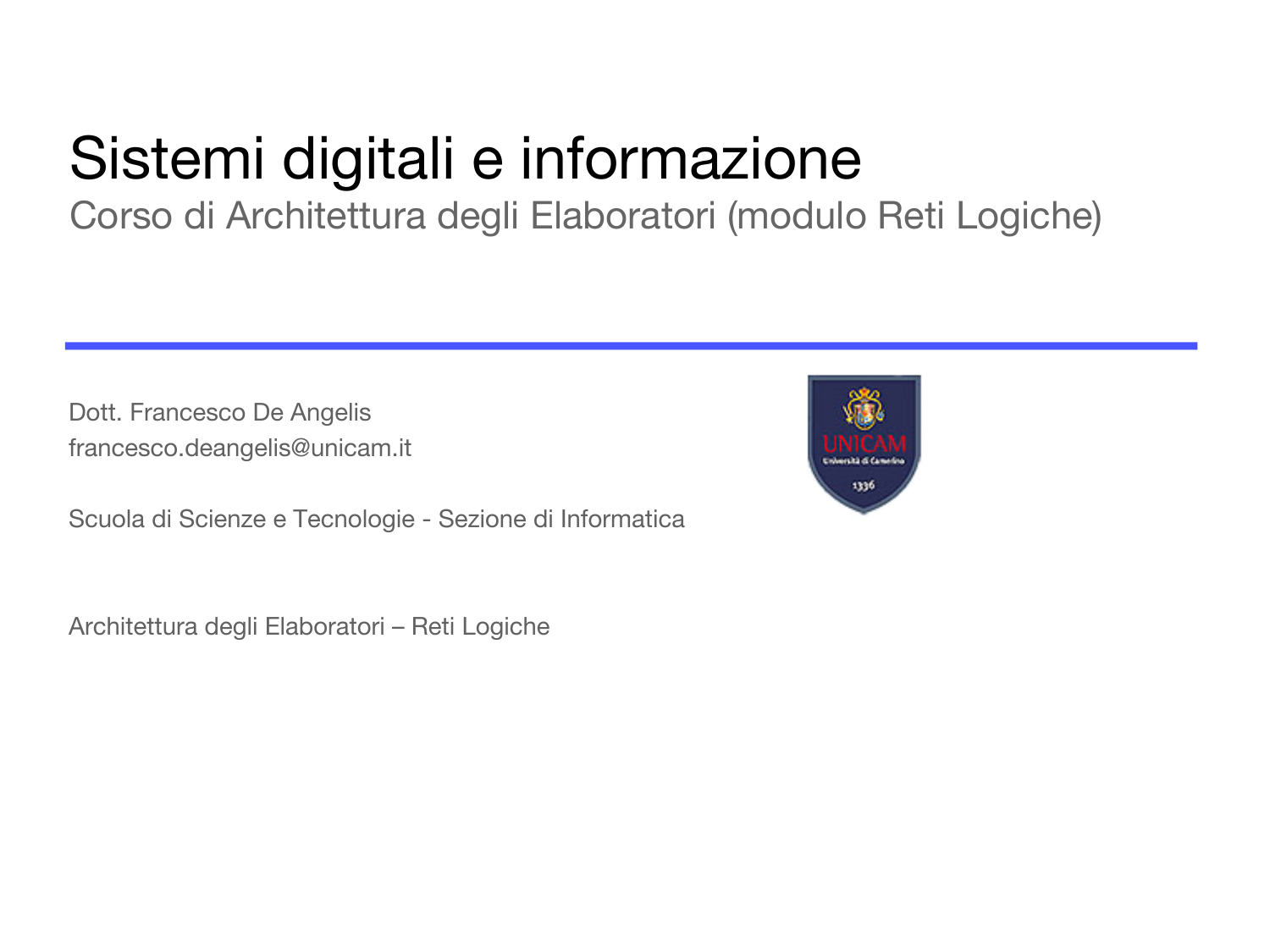### **Overview**

- •Digital Systems, Computers, and Beyond
- •Information Representation
- •Number Systems [binary, octal and hexadecimal]
- **•Arithmetic Operations**
- •Base Conversion
- •Decimal Codes [BCD (binary coded decimal)]
- •Alphanumeric Codes
- •Parity Bit
- **•Gray Codes**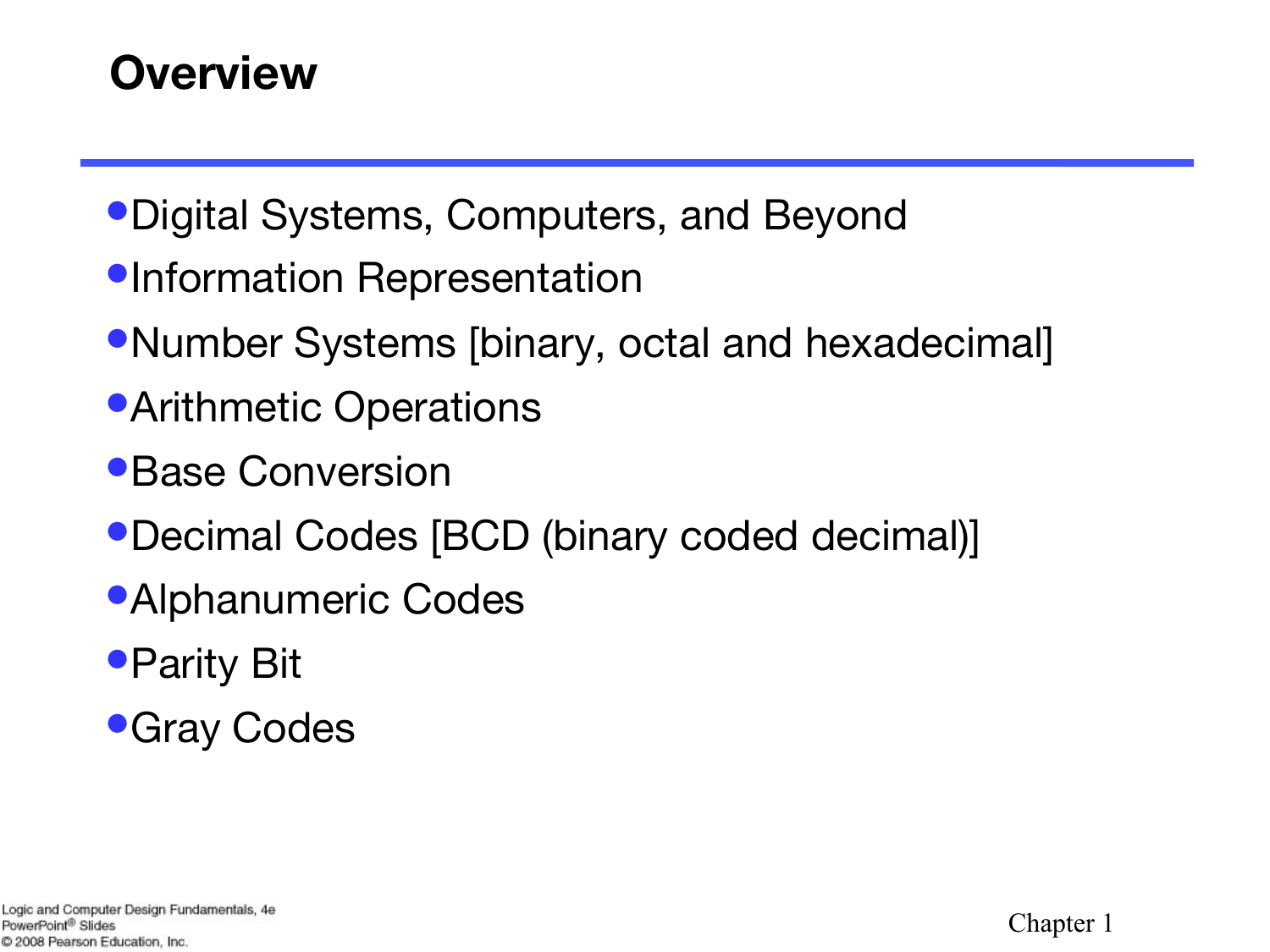### **DIGITAL & COMPUTER SYSTEMS Digital System**

‣Takes a set of discrete information inputs and discrete internal information (system state) and generates a set of discrete information outputs.

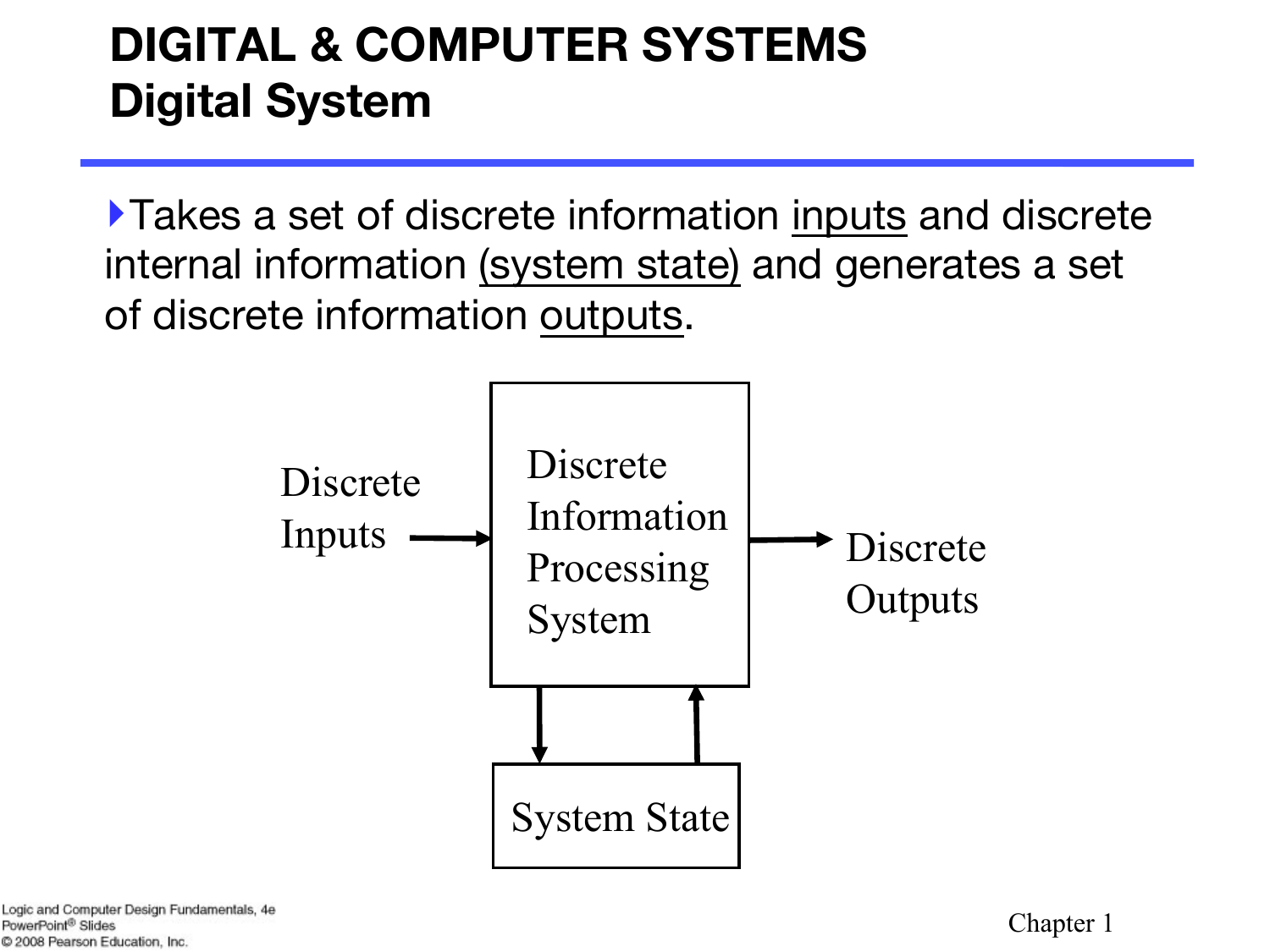### **INFORMATION REPRESENTATION - Signals**

•Information variables represented by physical quantities.

•For digital systems, the variables take on discrete values.

•Two level, or binary values are the most prevalent values in digital systems.

•Binary values are represented abstractly by:

- digits 0 and 1
- words (symbols) False (F) and True (T)
- words (symbols) Low (L) and High (H)
- and words On and Off.

•Binary values are represented by values or ranges of values of physical quantities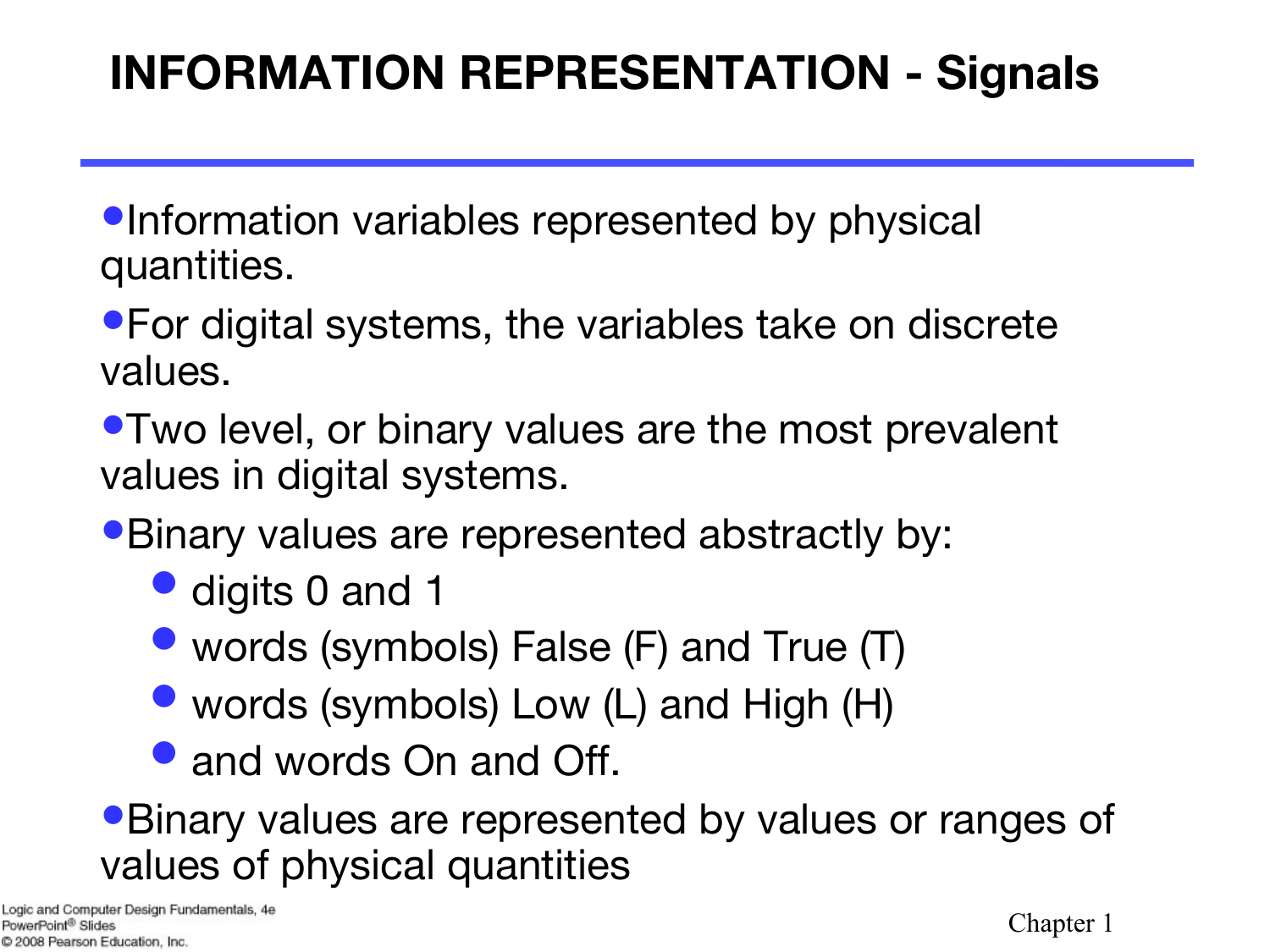### **Signal Examples Over Time**



Logic and Computer Design Fundamentals, 4e PowerPoint<sup>®</sup> Slides C 2008 Pearson Education, Inc.

Chapter 1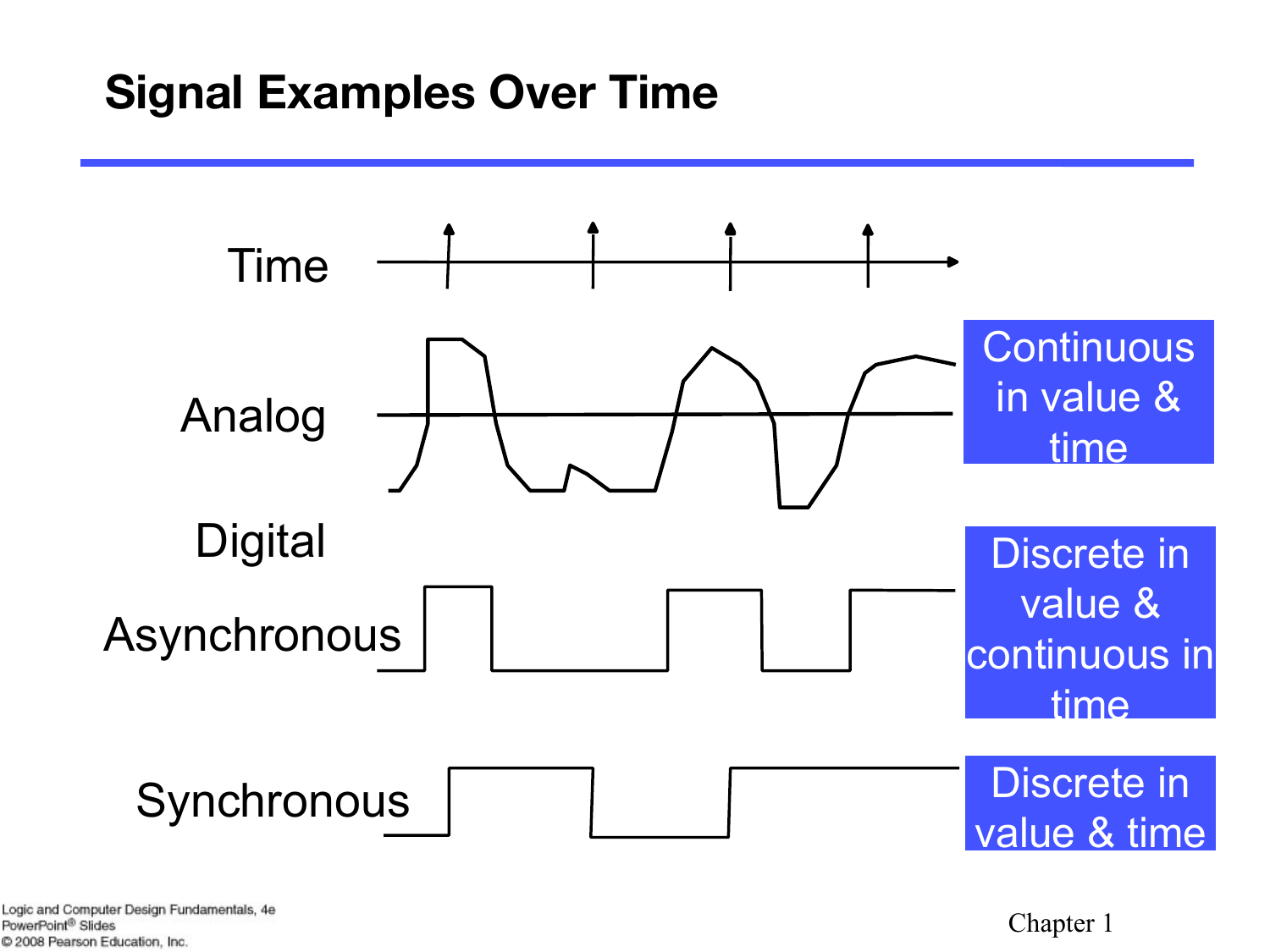### **Binary Values: Other Physical Quantities**

•What are other physical quantities represent 0 and 1?

- •CPU Voltage
- •Disk Magnetic Field Direction
- •CD Surface Pits/Light
- •Dynamic RAM Electrical Charge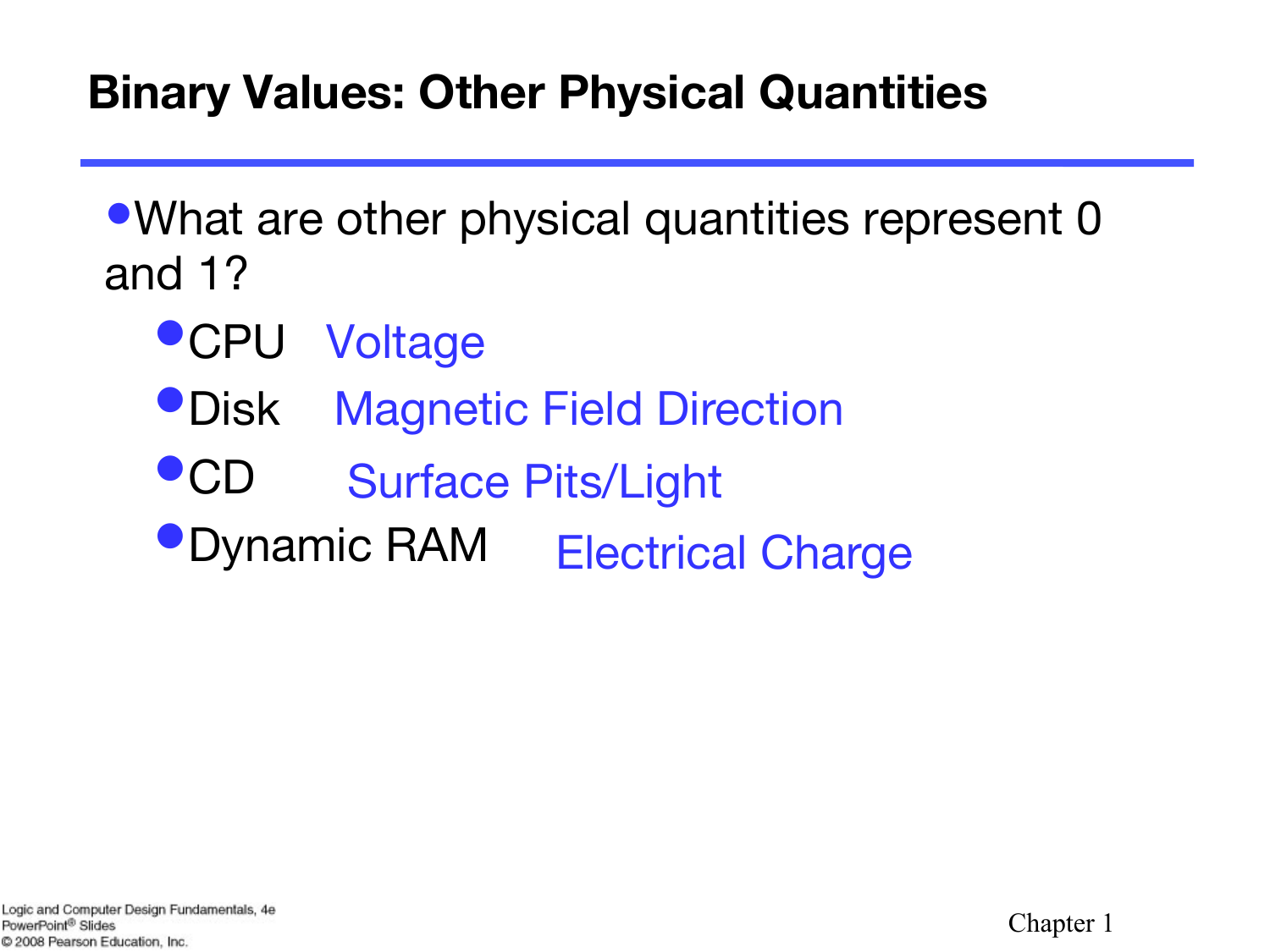### **Signal Example – Physical Quantity: Voltage**



Chapter 1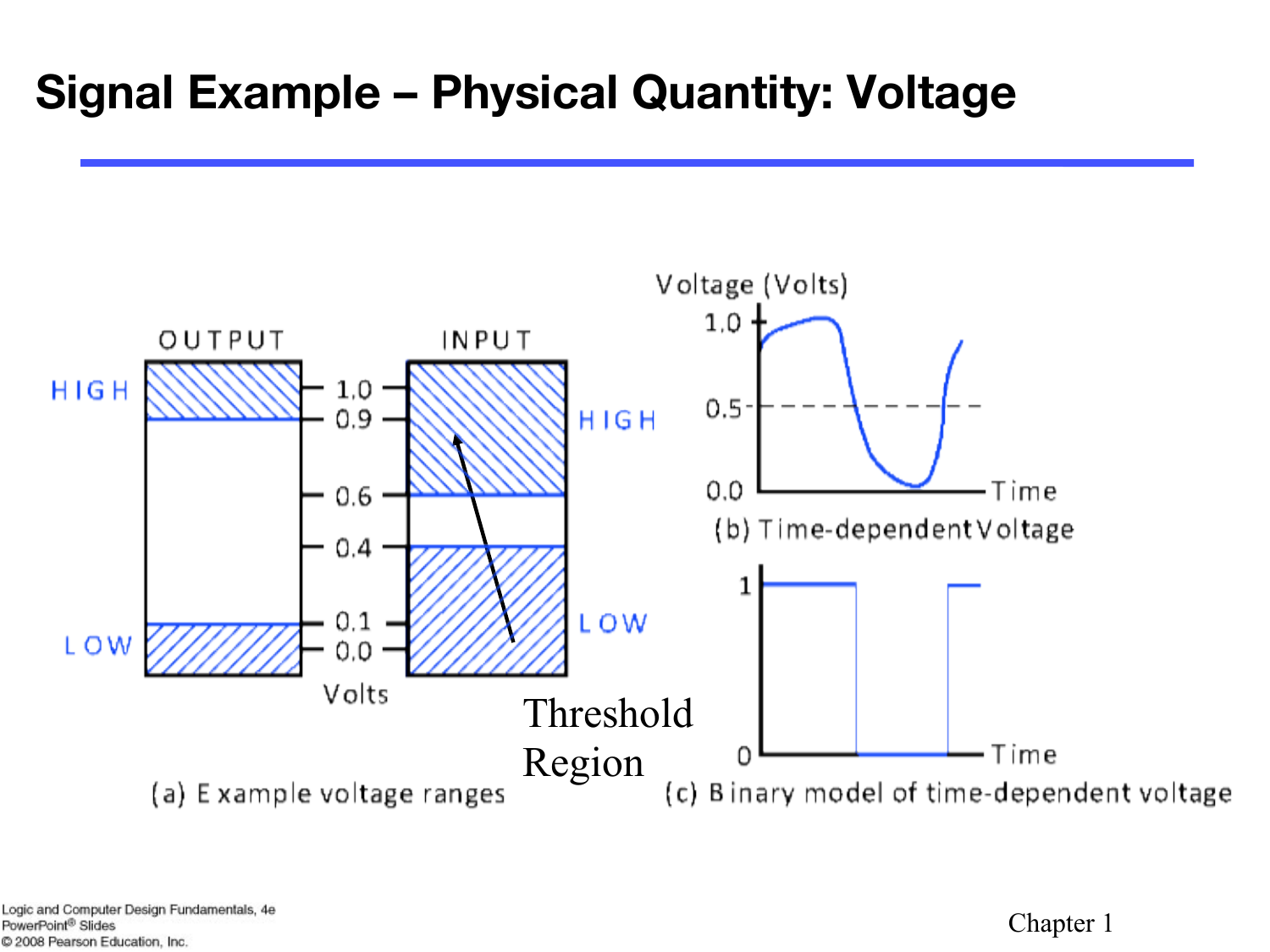### **Digital Computer Example**

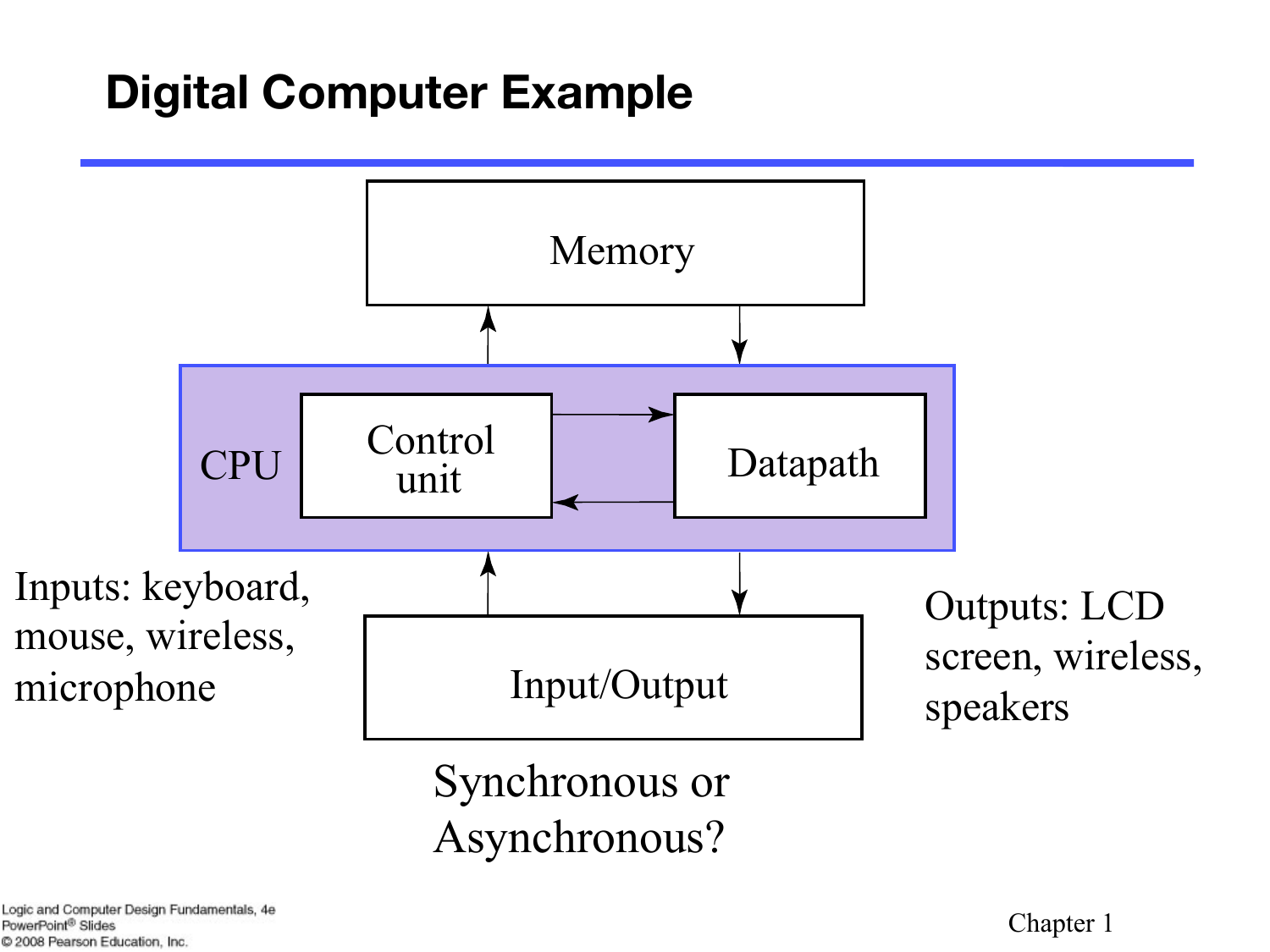**A Digital Counter (e. g., odometer):**

$$
\text{Count Up} \xrightarrow{\text{Rest}} \boxed{0 \mid 0 \mid 1 \mid 3 \mid 5 \mid 6 \mid 4}
$$

Inputs: Count Up, Reset Outputs: Visual Display State: "Value" of stored digits

### Synchronous or Asynchronous?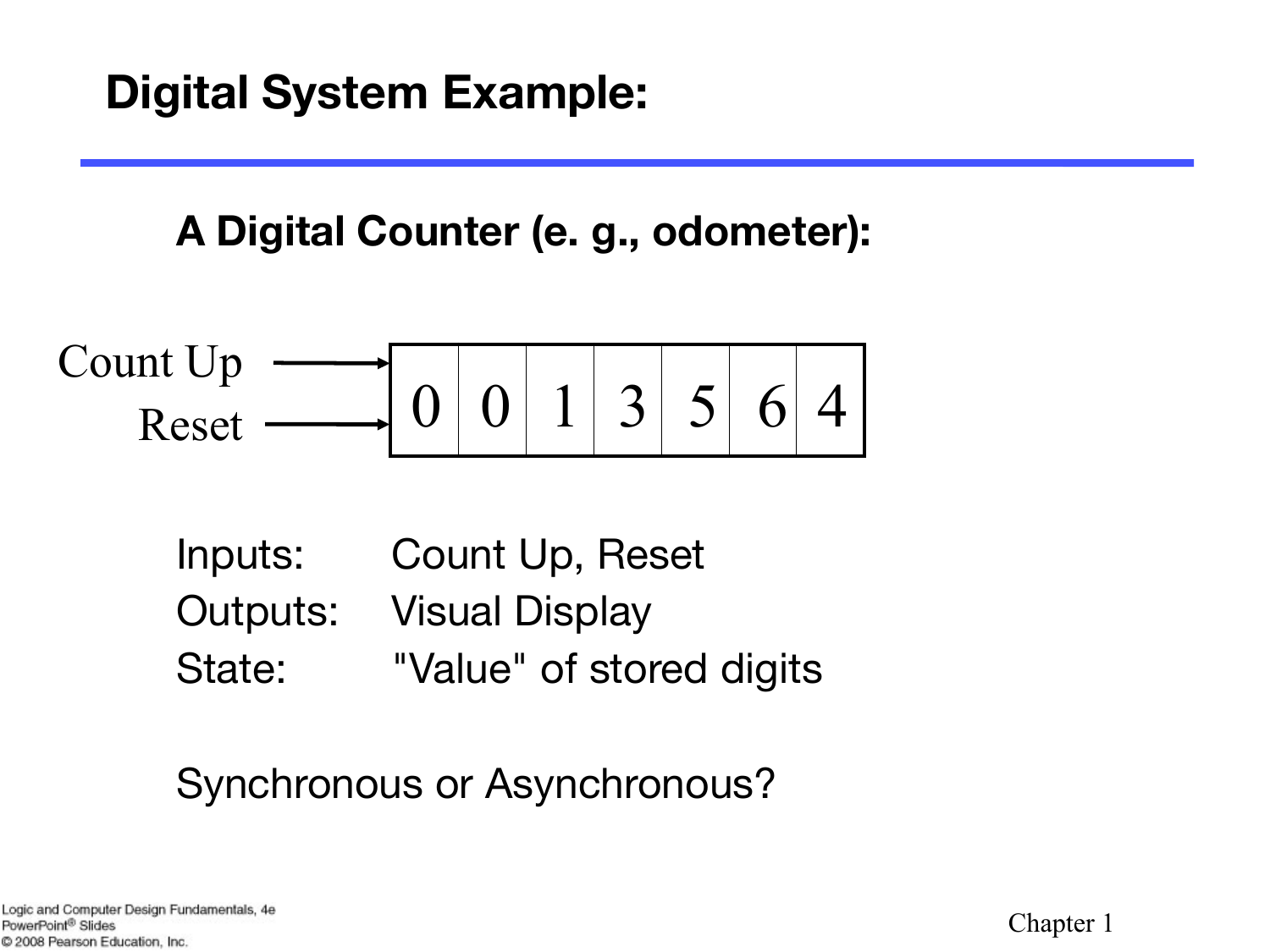### "**Computer Architecture**"



Logic and Computer Design Fundamentals, 4e PowerPoint® Slides C 2008 Pearson Education, Inc.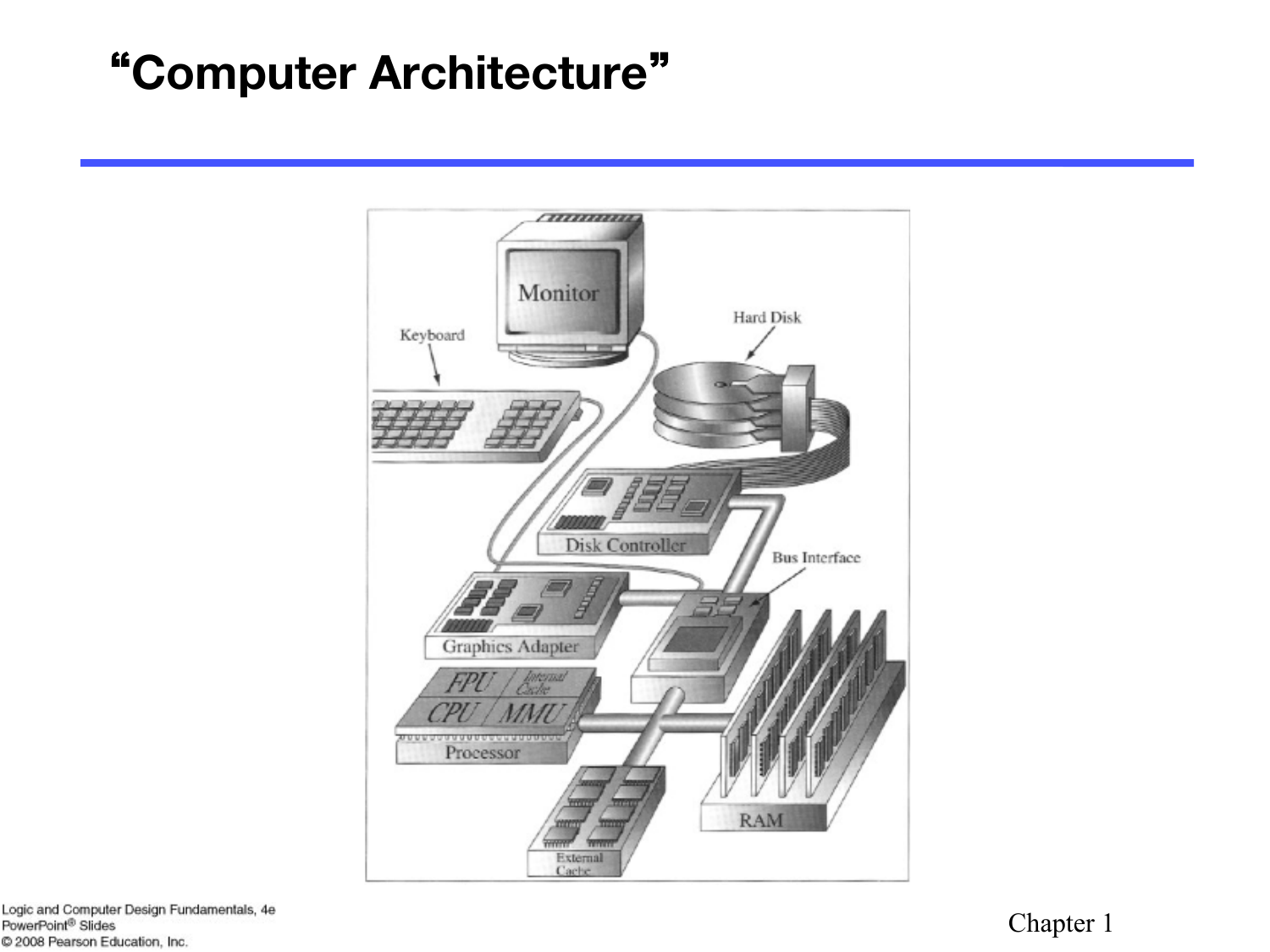### **And Beyond – Embedded Systems**

- ‣Computers as integral parts of other products
- ‣Examples of embedded computers
- **Microcomputers**
- **Microcontrollers**
- ‣Digital signal processors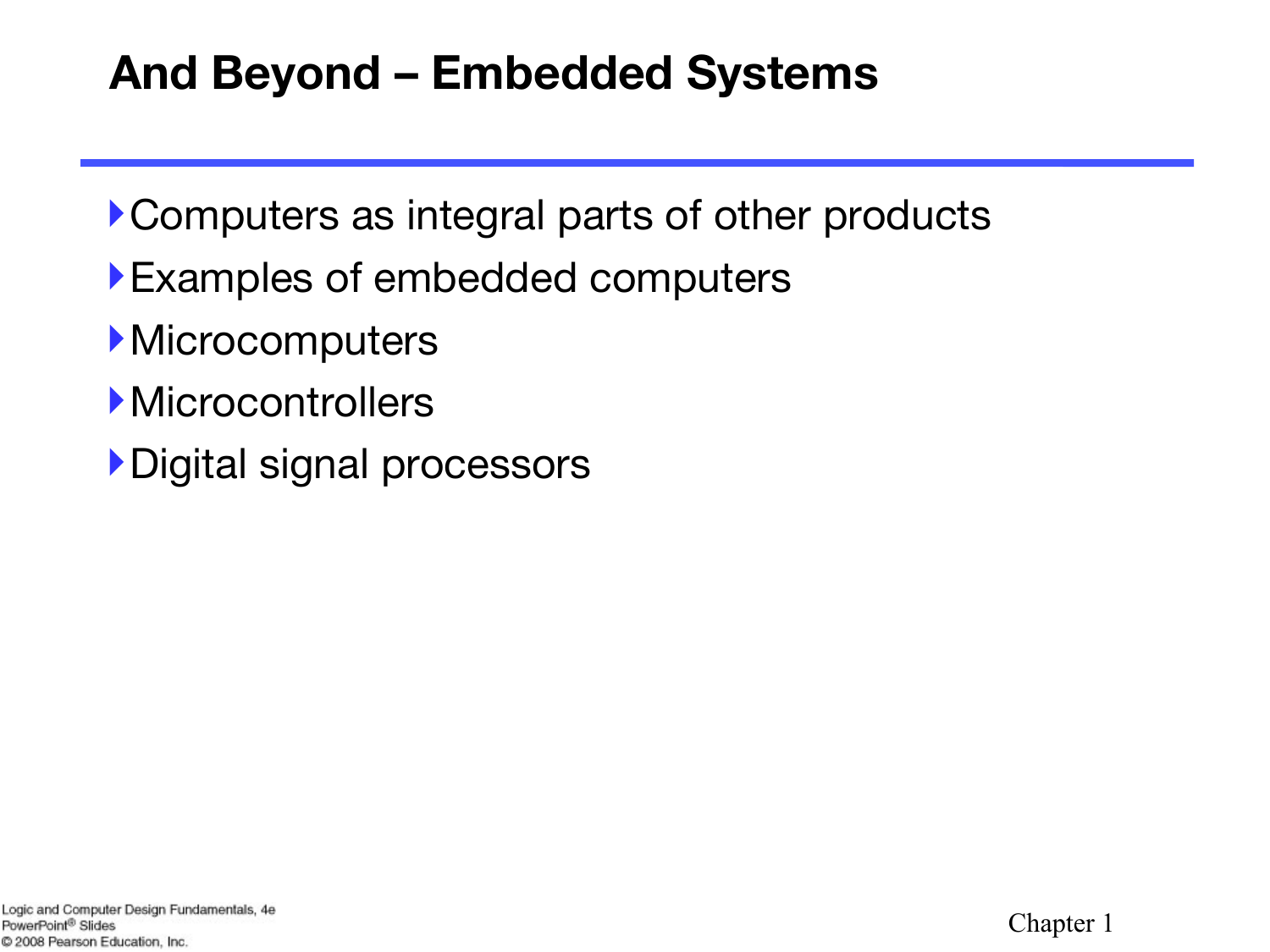### **DIGITAL & COMPUTER SYSTEMS - Embedded System**

 $1 - 3$ 



C 2008 Pearson Education, Inc. M. Morris Mano & Charles R. Kime LOGIC AND COMPUTER DESIGN FUNDAMENTALS, 4e

Logic and Computer Design Fundamentals, 4e PowerPoint® Slides C 2008 Pearson Education, Inc.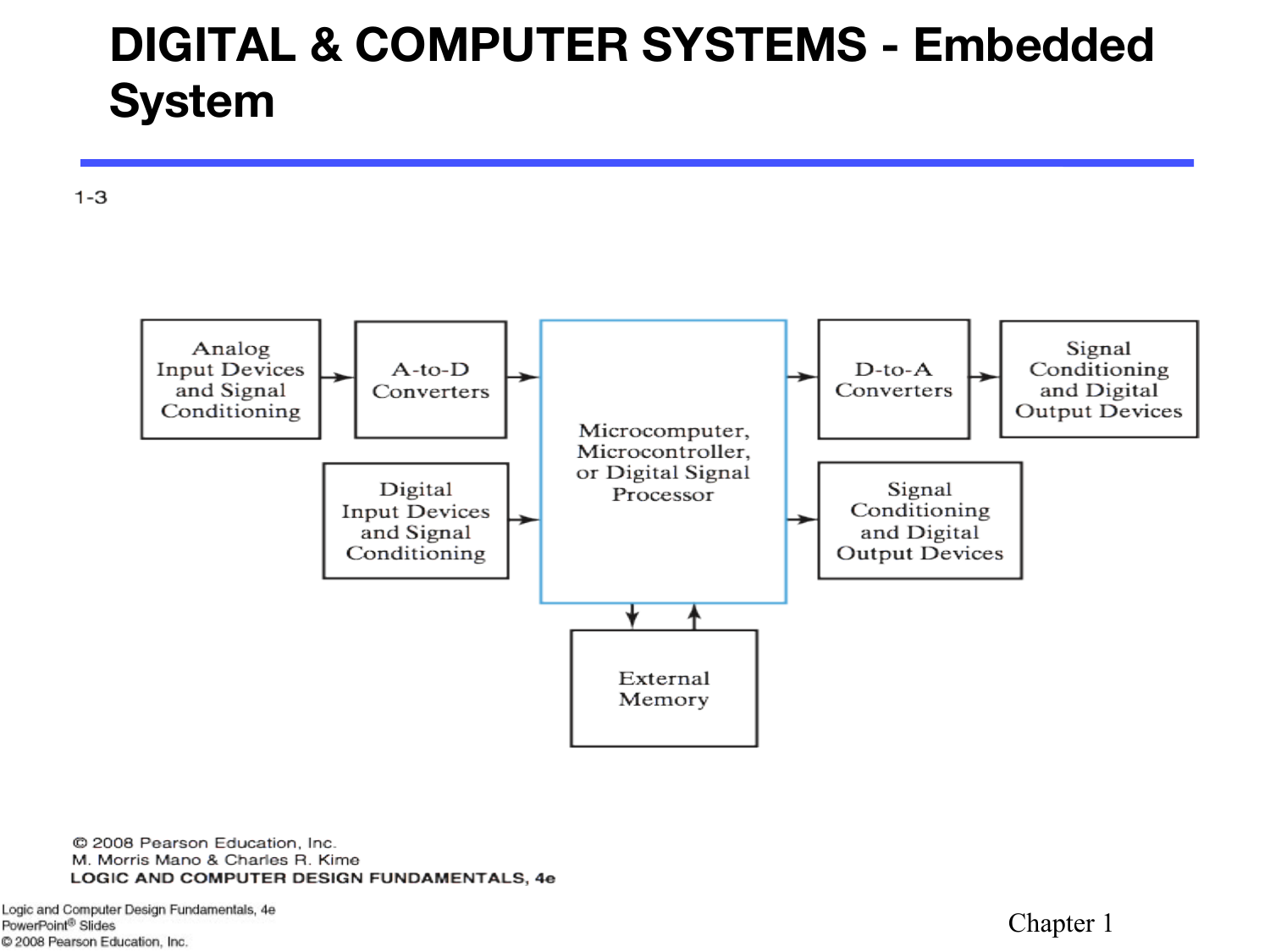### **DIGITAL & COMPUTER SYSTEMS - Embedded System - Example**



Logic and Computer Design Fundamentals, 4e PowerPoint<sup>®</sup> Slides C 2008 Pearson Education, Inc.

#### Chapter 1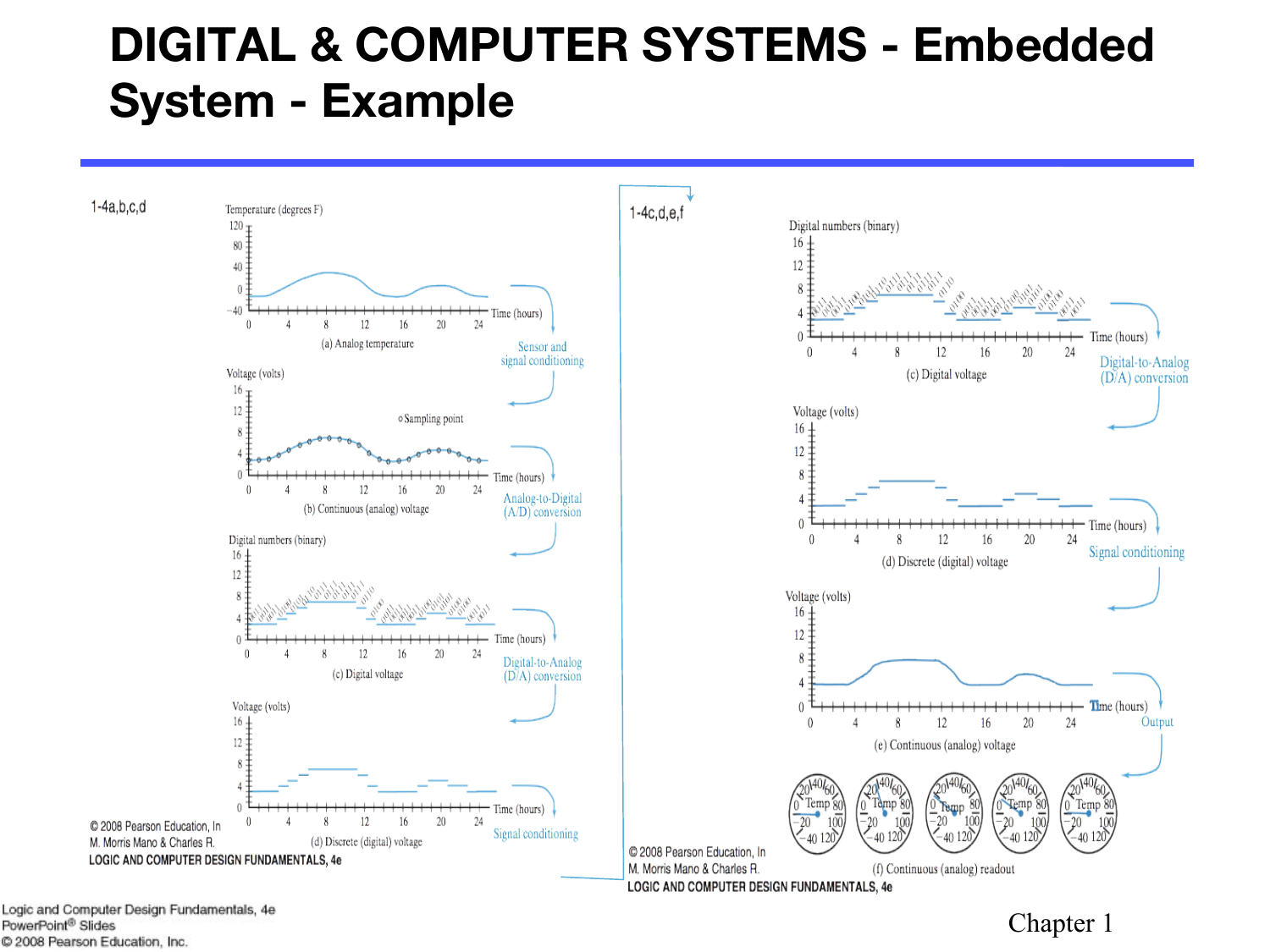### **DIGITAL & COMPUTER SYSTEMS - Embedded System - Applications**

 $T$ 1-1

#### $\Box$  TABLE 1-1

**Embedded System Examples** 

| <b>Application Area</b>       | Product                                                                                                                                                               |
|-------------------------------|-----------------------------------------------------------------------------------------------------------------------------------------------------------------------|
|                               | Banking, commerce and manufacturing Copiers, FAX machines, UPC scanners, vend-<br>ing machines, automatic teller machines,<br>automated warehouses, industrial robots |
| Communication                 | Cell phones, routers, satellites                                                                                                                                      |
| Games and toys                | Video games, handheld games, talking stuffed<br>toys                                                                                                                  |
| Home appliances               | Digital alarm clocks, conventional and micro-<br>wave ovens, dishwashers                                                                                              |
| Media                         | CD players, DVD players, flat panel TVs,<br>Digital cameras, digital video cameras                                                                                    |
| Medical equipment             | Pacemakers, incubators, magnetic resonance<br>imaging                                                                                                                 |
| Personal                      | Digital watches, MP3 players, personal digital<br>assistants                                                                                                          |
| Transportation and navigation | Electronic engine controls, traffic light con-<br>trollers, aircraft flight controls, global posi-<br>tioning systems                                                 |

C 2008 Pearson Education, Inc. M. Morris Mano & Charles R. Kime LOGIC AND COMPUTER DESIGN FUNDAMENTALS, 4e

Logic and Computer Design Fundamentals, 4e PowerPoint<sup>®</sup> Slides C 2008 Pearson Education, Inc.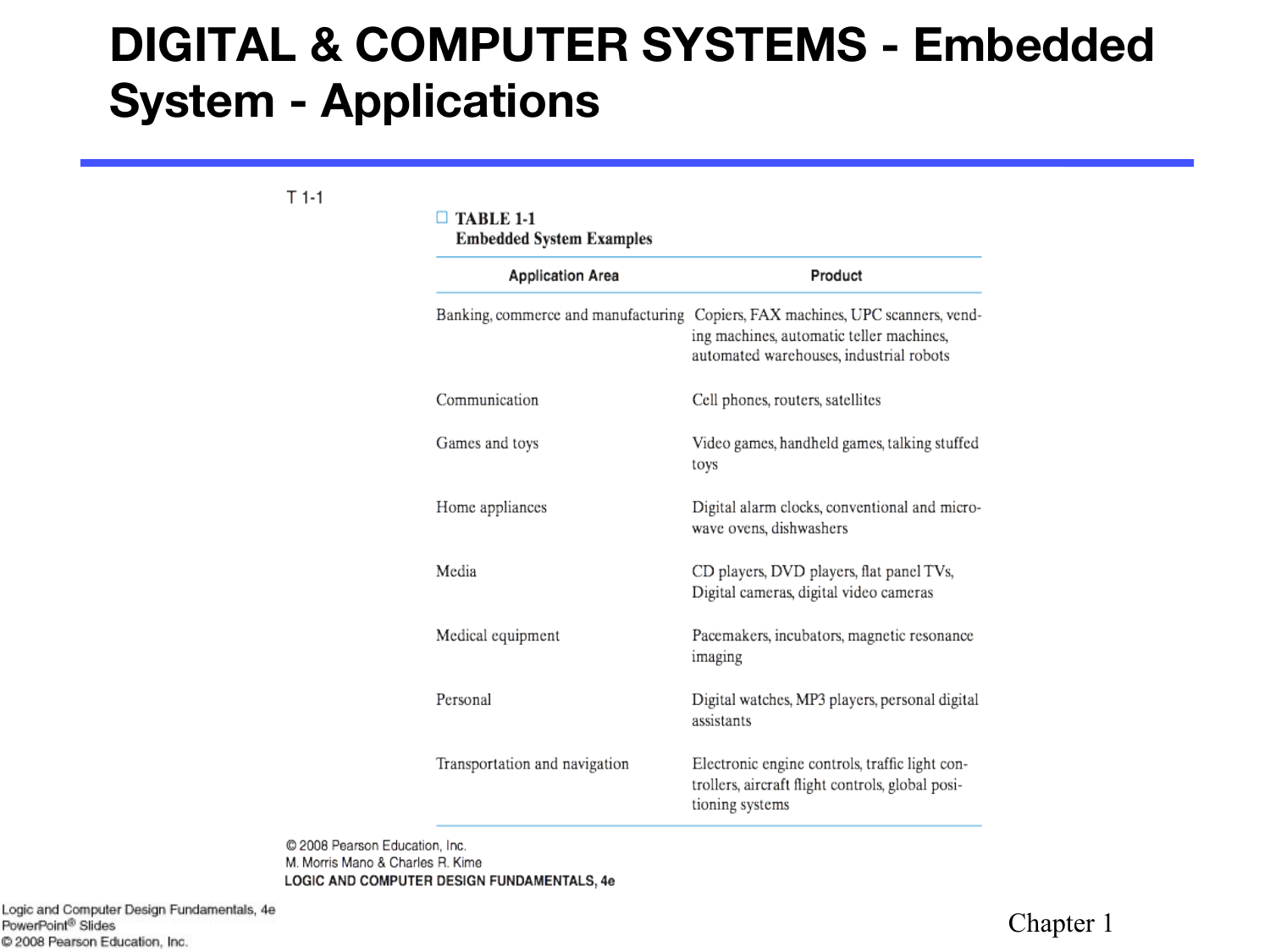### **Types of Digital Systems**

### •**No state present**

- •**Combinational Logic System**
- •**Output = Function(Input)**
- •**State present**
	- •**State updated at discrete times**
	- ‣ **=> Synchronous Sequential System**
	- •**State updated at any time**
	- ‣ **=>Asynchronous Sequential System**
	- •**State = Function (State, Input)**
	- •**Output = Function (State) or Function (State, Input)**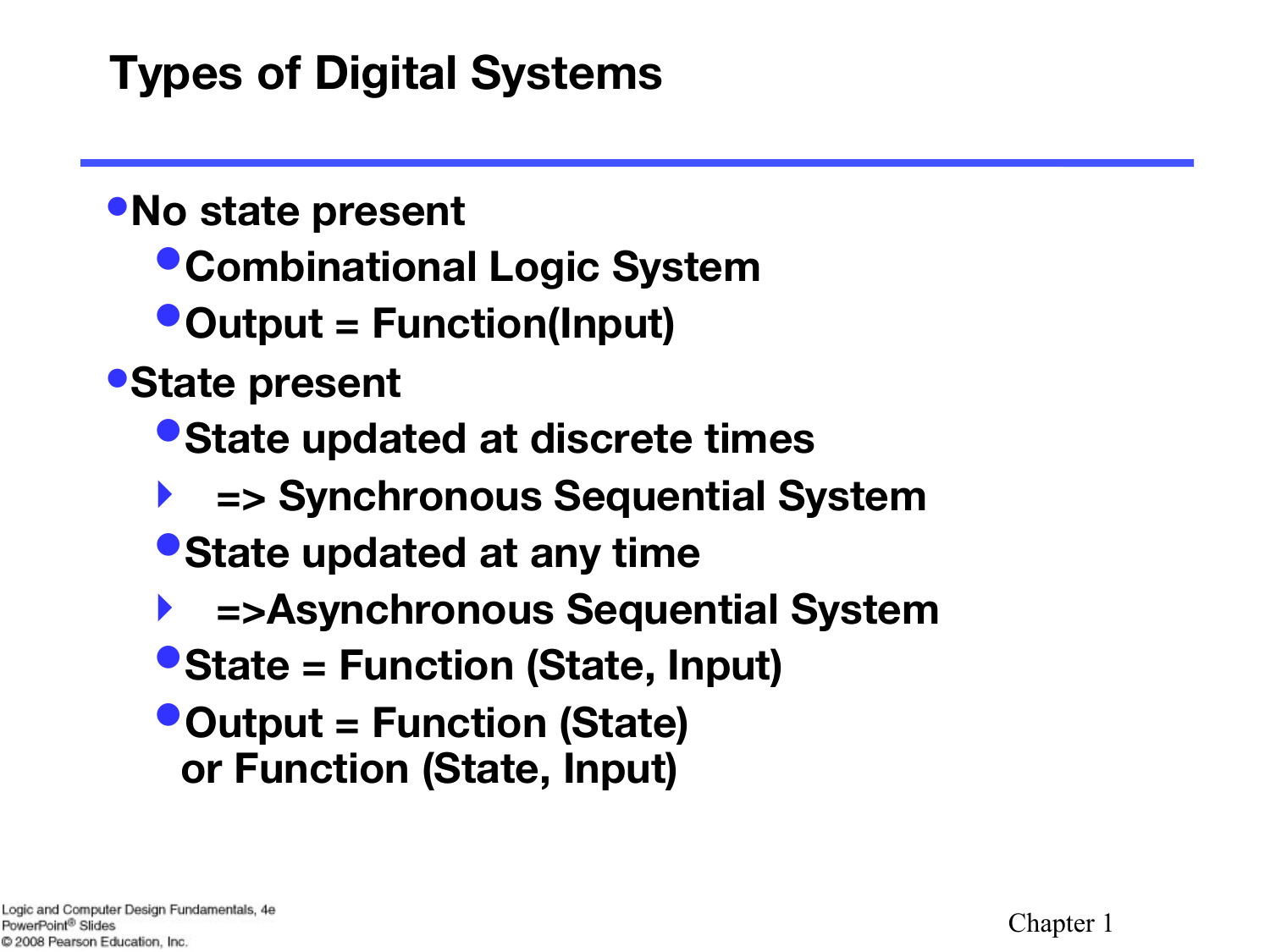‣Positive radix, positional number systems ‣A number with radix r is represented by a string of digits:

 $A_{n-1}A_{n-2} \ldots A_1A_0$ .  $A_{-1}A_{-2} \ldots A_{-m+1}A_{-m}$ in which  $0 \leq A_i \leq r$  and . is the radix point. ‣The string of digits represents the power series:

$$
(\text{Number})_{r} = \left(\sum_{i=0}^{i=n-1} A_{i} \cdot r^{i}\right) + \left(\sum_{j=-m}^{j=-1} A_{j} \cdot r^{j}\right)
$$
\n
$$
(\text{Integer Portfolio}) + (\text{Fraction Portfolio})
$$
\n
$$
\text{Chapter 1}\quad \text{Chapter 1}
$$

ªowerPoint® Slide C 2008 Pearson Education, Inc.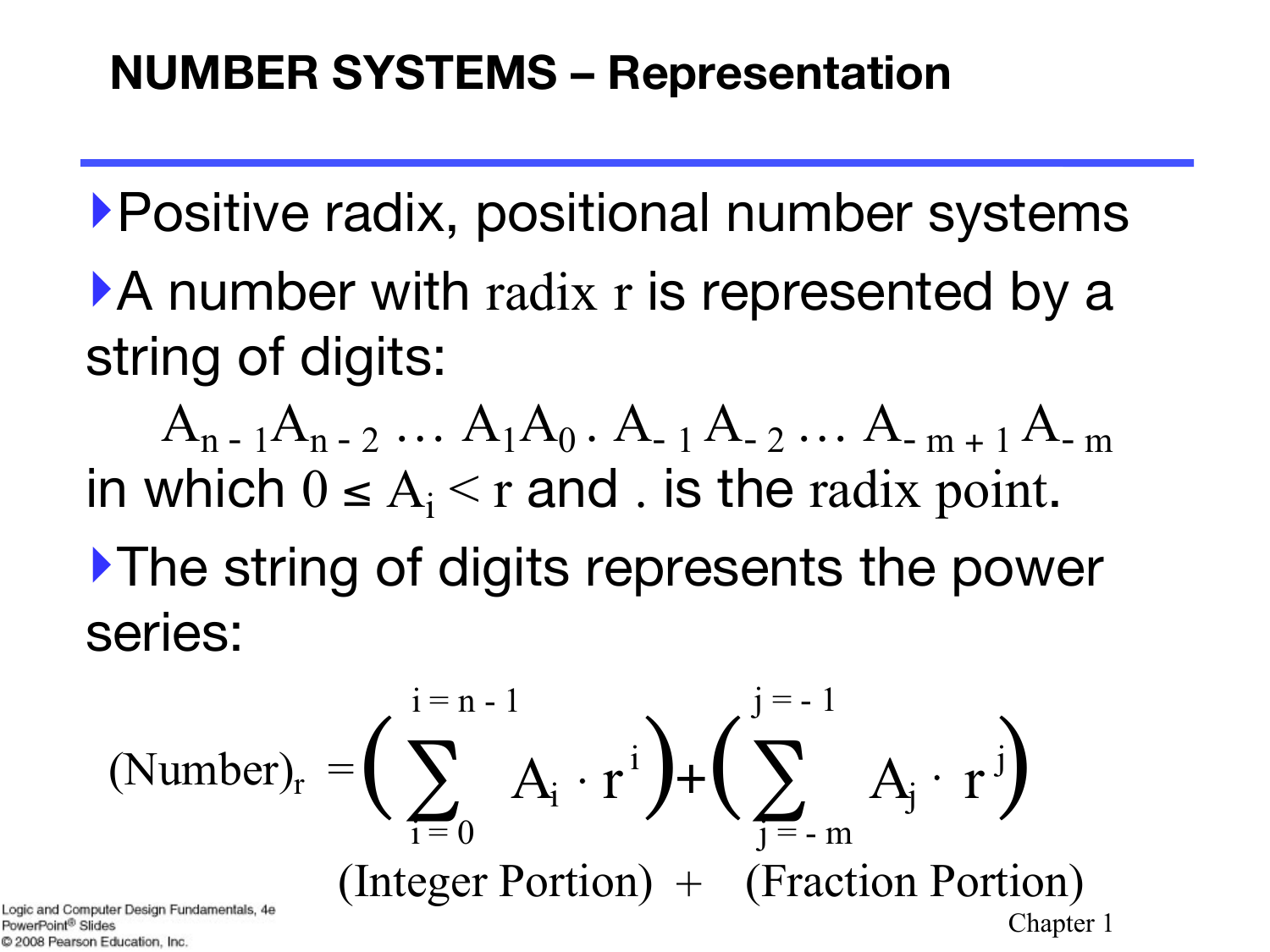### **Number Systems – Examples**

|                                                                                                    | General                                                                                      | Decimal                                               | Binary                            |
|----------------------------------------------------------------------------------------------------|----------------------------------------------------------------------------------------------|-------------------------------------------------------|-----------------------------------|
| Radix (Base)                                                                                       | $\mathbf{r}$                                                                                 | 10                                                    | $\overline{2}$                    |
| Digits                                                                                             | $0 \Rightarrow r - 1$                                                                        | $0 \Rightarrow 9$                                     | $0 \Rightarrow 1$                 |
| 0<br>$\overline{2}$<br>$\overline{3}$<br>Powers of<br>$\overline{4}$<br>Radix<br>5<br>$-1$<br>$-2$ | r <sup>0</sup><br>r <sup>1</sup><br>$r^2$<br>$r^3$<br>$r^4$<br>$r^5$<br>$r^{-1}$<br>$r^{-2}$ | 10<br>100<br>1000<br>10,000<br>100,000<br>0.1<br>0.01 | 4<br>8<br>16<br>32<br>0.5<br>0.25 |
| $-3$<br>$-4$<br>$-5$                                                                               | $r^{-3}$<br>$r^{-4}$<br>$r^{-5}$                                                             | 0.001<br>0.0001<br>0.00001                            | 0.125<br>0.0625<br>0.03125        |

Logic and Computer Design Fundamentals, 4e PowerPoint® Slides C 2008 Pearson Education, Inc.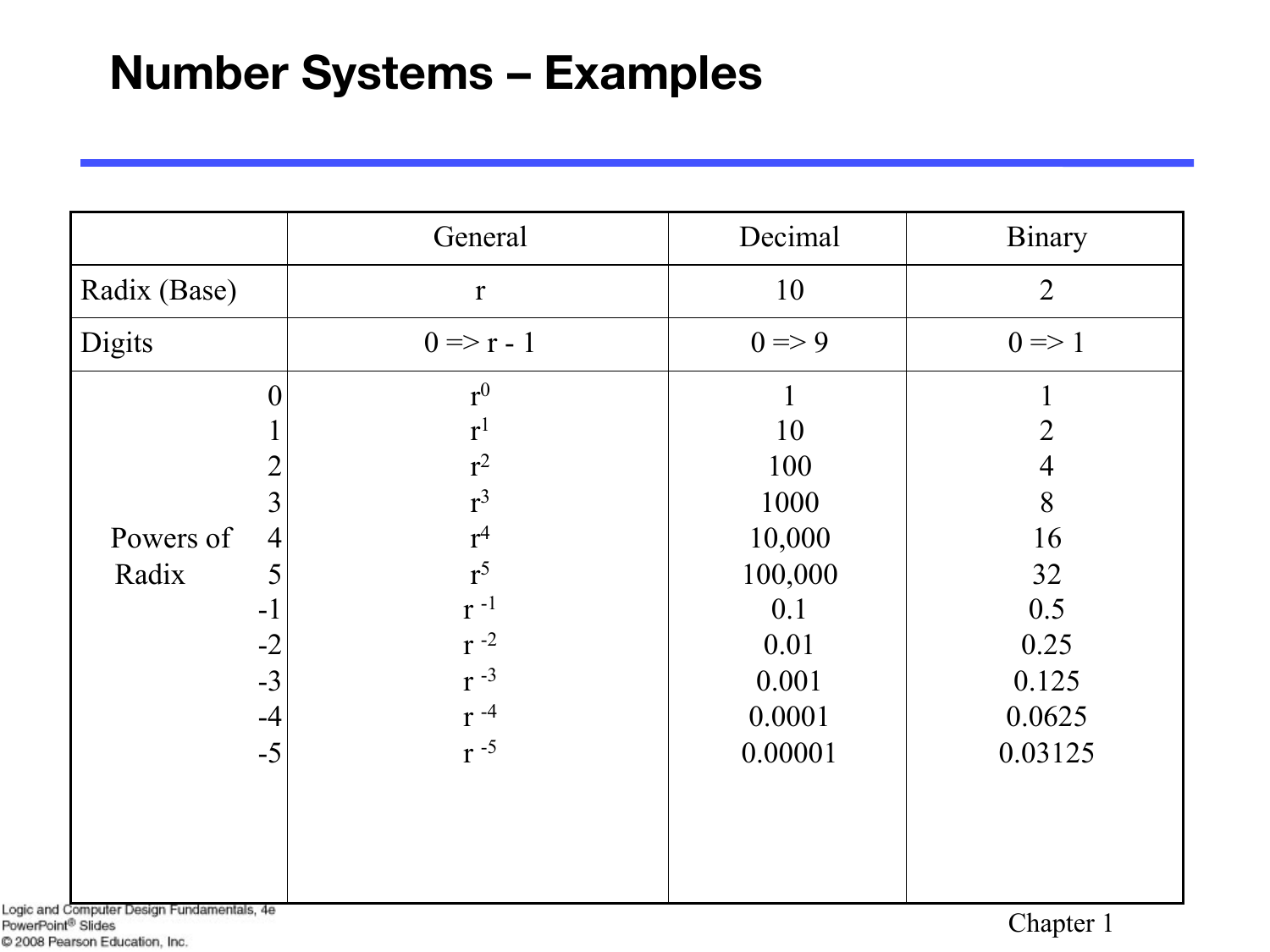# $2^{10}$  (1024) is Kilo, denoted "K" 220 (1,048,576) is Mega, denoted "M" 230 (1,073, 741,824)is Giga, denoted "G" 240 (1,099,511,627,776 ) is Tera, denoted "T"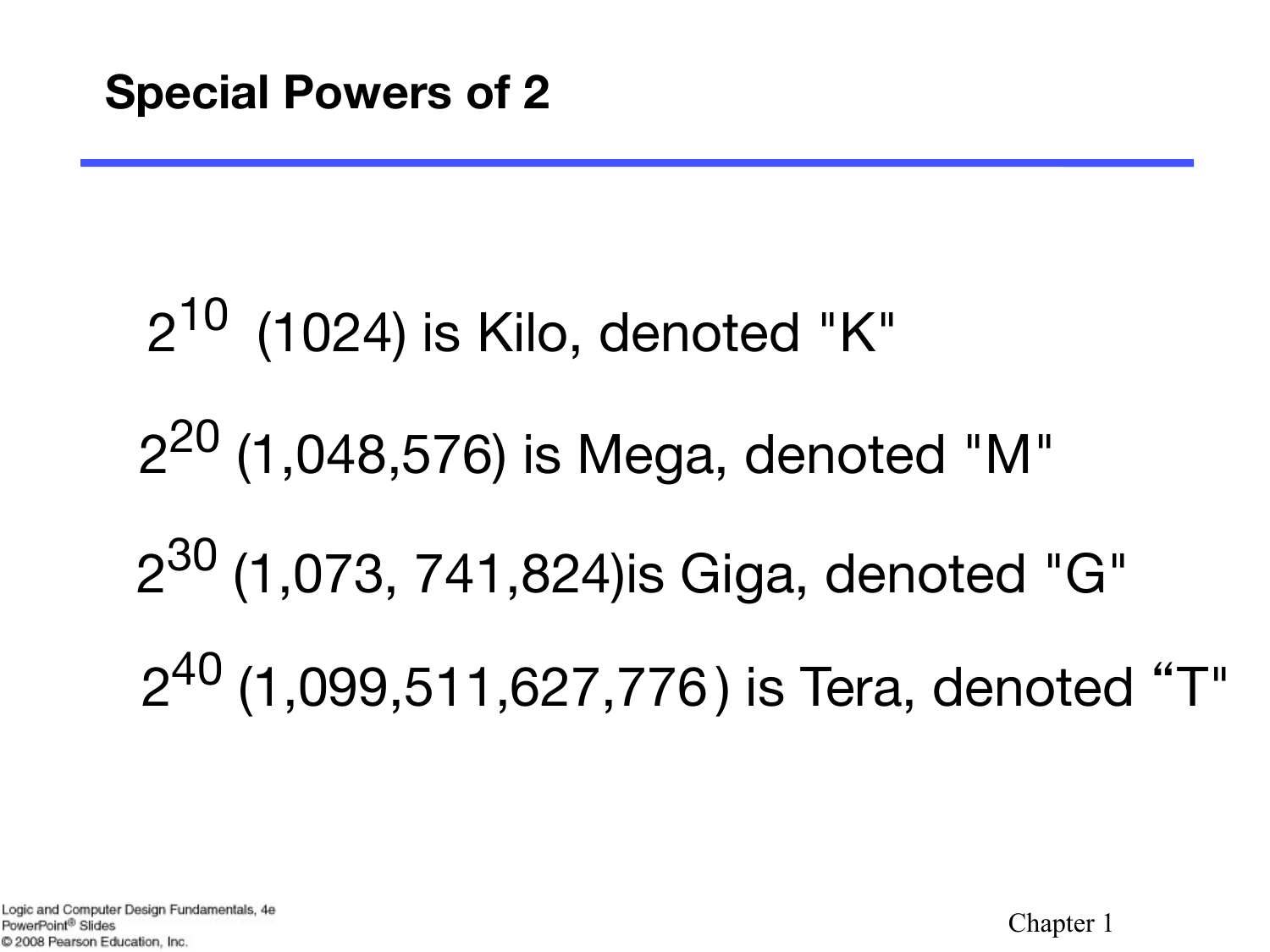### **ARITHMETIC OPERATIONS - Binary Arithmetic**

- Single Bit Addition with Carry
- Multiple Bit Addition
- •Single Bit Subtraction with Borrow
- Multiple Bit Subtraction
- **•Multiplication**
- •BCD Addition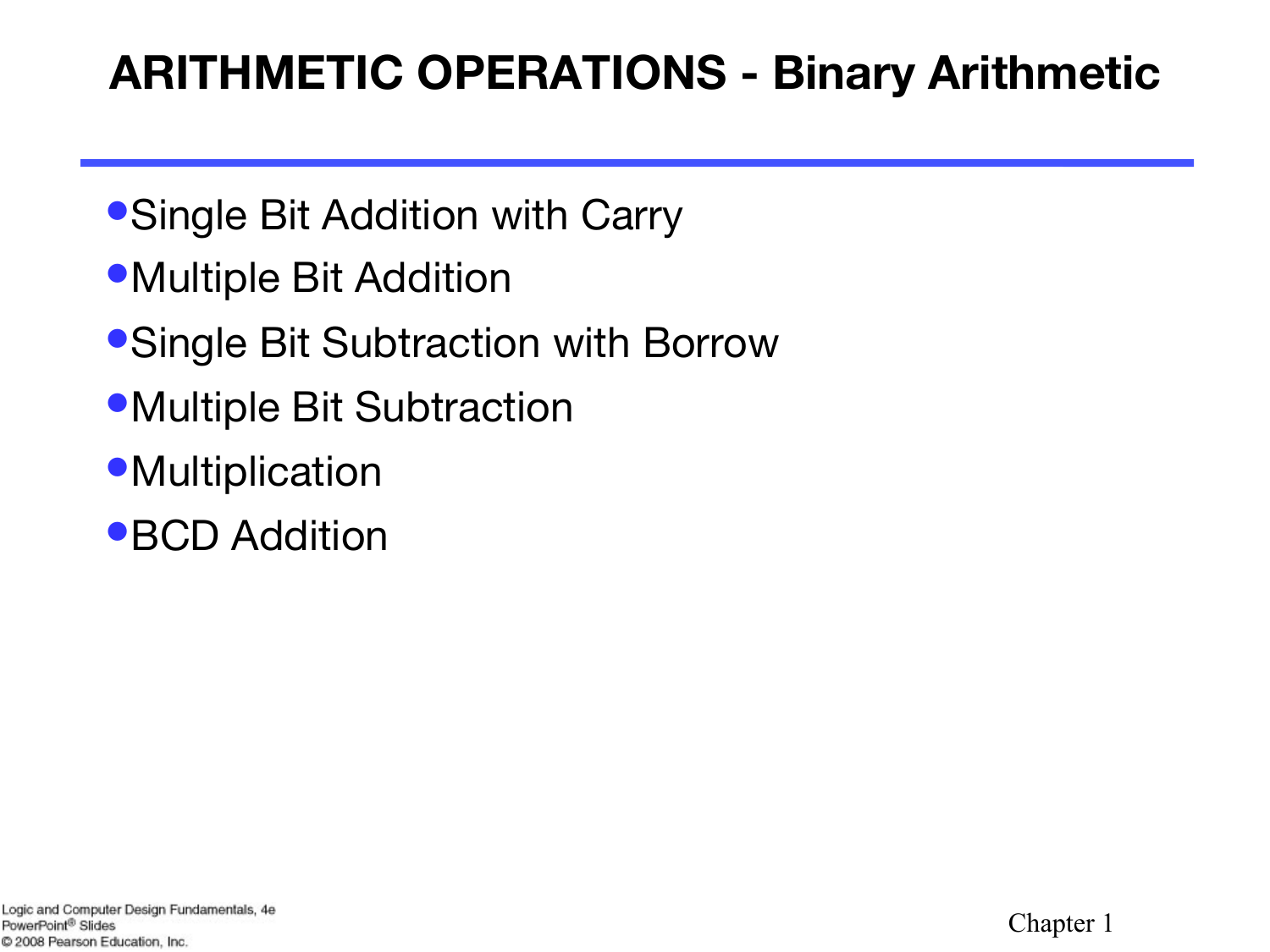Given two binary digits  $(X,Y)$ , a carry in  $(Z)$  we get the following sum  $(S)$  and carry  $(C)$ :

| Carry in $(Z)$ of 0: | $\mathbf{Z}$              | $\boldsymbol{0}$ | $\boldsymbol{0}$ | $\boldsymbol{0}$ | $\bf{0}$ |
|----------------------|---------------------------|------------------|------------------|------------------|----------|
|                      | X                         | $\boldsymbol{0}$ | $\boldsymbol{0}$ | 1                |          |
|                      | $+Y$                      | $+0$             | $+1$             | $+0$             | $+1$     |
|                      | $\overline{\mathbf{C}}$ S | 0 <sub>0</sub>   | 0 <sub>1</sub>   | 0 <sub>1</sub>   | 10       |
| Carry in $(Z)$ of 1: | $\mathbf{Z}$              | 1                | 1                | 1                | 1        |
|                      | $\mathbf X$               | $\boldsymbol{0}$ | $\boldsymbol{0}$ |                  |          |
|                      | $+Y$                      | $+0$             | $+1$             | $+0$             | $+1$     |
|                      | $\bf{C}$ S                | 0 1              | 10               | $\bf{0}$         |          |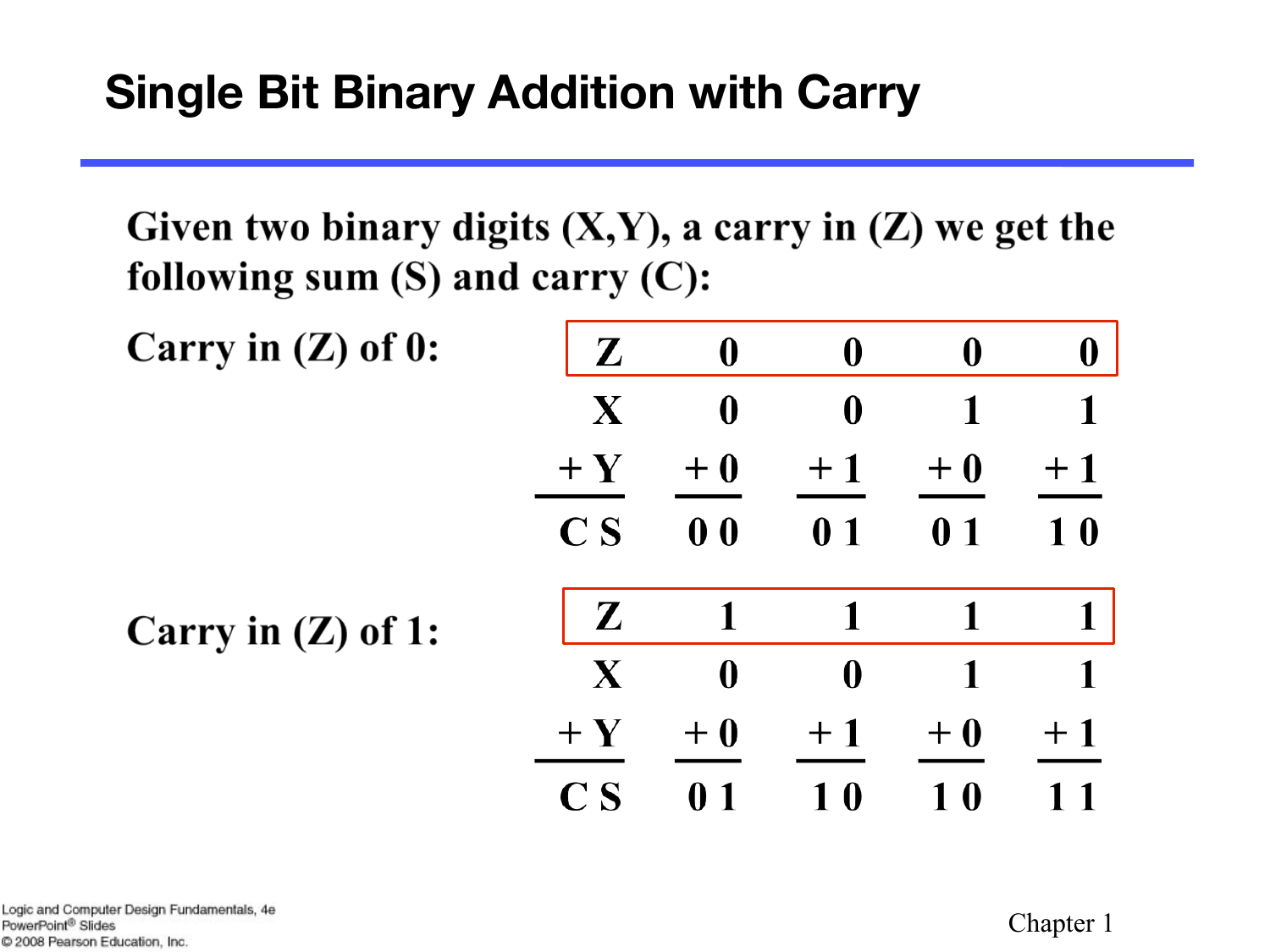### **Multiple Bit Binary Addition**

‣Extending this to two multiple bit examples:

| <i>Carries</i> | 00000    | 101100   |
|----------------|----------|----------|
| Addend         | 01100    | 10110    |
| Addend         | $+10001$ | $+10111$ |
| Sum            | 11101    | 101101   |

• Note: The <u>0</u> is the default Carry-In to the least significant bit.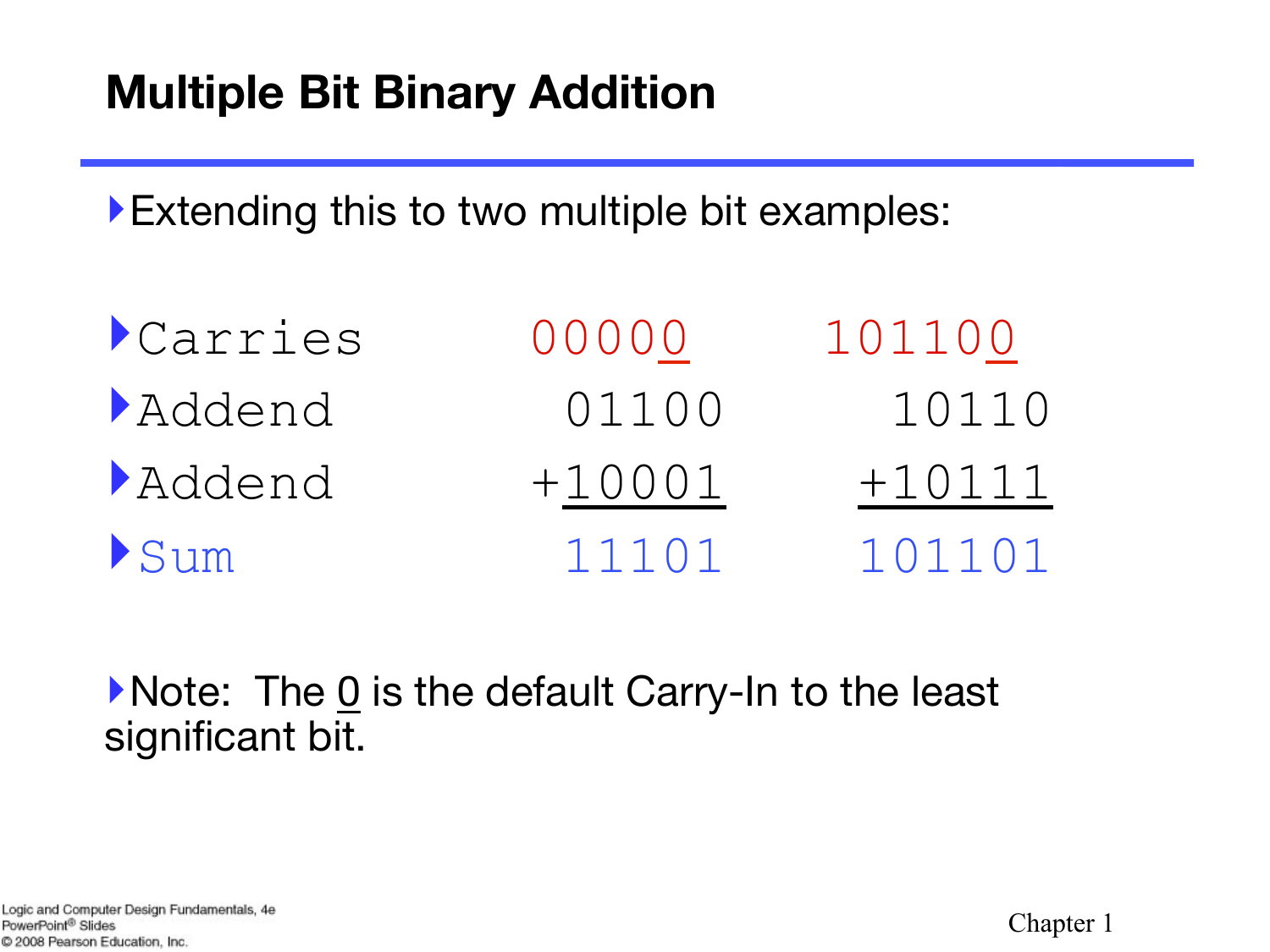### **Single Bit Binary Subtraction with Borrow**

 $\blacktriangleright$  Given two binary digits  $(X, Y)$ , a borrow in  $(Z)$  we get the following difference (S) and borrow (B):

‣Borrow in (Z) of 0:

| Z            | $\left( \right)$ | $\mathbf{\Omega}$ | $\mathbf \Omega$ |                |
|--------------|------------------|-------------------|------------------|----------------|
| $\mathbf{X}$ | $\overline{()}$  | $\mathbf{\Omega}$ |                  |                |
| $-Y$         | $-()$            | $-1$              | $-0$             | $-1$           |
| <b>BS</b>    | 0 <sub>0</sub>   | $1\quad1$         | 0 <sub>1</sub>   | 0 <sub>0</sub> |

▶Borrow in (Z) of 1:



Logic and Computer Design Fundamentals, 4e PowerPoint<sup>®</sup> Slides C 2008 Pearson Education, Inc.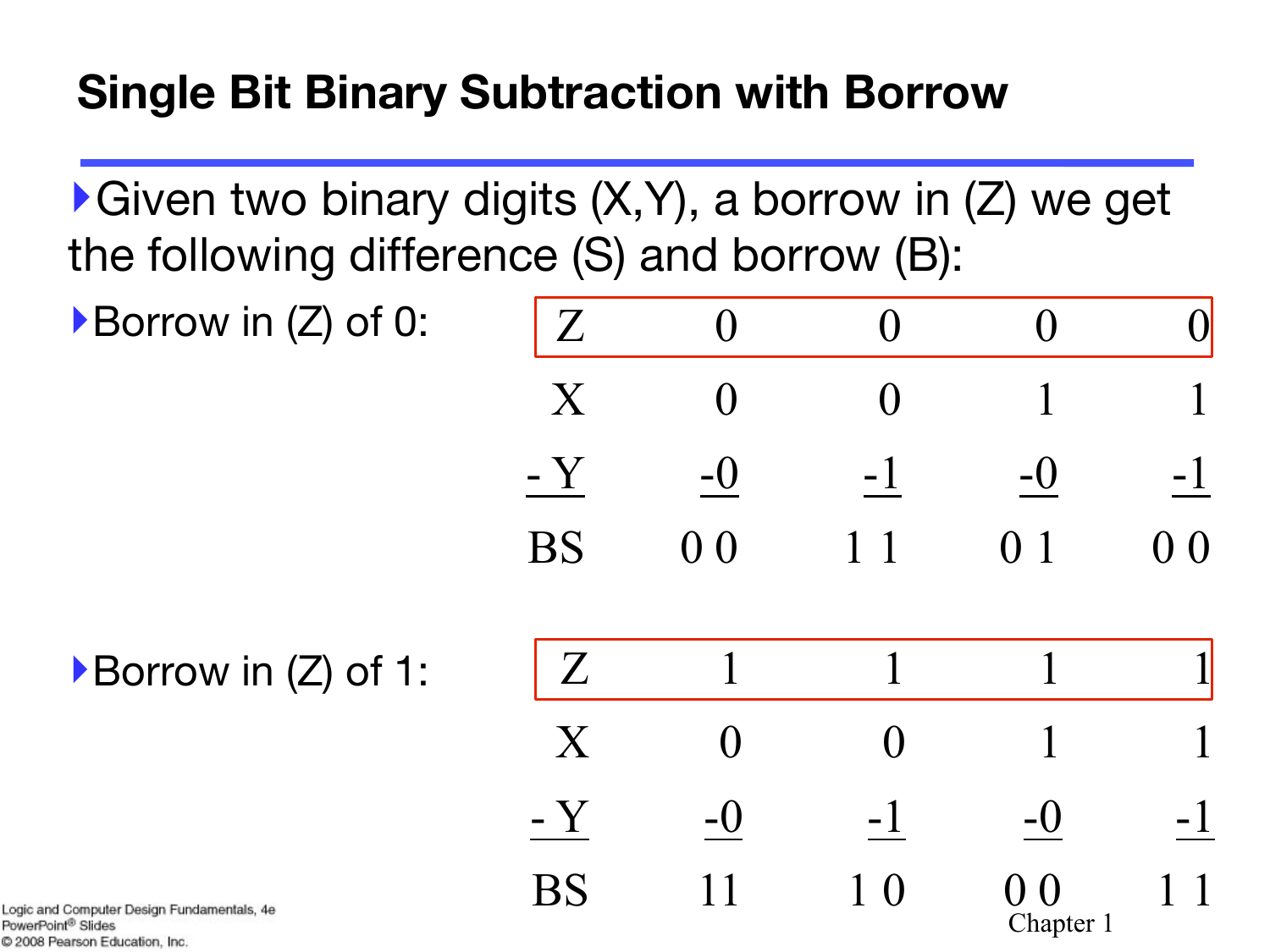### **Multiple Bit Binary Subtraction**

‣Extending this to two multiple bit examples:

| BOYYOWS    | 00000    | 00110    |
|------------|----------|----------|
| Minuend    | 10110    | 10110    |
| Subtrahend | $-10010$ | $-10011$ |
| Difference | 00100    | 00011    |

‣Notes: The 0 is a Borrow-In to the least significant bit. If the Subtrahend > the Minuend, interchange and append a – to the result.

Logic and Computer Design Fundamentals, 4e PowerPoint<sup>®</sup> Slides C 2008 Pearson Education, Inc.

Chapter 1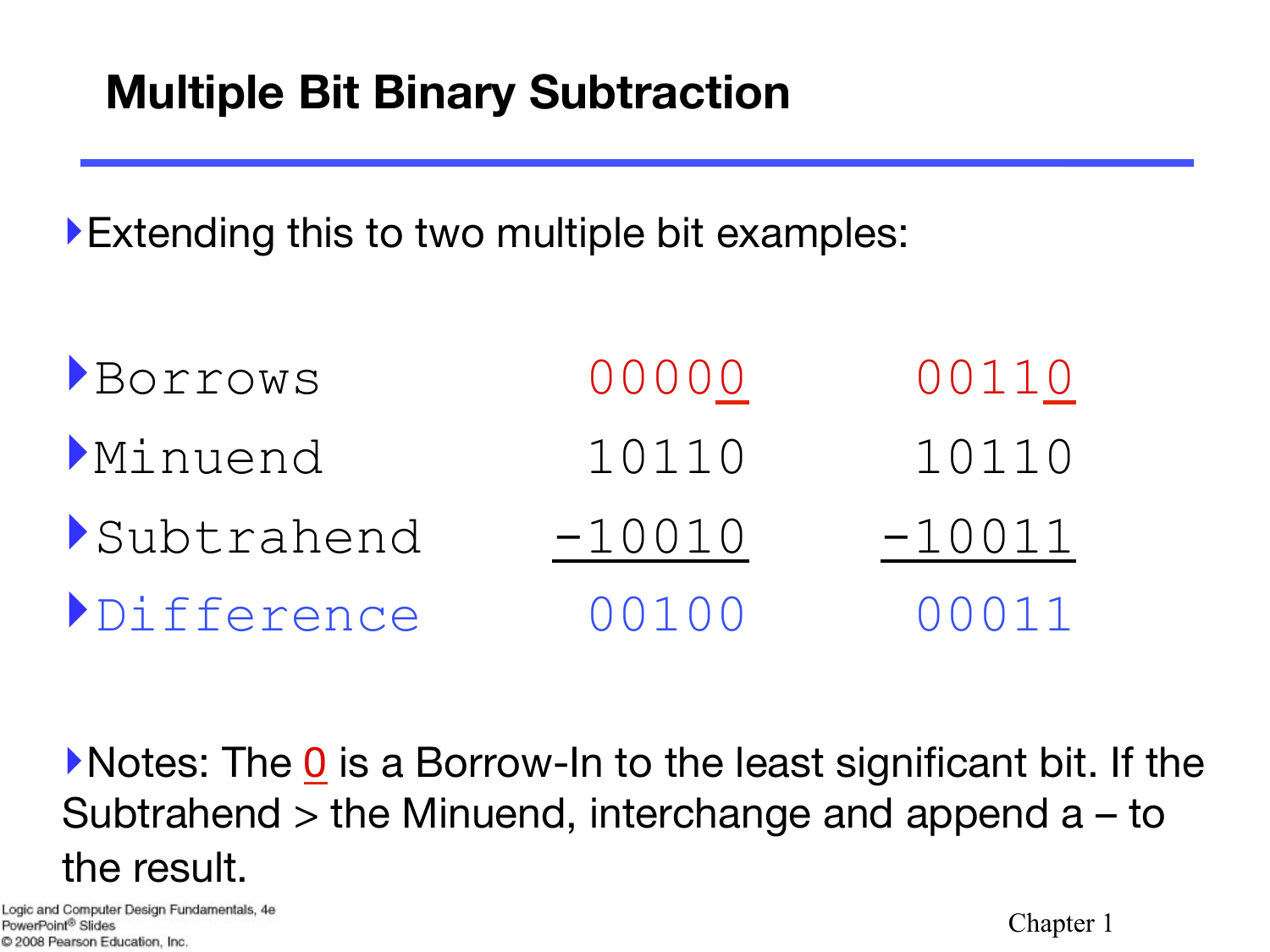### **Multiple Bit Binary Subtraction**

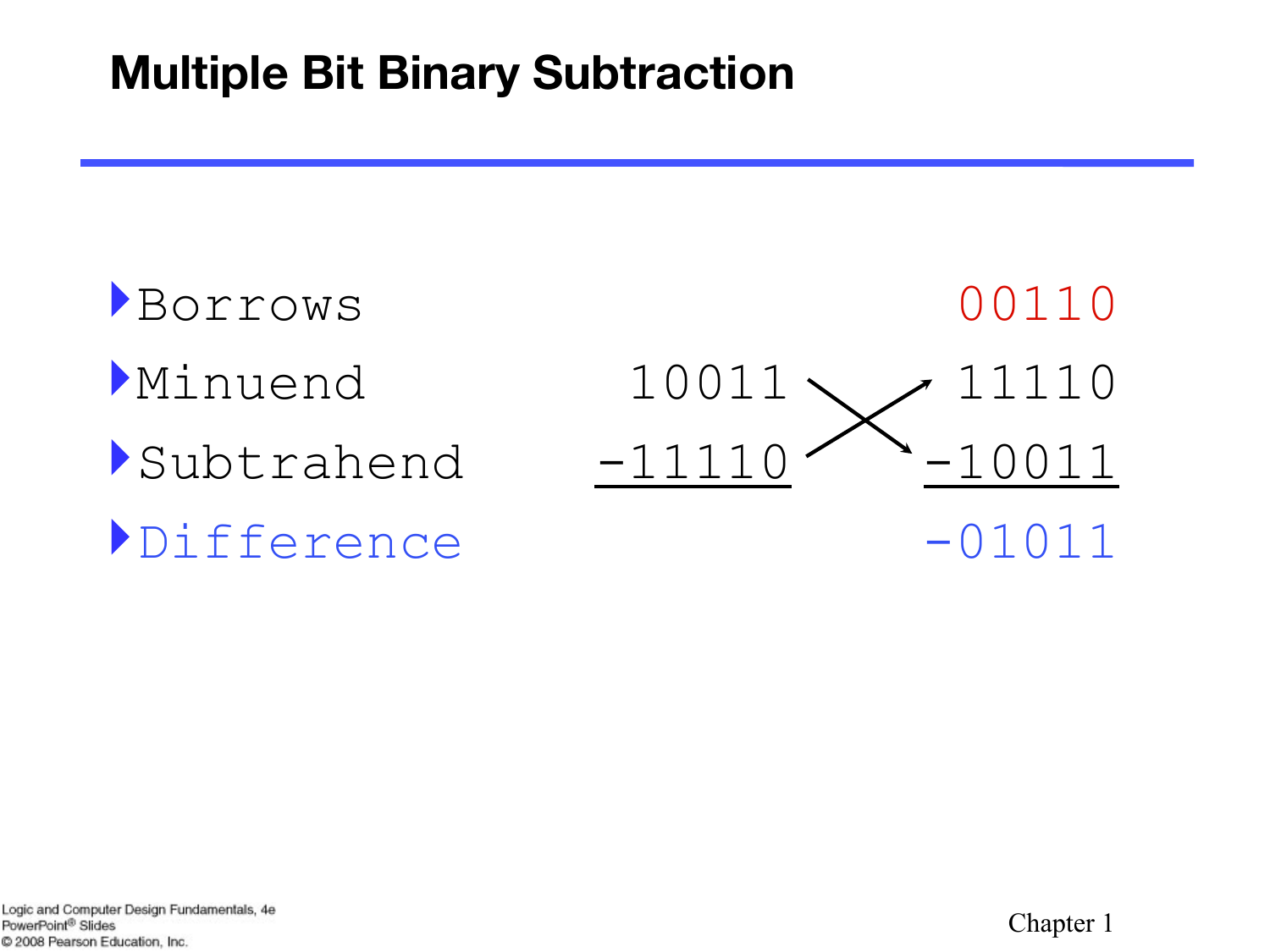‣The binary multiplication table is simple

$$
0*0=0 \quad | \quad 1*0=0 \quad | \quad 0*1=0 \quad | \quad 1*1=1
$$

▶ Extending multiplication to multiple digits

| Multiplicand     | 1011        |
|------------------|-------------|
| Multiplier       | $\star$ 101 |
| Partial Products | 1011        |
|                  | $0000 -$    |
|                  | $1011--$    |
| Product          | 110111      |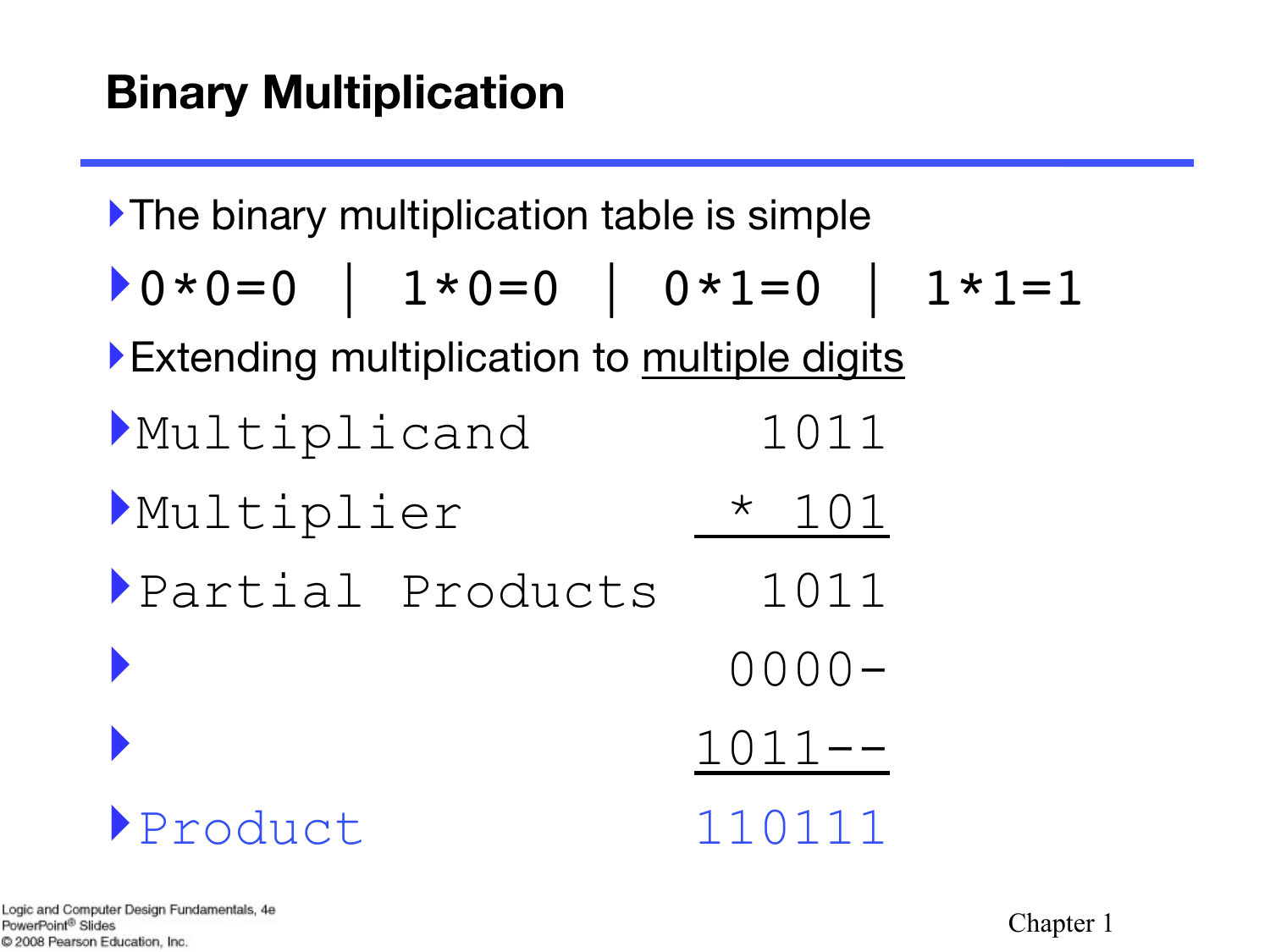### **BASE CONVERSION - Positive Powers of 2**

#### ‣Useful for Base Conversion

| Exponent       | Value          |
|----------------|----------------|
| $\big($ )      |                |
|                | $\overline{2}$ |
| $\overline{2}$ | $\overline{4}$ |
| $\overline{3}$ | 8              |
| 4              | 16             |
| 5              | 32             |
| 6              | 64             |
| 7              | 128            |
| 8              | 256            |
| 9              | <u>512</u>     |
| 10             | 1024           |

| Exponent       | Value          | Exponent | Value     |
|----------------|----------------|----------|-----------|
|                |                | 11       | 2,048     |
|                | $\overline{2}$ | 12       | 4,096     |
| $\overline{2}$ | $\overline{4}$ | 13       | 8,192     |
| $\overline{3}$ | 8              | 14       | 16,384    |
| 4              | 16             | 15       | 32,768    |
| 5              | 32             | 16       | 65,536    |
| 6              | 64             | 17       | 131,072   |
|                | 128            | 18       | 262,144   |
| 8              | 256            | 19       | 524,288   |
|                | 512            | 20       | 1,048,576 |
|                | 1024           | 21       | 2,097,152 |

Logic and Computer Design Fundamentals, 4e PowerPoint® Slides C 2008 Pearson Education, Inc.

Chapter 1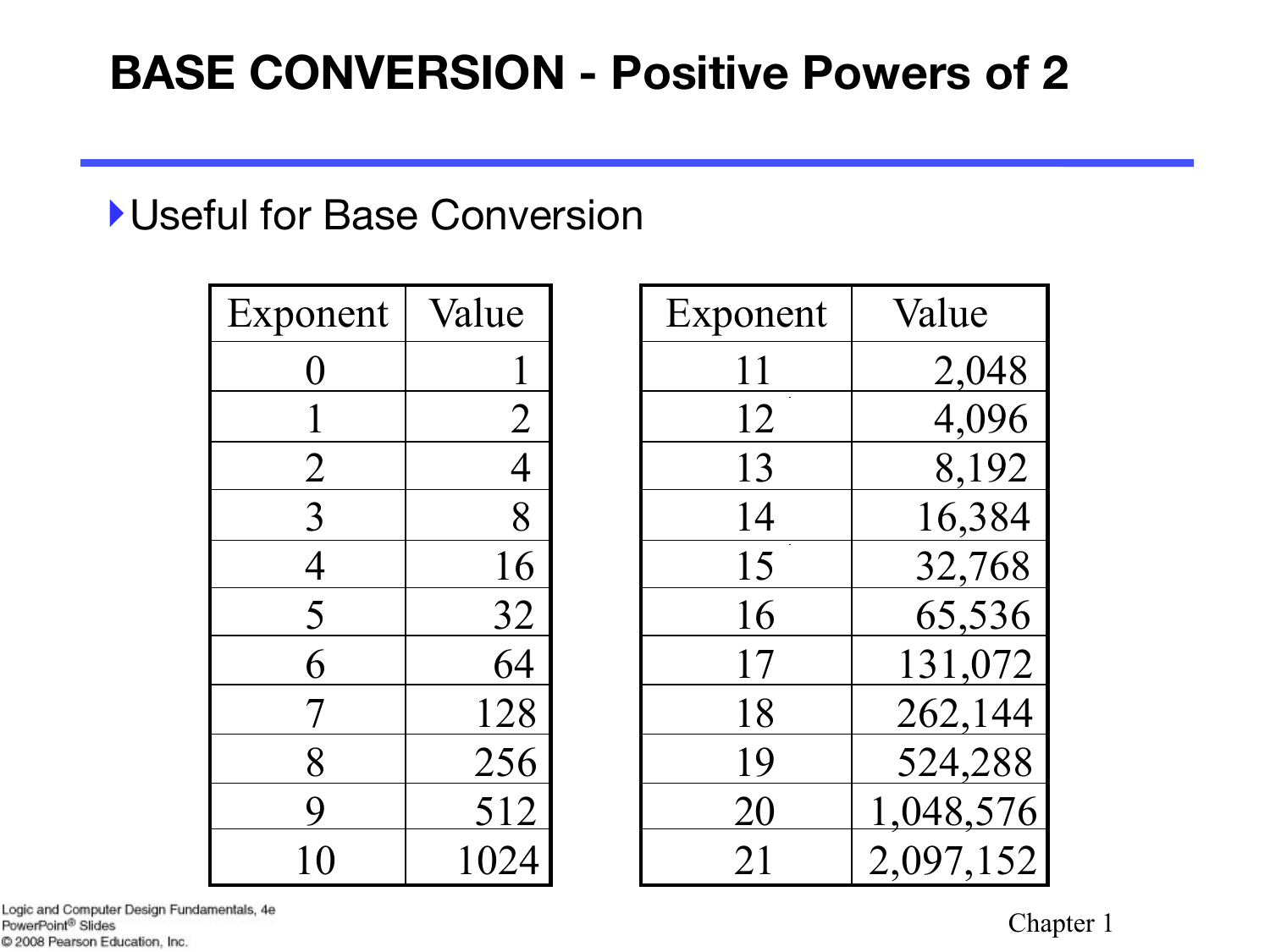‣To convert to decimal, use decimal arithmetic to form  $\Sigma$  (digit x respective power of 2). ▶Example: Convert 11010<sub>2</sub> to N<sub>10</sub>

$$
1 X 24 = 16
$$
  
\n
$$
1 X 23 = 8
$$
  
\n
$$
1 X 23 = 8
$$
  
\n
$$
1 X 22 = 0
$$
  
\n
$$
1 X 21 = 2
$$
  
\n
$$
1 X 20 = 0
$$
  
\n
$$
1 X 20 = 0
$$
  
\n
$$
2610
$$

Logic and Computer Design Fundamentals, 4e<br>PowerPoint<sup>®</sup> Sesse<br>© 2008 Pearson Education, Inc.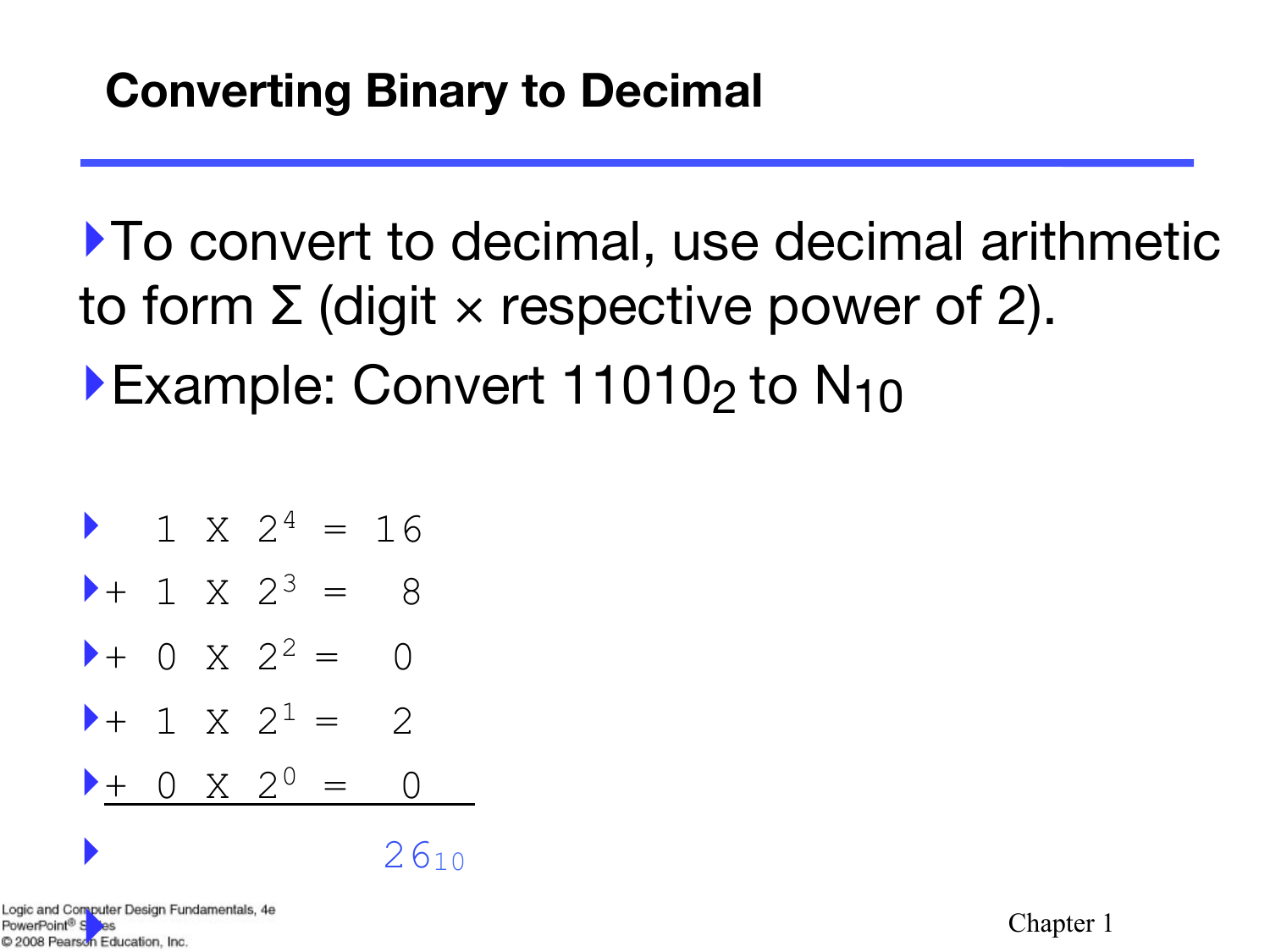### **Converting Decimal to Binary**

### •Method 1

• Subtract the largest power of 2 that gives a positive remainder and record the power.

• Repeat, subtracting from the prior remainder and recording the power, until the remainder is zero.

•Place 1's in the positions in the binary result corresponding to the powers recorded; in all other positions place 0' s.

‣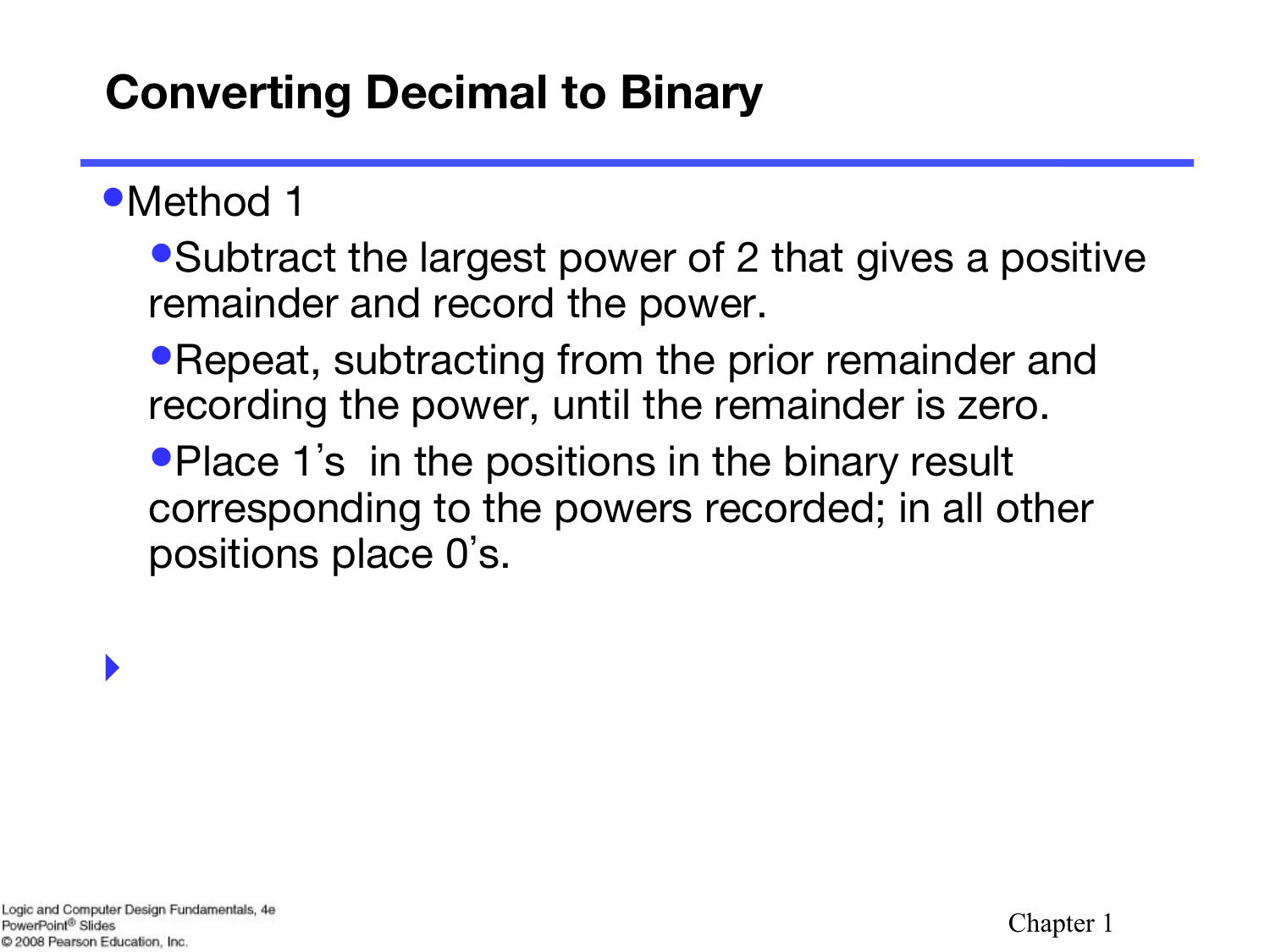### **Converting Decimal to Binary**

Example: Convert  $625_{10}$  to N<sub>2</sub>

- $\blacktriangleright$  625 512 = 113 => 9
- $\blacktriangleright$  113 64 = 49 => 6
- $\blacktriangleright$  49 32 = 17 => 5
- $17 16 = 1 \Rightarrow 4$
- $\bullet$  1 1 = 0 => 0

‣Placing 1's in the result for the positions recorded and 0's elsewhere

‣9 8 7 6 5 4 3 2 1 0 Logic and Computer Design Fundamentals,  $4e$   $1$   $1$   $1$   $0$   $0$   $1$ PowerPoint<sup>®</sup> Slides C 2008 Pearson Education, Inc.

Chapter 1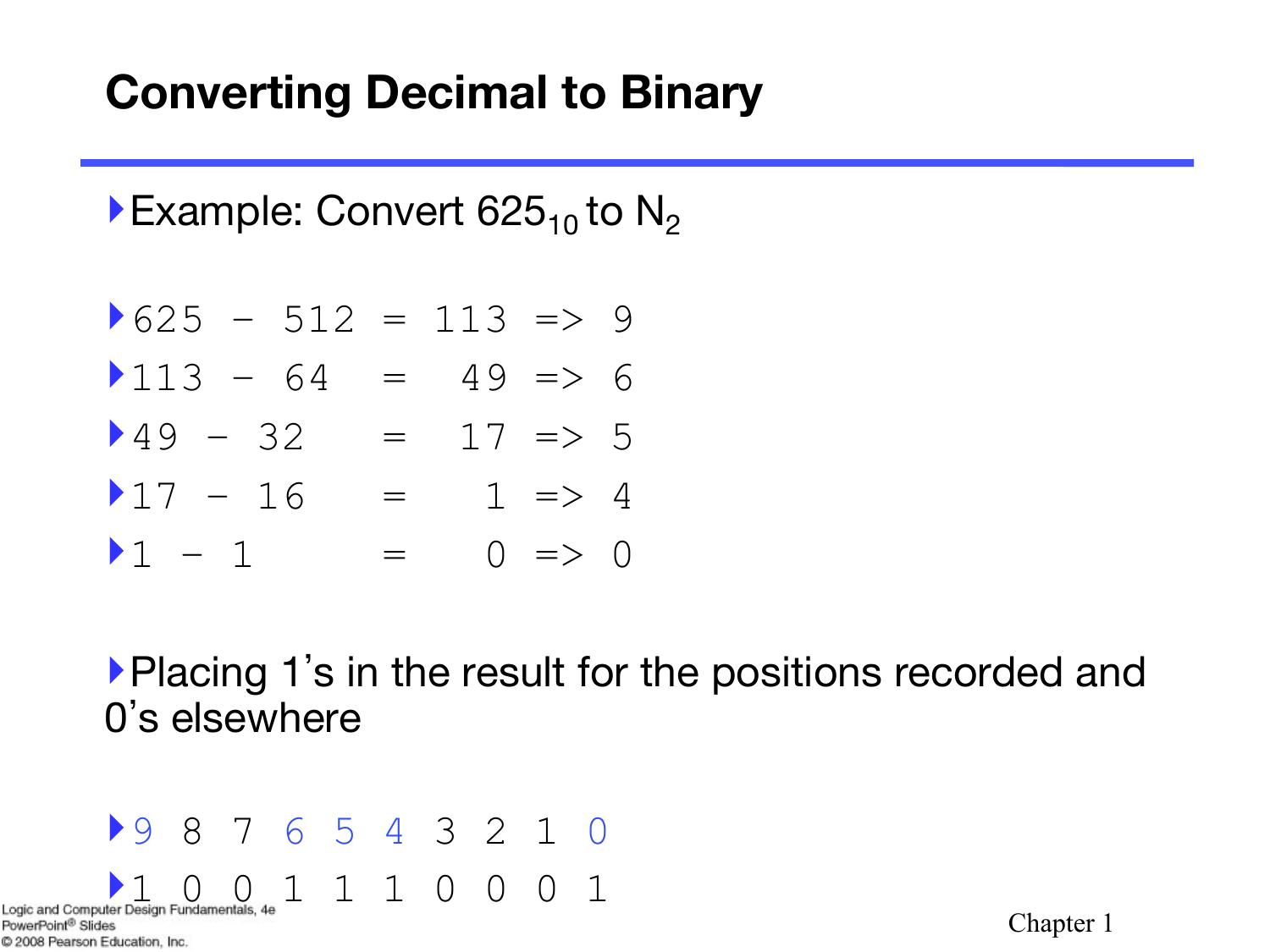### **Commonly Occurring Bases**

| <b>Name</b>    | Radix        | <b>Digits</b>                                    |
|----------------|--------------|--------------------------------------------------|
| <b>Binary</b>  | $\mathcal P$ | 0, 1                                             |
| Octal          | 8            | 0, 1, 2, 3, 4, 5, 6, 7                           |
| <b>Decimal</b> | 10           | 0,1,2,3,4,5,6,7,8,9                              |
| Hexadecimal    | 16           | $0, 1, 2, 3, 4, 5, 6, 7, 8, 9, A, B, C, D, E, F$ |
|                |              |                                                  |

The six letters (in addition to the 10 integers) in hexadecimal represent 10, 11, 12, 13, 14, 15 (given in decimal)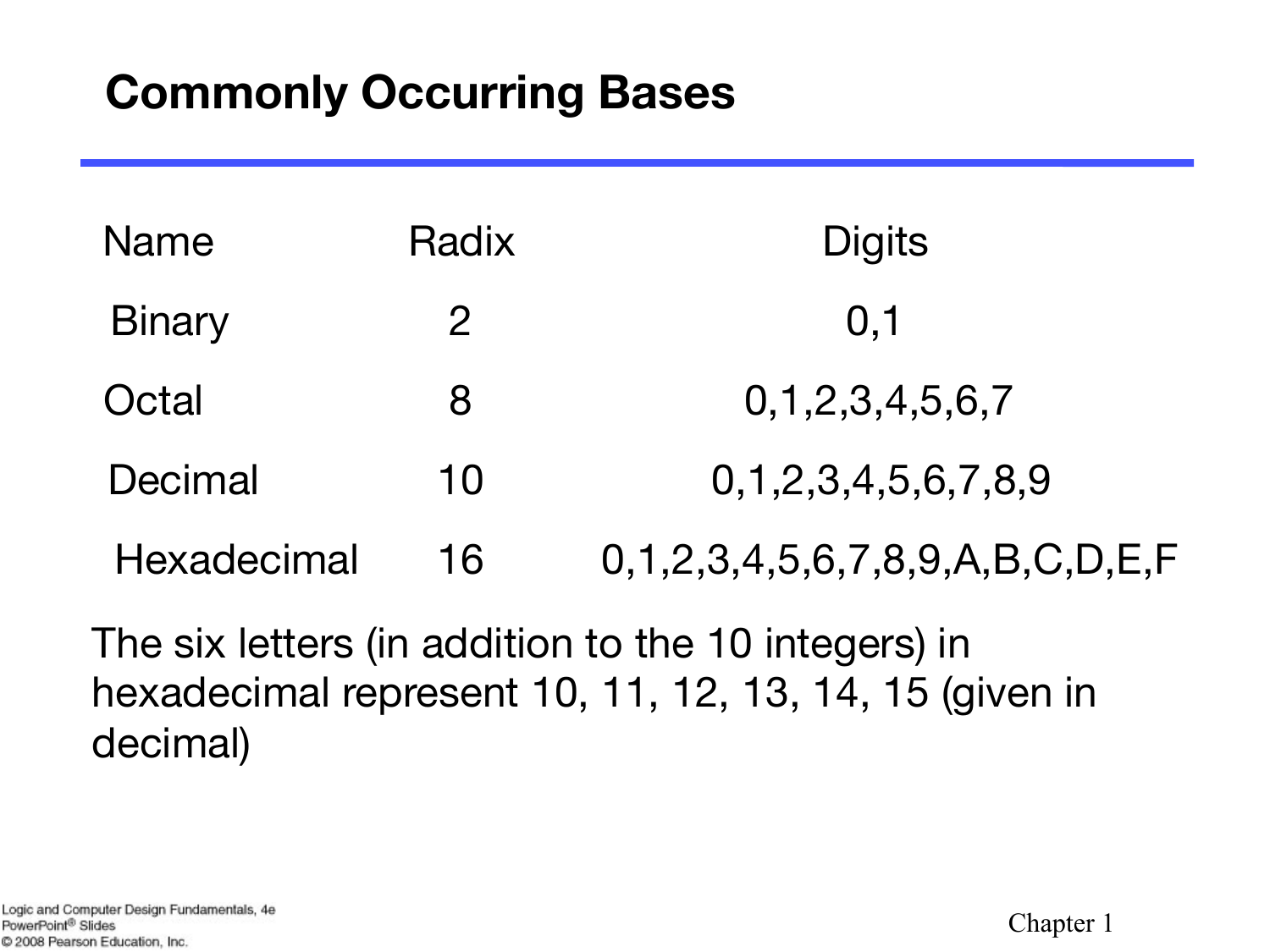#### ‣Good idea to memorize!

| Decimal   | Binary   | Octal    | Hexa decimal   |
|-----------|----------|----------|----------------|
| (Base 10) | (Base 2) | (Base 8) | (Base 16)      |
| 00        | 00000    | 00       | 00             |
| 01        | 00001    | 01       | 01             |
| 02        | 00010    | 02       | 02             |
| 03        | 00011    | 03       | 03             |
| 04        | 00100    | 04       | 04             |
| 05        | 00101    | 05       | 05             |
| 06        | 00110    | 06       | 06             |
| 07        | 00111    | 07       | 07             |
| 08        | 01000    | 10       | 08             |
| 09        | 01001    | 11       | 09             |
| 10        | 01010    | 12       | 0A             |
| 11        | 01011    | 13       | 0B             |
| 12        | 01100    | 14       | 0 <sup>C</sup> |
| 13        | 01101    | 15       | 0 <sub>D</sub> |
| 14        | 01110    | 16       | 0E             |
| 15        | 01111    | 17       | 0F             |
| 16        | 10000    | 20       | 10             |

Logic and Computer Design Fundamentals, 4e PowerPoint<sup>®</sup> Slides C 2008 Pearson Education, Inc.

Chapter 1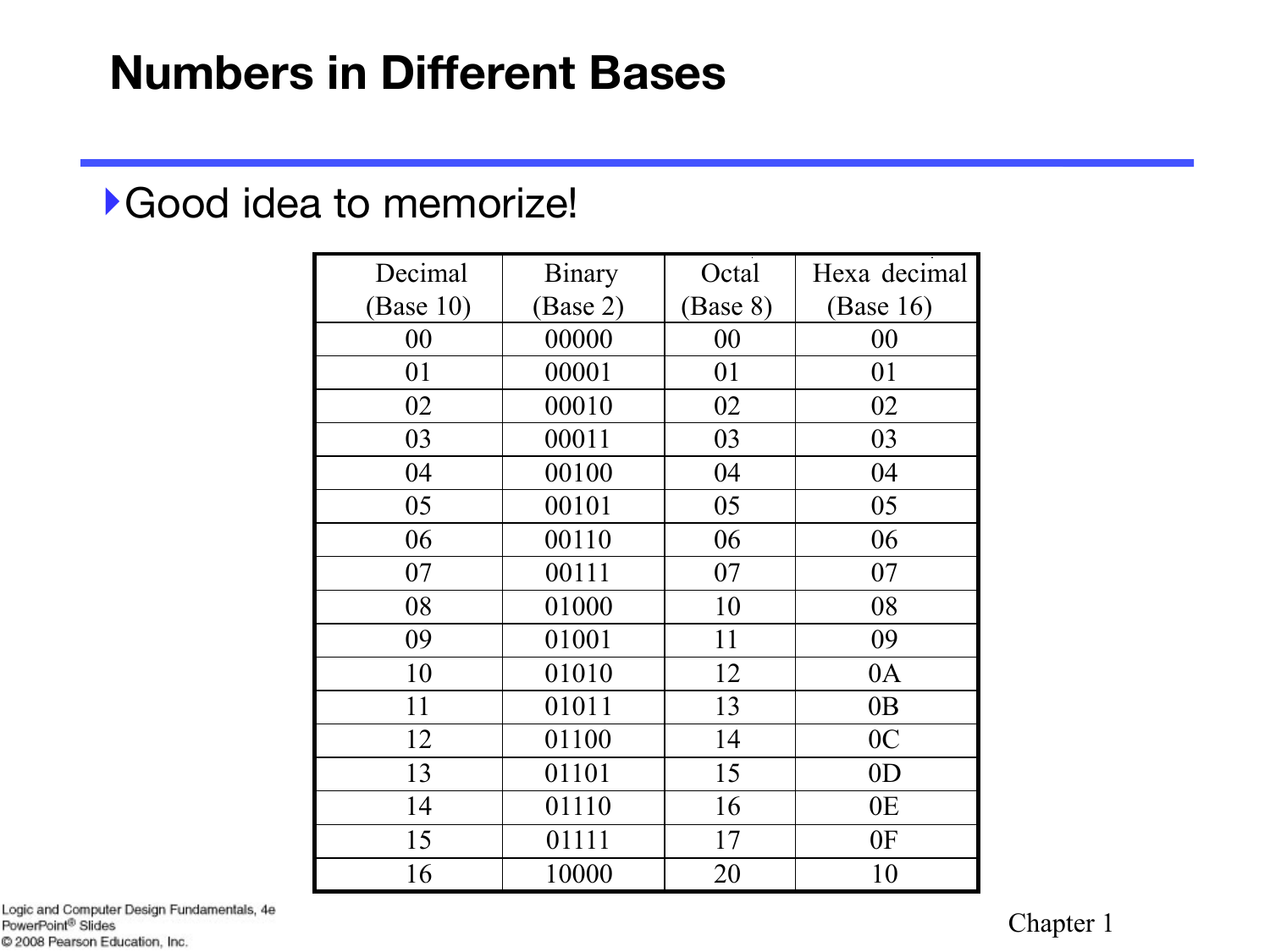# **Conversion Between Bases**

### ■ Method 2

■ To convert from one base to another:

- 1) Convert the Integer Part
- 2) Convert the Fraction Part
- 3) Join the two results with a radix point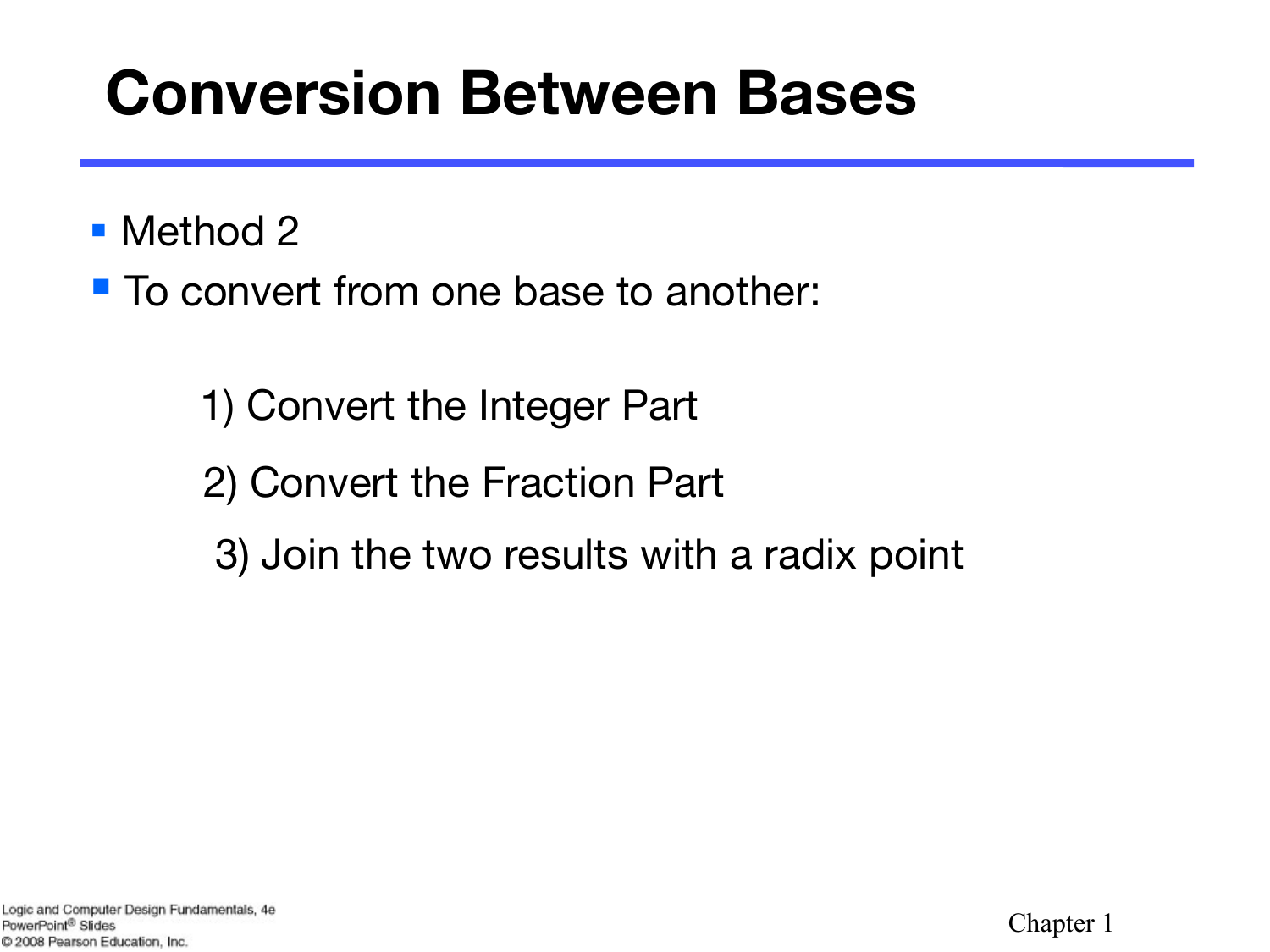### ‣To Convert the Integral Part:

‣Repeatedly divide the number by the new radix and save the remainders. The digits for the new radix are the remainders in reverse order of their computation. If the new radix is  $> 10$ , then convert all remainders  $> 10$  to digits A, B, ...

‣To Convert the Fractional Part:

‣Repeatedly multiply the fraction by the new radix and save the integer digits that result. The digits for the new radix are the integer digits in order of their computation. If the new radix is  $> 10$ , then convert all integers  $> 10$  to digits A, B, ...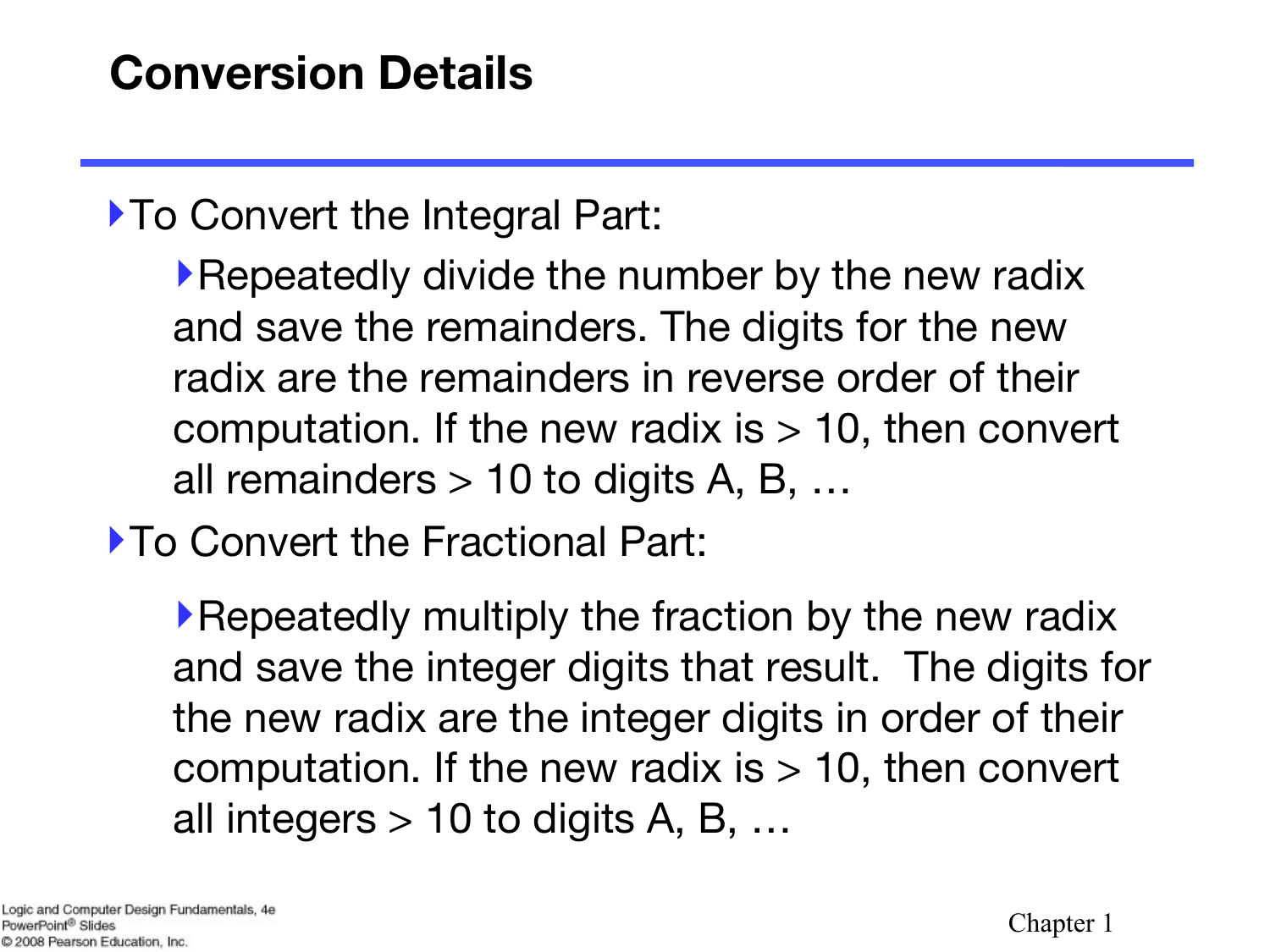### **Example: Convert 46.6875<sub>10</sub> To Base 2**

•Convert 46 to Base 2

•Convert 0.6875 to Base 2:

### • Join the results together with the radix point:

Logic and Computer Design Fundamentals, 4e PowerPoint<sup>®</sup> Slides C 2008 Pearson Education, Inc.

Chapter 1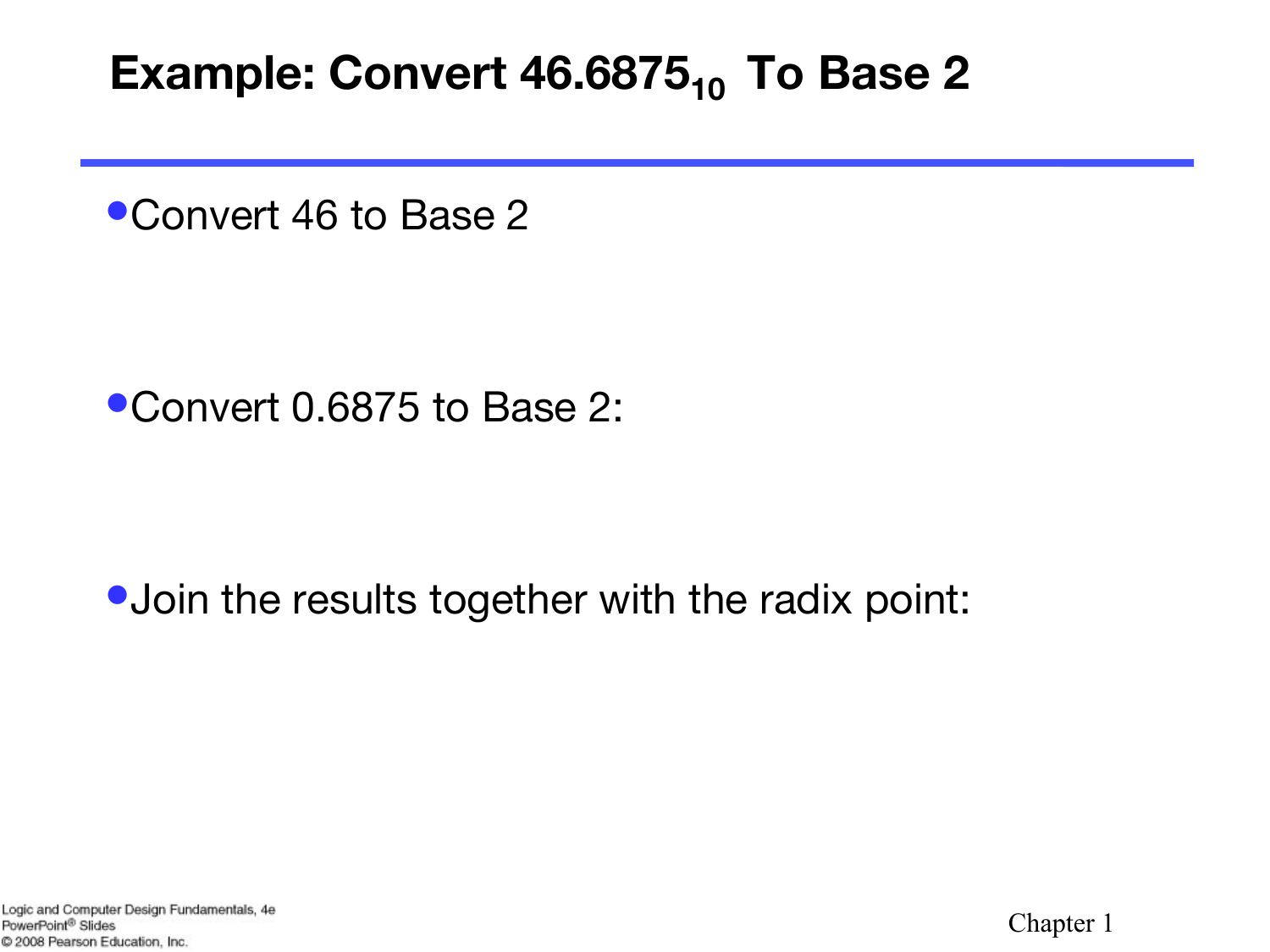### **Example: Convert 46.6875<sub>10</sub> To Base 2**

- ‣**Answer 1: Converting 46 as integral part:**
- ‣**46/2 = 23 rem = 0**
- ‣**23/2 = 11 rem = 1**
- ‣**11/2 = 5 remainder = 1**
- ‣**5/2 = 2 remainder = 1**
- ‣**2/2 = 1 remainder = 0**
- ‣**1/2 = 0 remainder = 1**
- ▶Reading off in the reverse direction: 101110<sub>2</sub>
- ‣**Answer 2: Converting 0.6875 as fractional part:**
- $\blacktriangleright$  0.6875  $\star$  2 = 1.3750 int = 1
- $\rightarrow$  0.3750  $\star$  2 = 0.7500 int = 0
- $\blacktriangleright$  0.7500  $\star$  2 = 1.5000 int = 1
- $\blacktriangleright$  0.5000  $\ast$  2 = 1.0000 int = 1

#### ‣**0.0000**

#### **Reading off in the forward direction: 0.1011,**

Chapter 1 **Answer 3: Combining Integral and Fractional Parts: 101110.10112**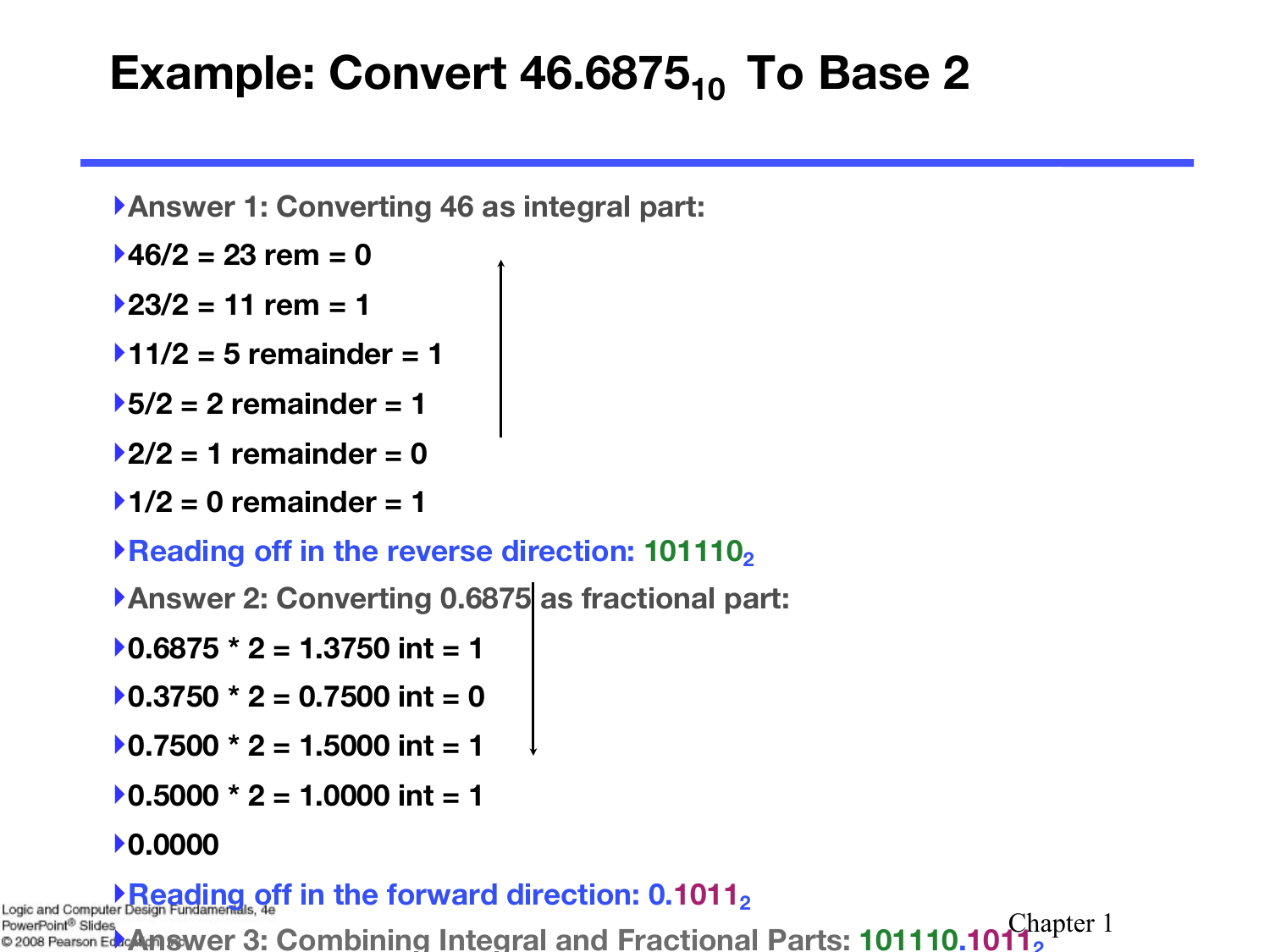### **Additional Issue - Fractional Part**

• Note that in this conversion, the fractional part can become 0 as a result of the repeated multiplications.

•In general, it may take many bits to get this to happen or it may never happen.

•Example Problem: Convert  $0.65<sub>10</sub>$  to N<sub>2</sub>

 $\bullet$ 0.65 = 0.1010011001001 …

•The fractional part begins repeating every 4 steps yielding repeating 1001 forever!

• Solution: Specify number of bits to right of radix point and round or truncate to this number.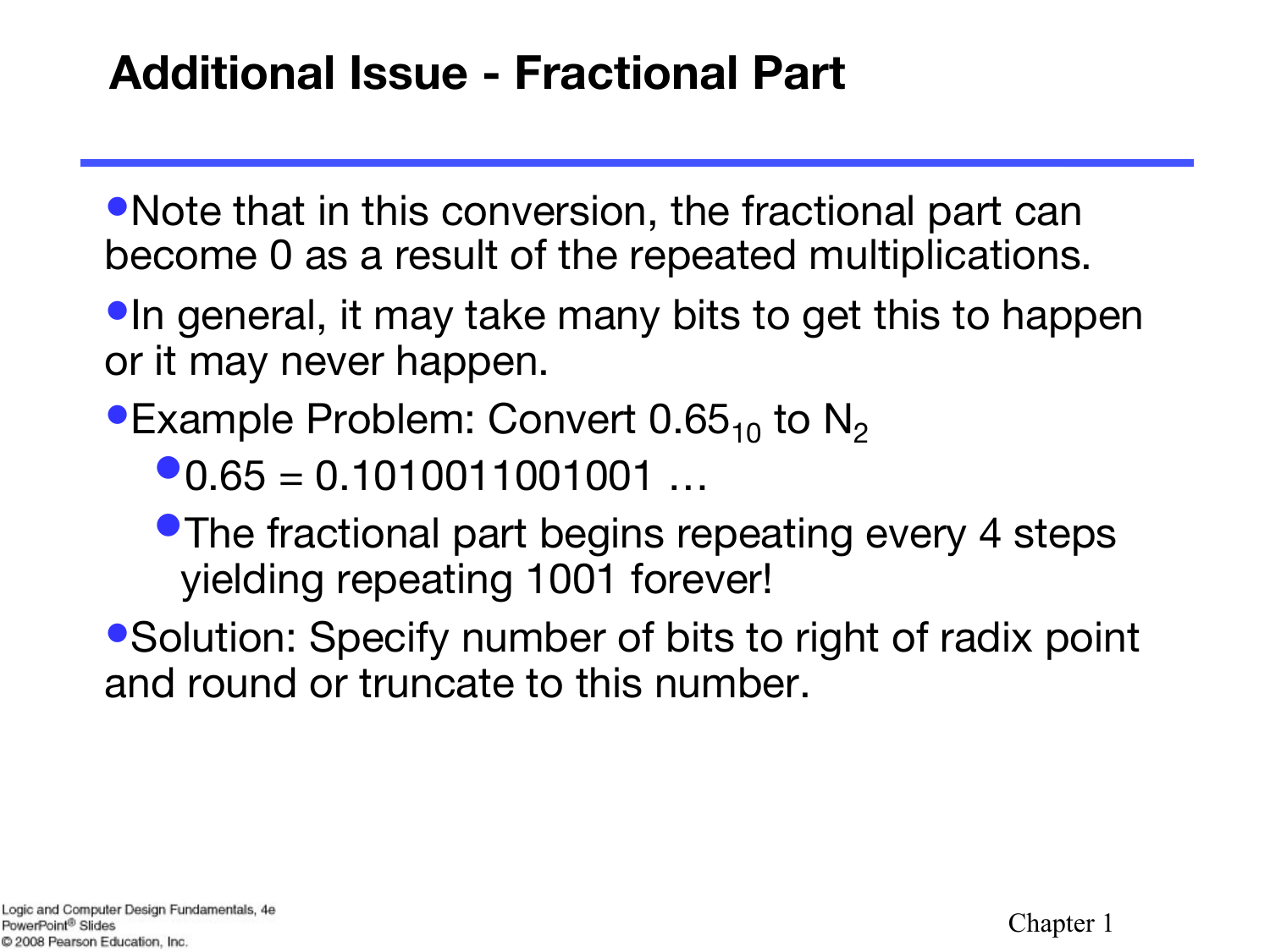### **Checking the Conversion**

- To convert back, sum the digits times their respective powers of r.
- **From the prior conversion of 46.6875**<sub>10</sub>
- $\blacktriangleright$  101110, = 1\*32+0\*16+1\*8+1\*4+1\*2+0\*1
- $= 32 + 8 + 4 + 2$
- $\bullet$  = 46

$$
0.10112 = 1/2 + 1/8 + 1/16
$$
  
= 0.5000 + 0.1250 + 0.0625  
= 0.6875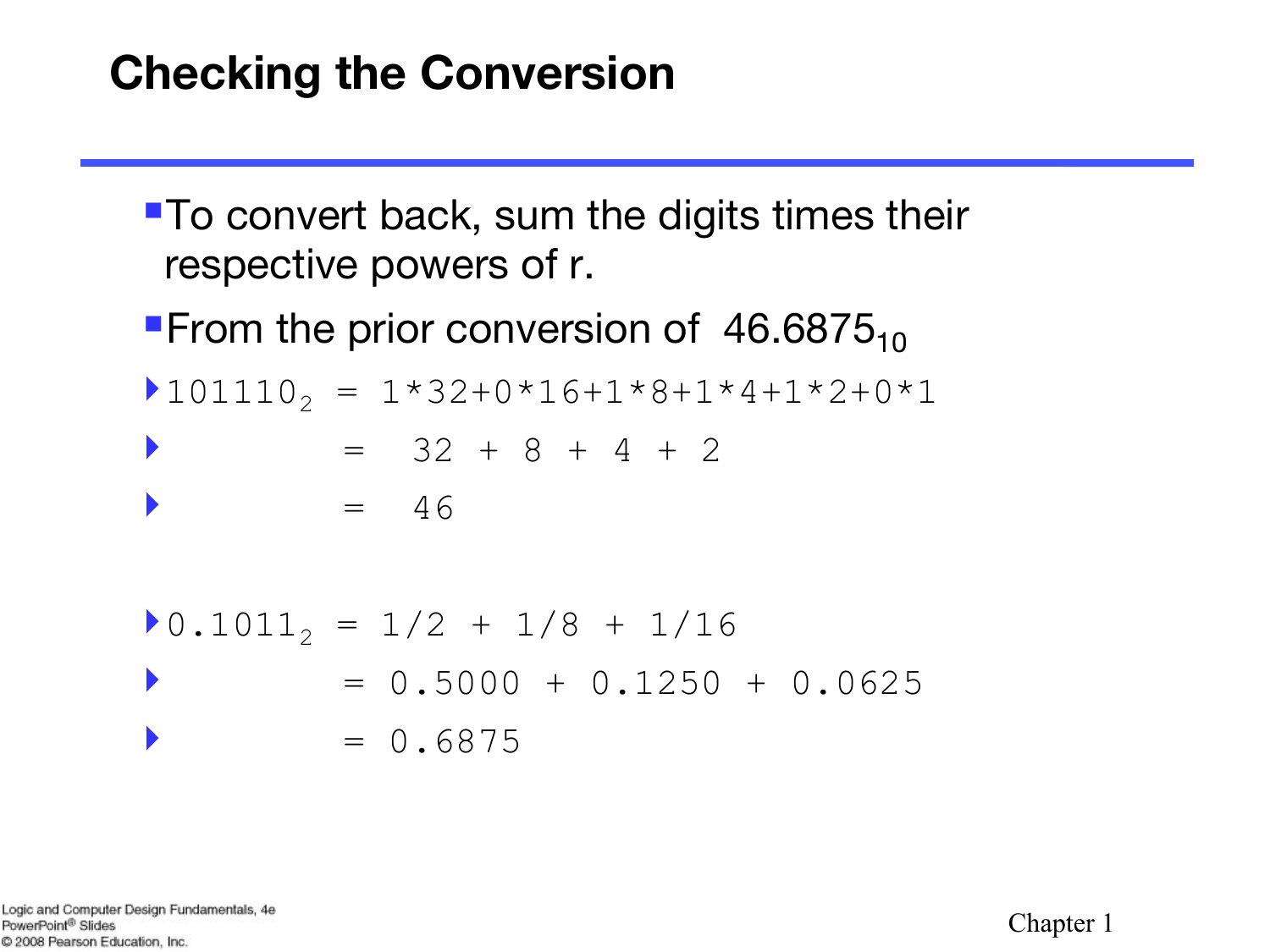### **Why Do Repeated Division and Multiplication Work?**

•Divide the integer portion of the power series by radix r. The remainder of this division is  $A_0$ , represented by the term  $A_0/r$ .

•Discard the remainder and repeat, obtaining remainders  $A_1, \ldots$ 

• Multiply the fractional portion of the power series by radix r. The integer part of the product is  $A_{-1}$ .

•Discard the integer part and repeat, obtaining integer parts  $A_{-2}$ , ...

•This demonstrates the algorithm for any radix r >1.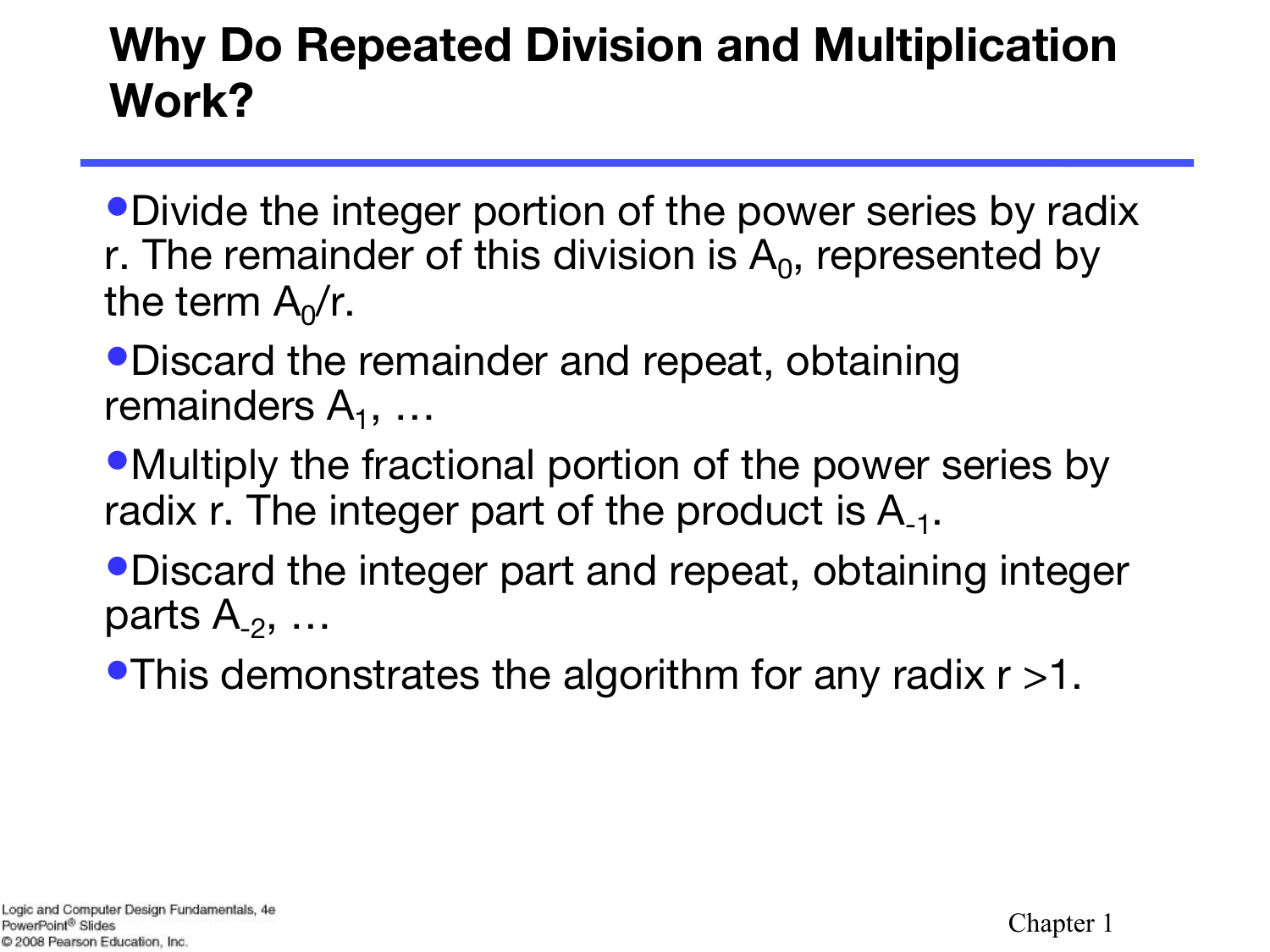### **Octal (Hexadecimal) to Binary and Back**

•Octal (Hexadecimal) to Binary:

• Restate the octal (hexadecimal) as three (four) binary digits starting at the radix point and going both ways.

•Binary to Octal (Hexadecimal):

- Group the binary digits into three (four) bit groups starting at the radix point and going both ways, padding with zeros as needed in the fractional part.
- Convert each group of three bits to an octal (hexadecimal) digit.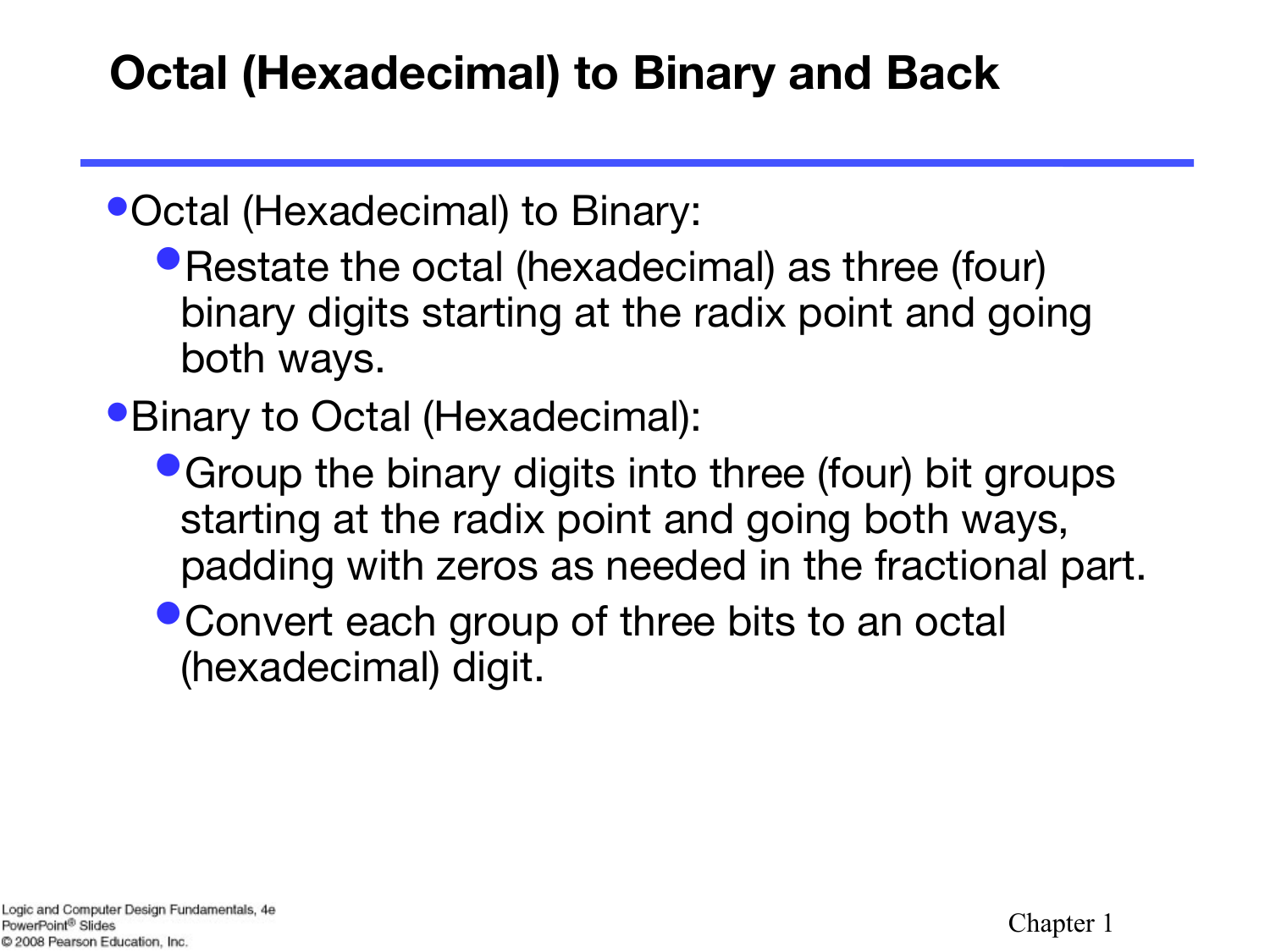### **Octal to Hexadecimal via Binary**

- •Convert octal to binary.
- Use groups of four bits and convert as above to hexadecimal digits.
- •Example: Octal to Binary to Hexadecimal
- ‣ 6 3 5 . 1 7 7 8

•Why do these conversions work?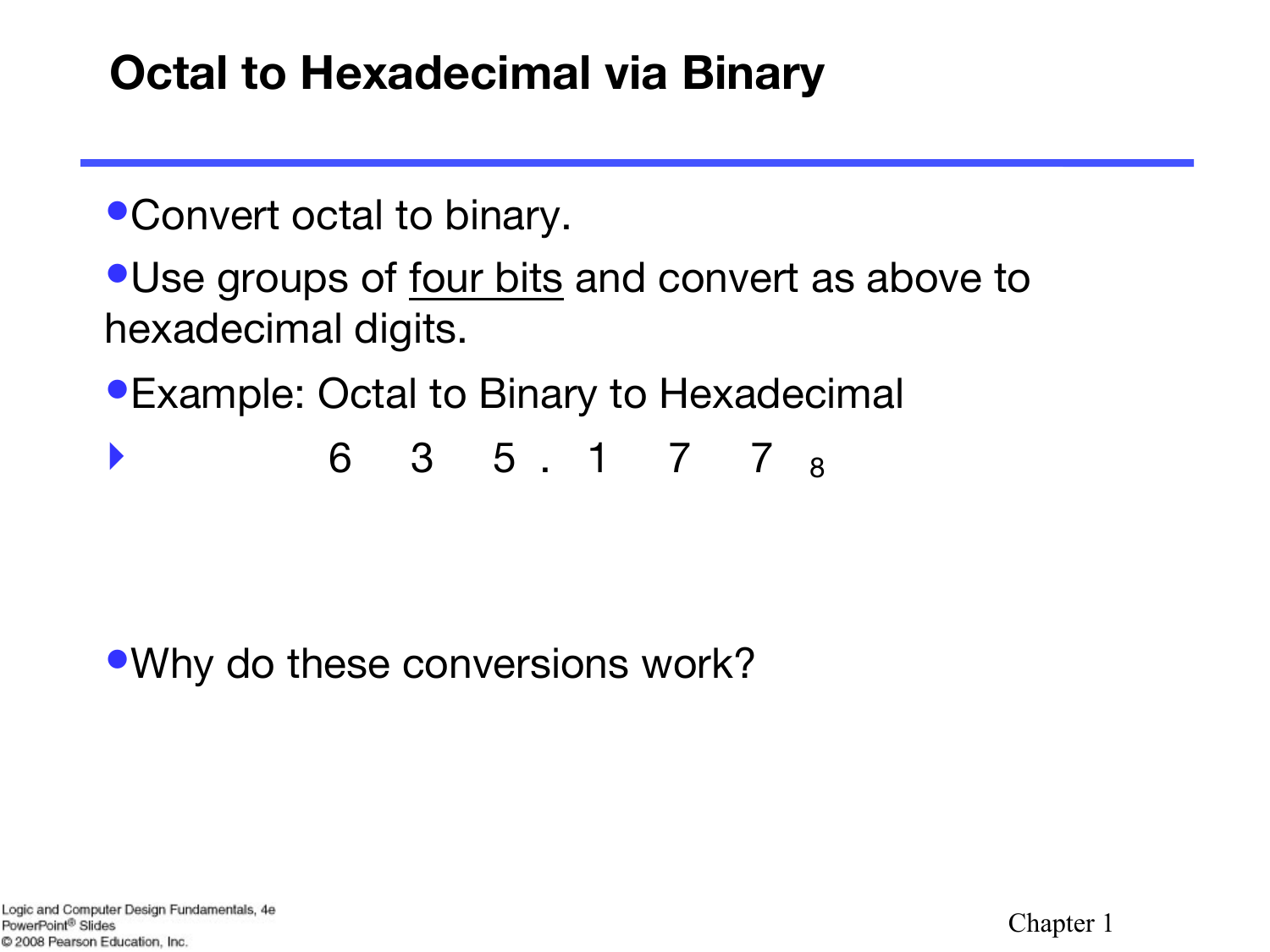### **Octal to Hexadecimal via Binary**

- **Answer 1:**
- 6 3 5 . 1 7 7 x
- $\blacktriangleright$ 110|011|101 . 001|111|111<sub>2</sub>
- ‣Regroup:
- $\blacktriangleright$ 1|1001|1101 . 0011|1111|1000<sub>2</sub>
- ‣Convert:
- $\blacktriangleright$ 1|1001|1101 . 0011|1111|1000<sub>2</sub>
- $\triangleright$  1 9 D. 3 F  $8_{16}$

▶Answer 2: Marking off in groups of three (four) bits corresponds to dividing or multiplying by  $2^3 = 8 (2^4 =$ 16) in the binary system.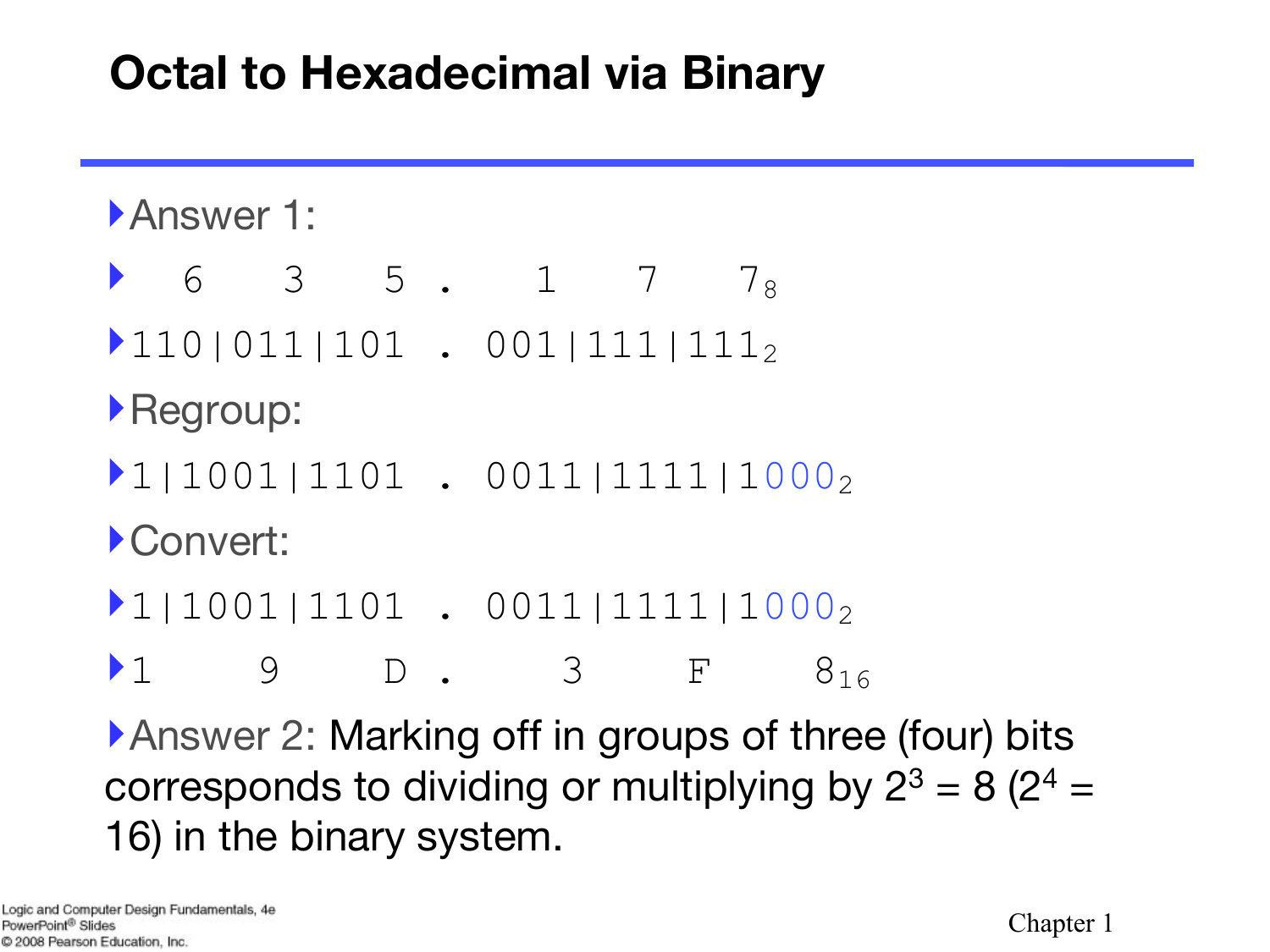### **A Final Conversion Note**

‣You can use arithmetic in other bases if you are careful:

Example: Convert 101110, to Base 10 using binary arithmetic:

- Step 1  $101110 / 1010 = 100$  r 0110
- $\triangleright$  Step 2 100 / 1010 = 0 r 0100
- $\triangleright$  Converted Digits are 0100<sub>2</sub> | 0110<sub>2</sub>
- $\bullet$  or 4 6  $_{10}$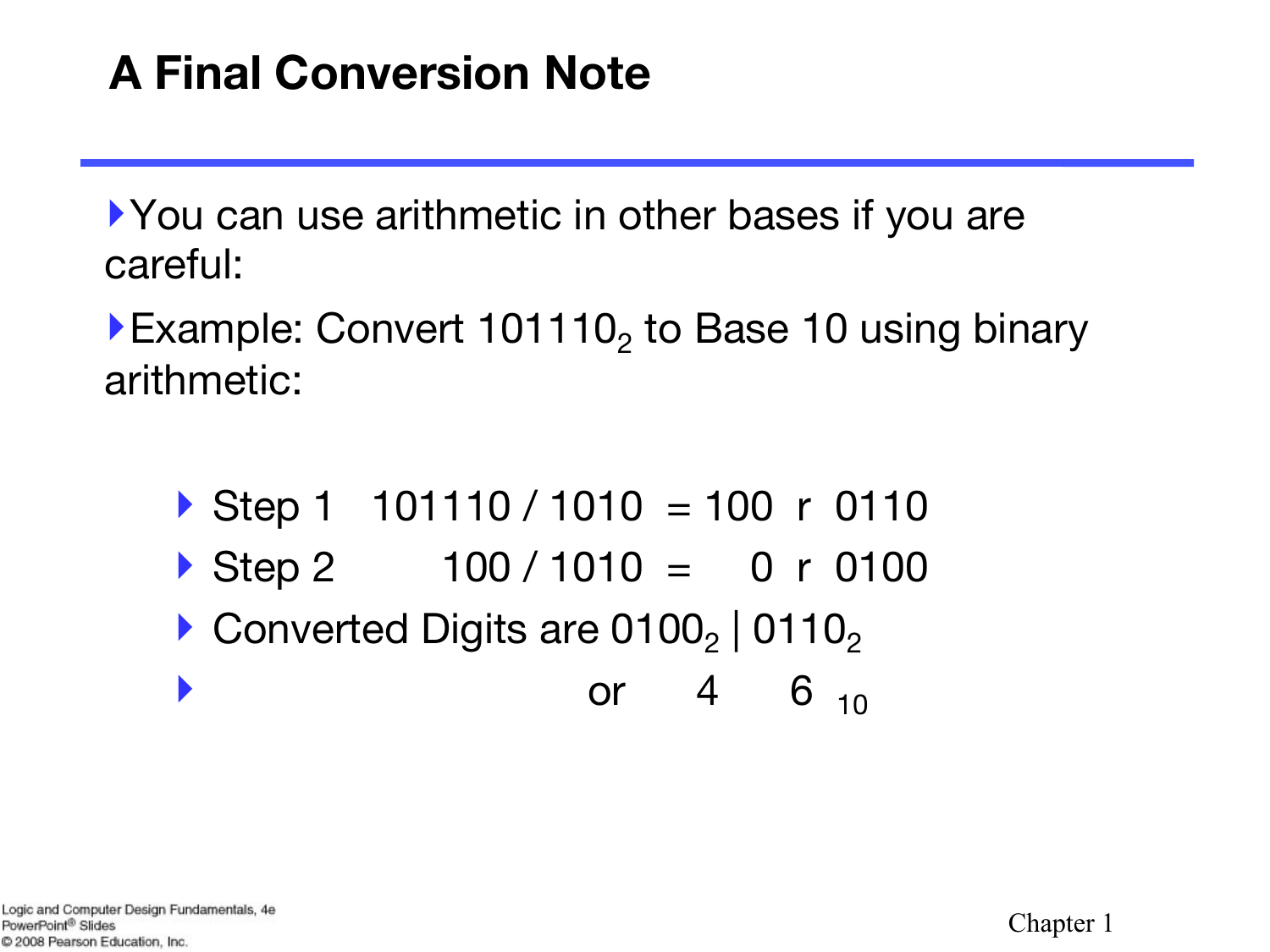### **Binary Numbers and Binary Coding**

#### • Flexibility of representation

•Within constraints below, can assign any binary combination (called a code word) to any data as long as data is uniquely encoded.

#### **•Information Types**

- Numeric
- •Must represent range of data needed
- •Very desirable to represent data such that simple, straightforward computation for common arithmetic operations permitted
- Tight relation to binary numbers
	- Non-numeric
- •Greater flexibility since arithmetic operations not applied.
- Not tied to binary numbers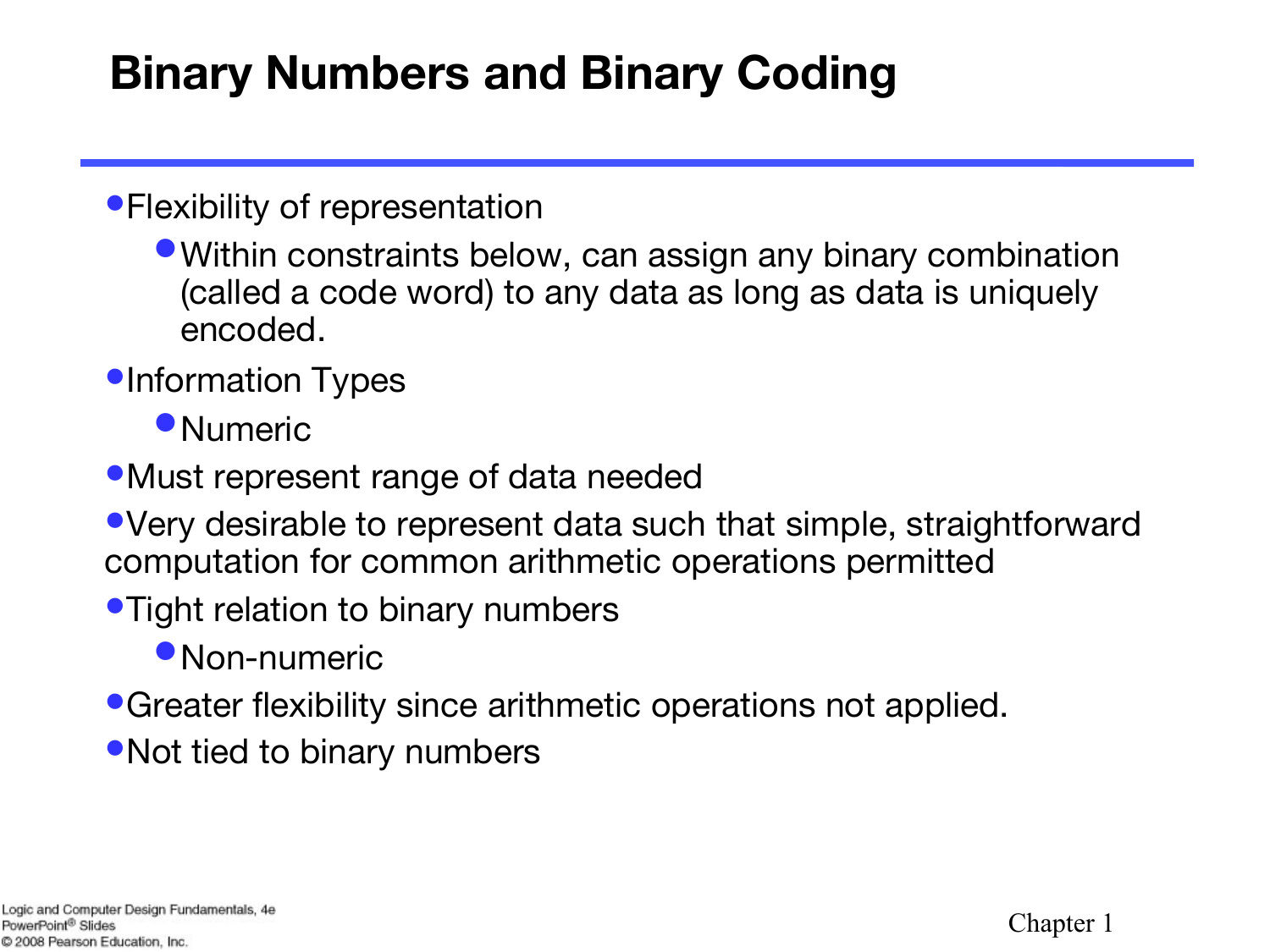### **Non-numeric Binary Codes**

•Given n binary digits (called bits), a binary code is a mapping from a set of represented elements to a subset of the  $2<sup>n</sup>$  binary numbers.

•Example: A binary code for the seven colors of the rainbow

●Code 100 is not used

| Color  | <b>Binary Number</b> |
|--------|----------------------|
| Red    | 000                  |
| Orange | 001                  |
| Yellow | 010                  |
| Green  | 011                  |
| Blue   | 101                  |
| Indigo | 110                  |
| Violet | 111                  |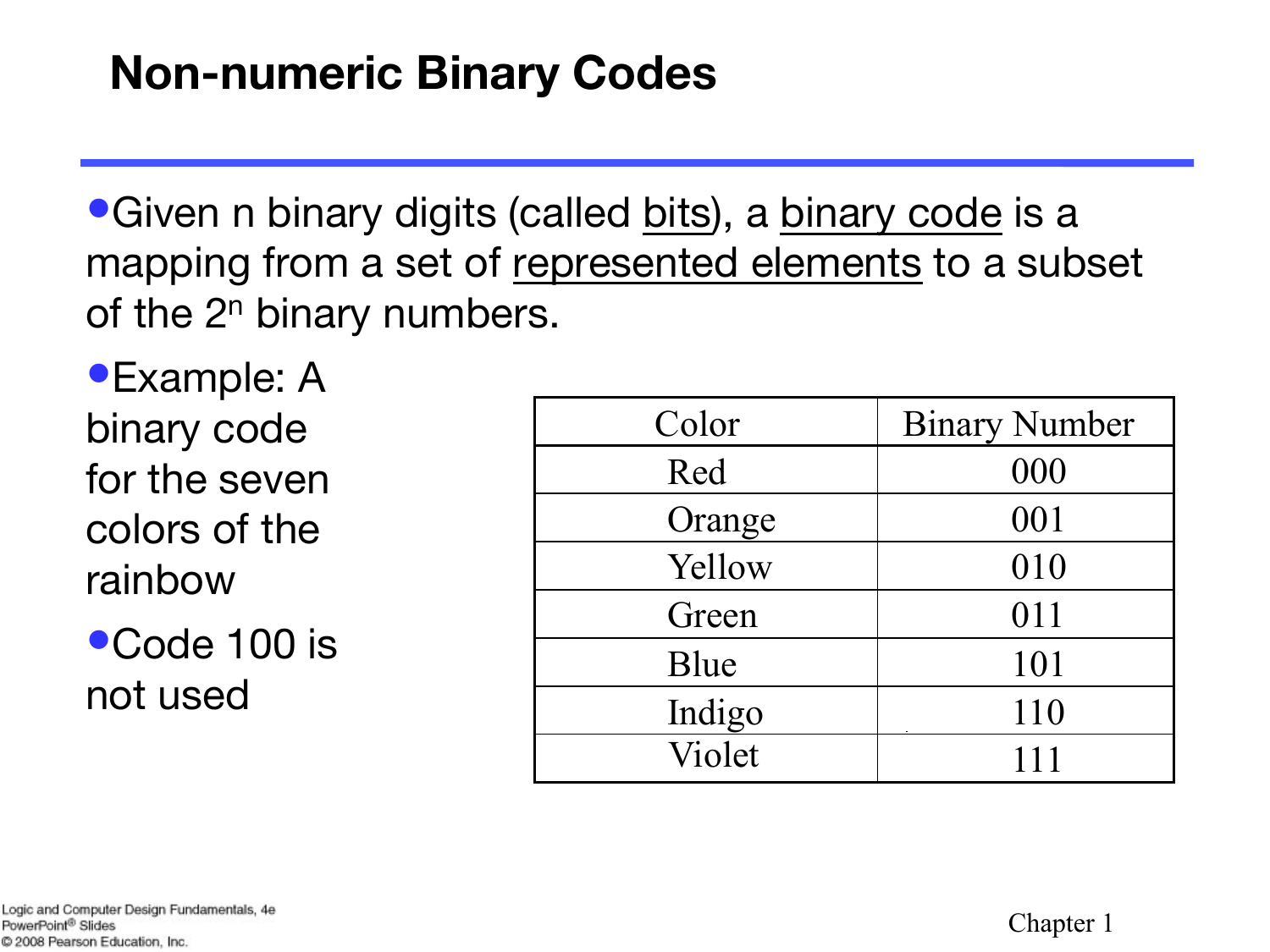•Given M elements to be represented by a binary code, the minimum number of bits, n, needed, satisfies the following relationships:

- ▶ 2<sup>n</sup> > M > 2<sup>(n-1)</sup>
- $n = \sqrt{\log_2 N}$  where  $\sqrt{x}$ , called the ceiling function, is the integer greater than or equal to x.

•Example: How many bits are required to represent decimal digits with a binary code?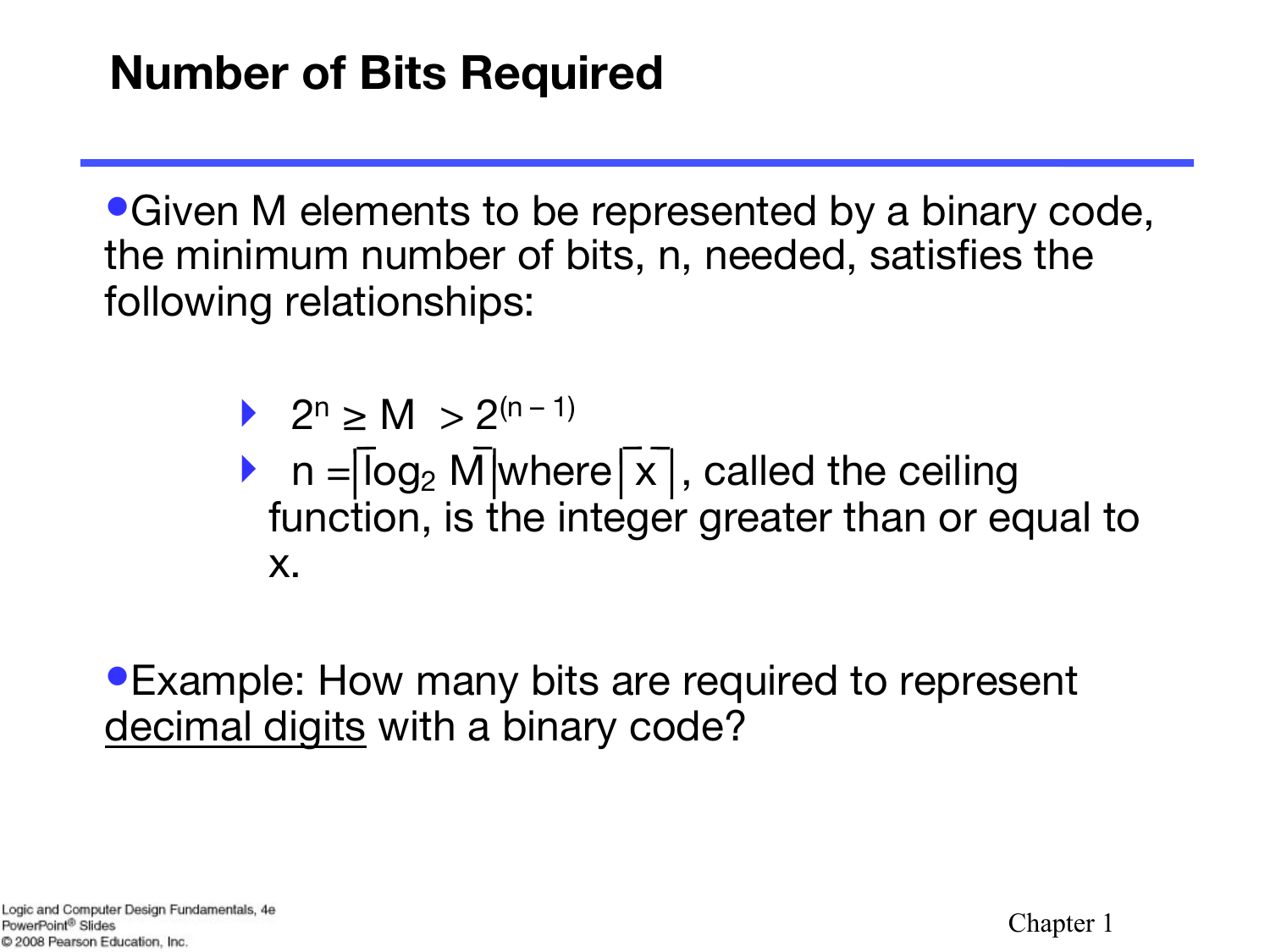### **Number of Bits Required**

- ‣Answer:
- $>M = 10$
- $\blacktriangleright$ Therefore n = 4 since:
- $\blacktriangleright$  2<sup>4</sup>  $\geq$  10  $>$  2<sup>3</sup> = 8
- $\blacktriangleright$  and the ceiling function for log<sub>2</sub> 10 is 4.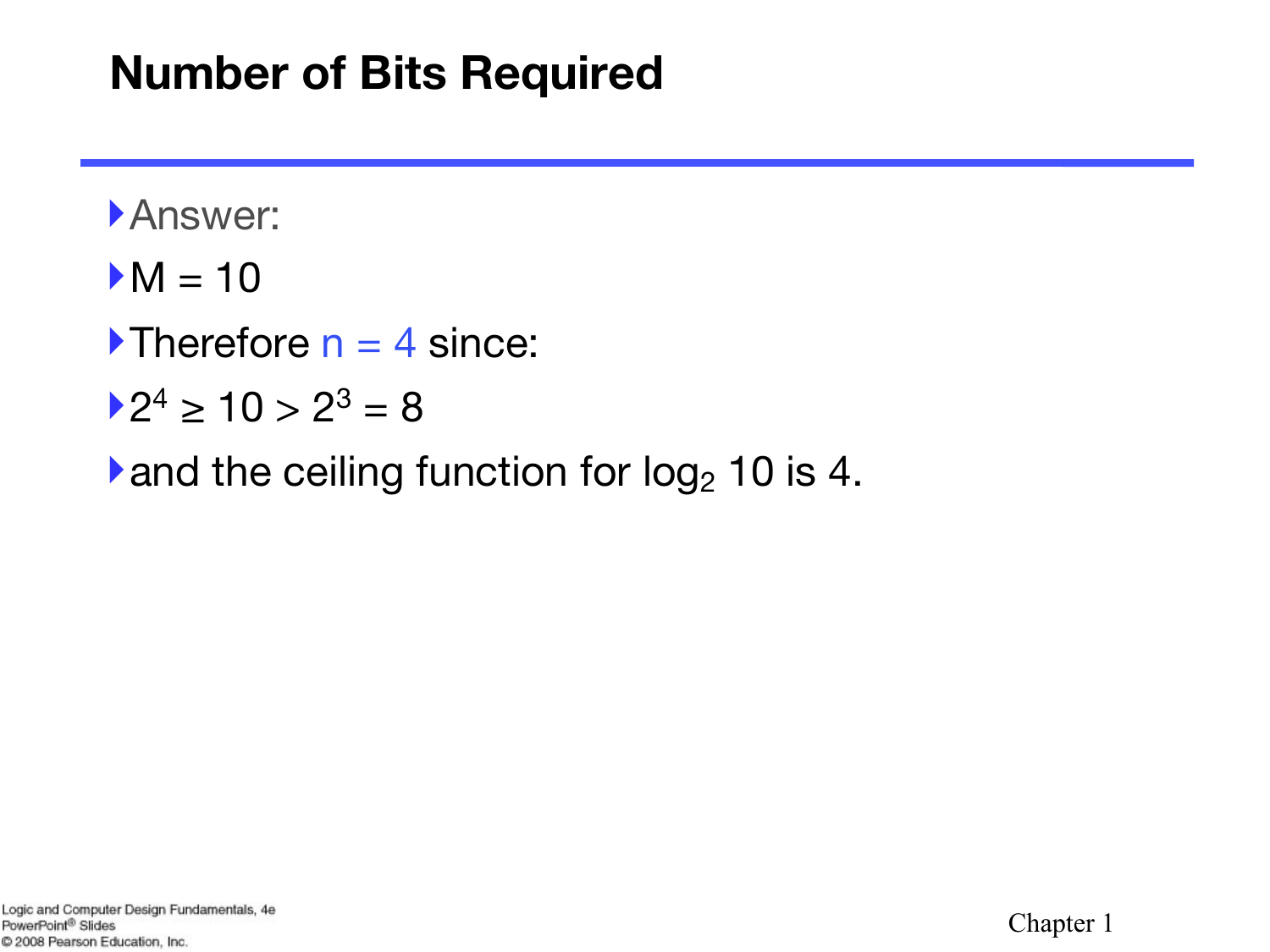### **Number of Elements Represented**

 $\bullet$  Given n digits in radix r, there are r<sup>n</sup> distinct elements that can be represented.

- •But, you can represent m elements,  $m < r<sup>n</sup>$
- •Examples:
	- You can represent 4 elements in radix  $r = 2$  with  $n = 1$ 2 digits: (00, 01, 10, 11).
	- You can represent 4 elements in radix  $r = 2$  with  $n = 1$ 4 digits: (0001, 0010, 0100, 1000).
	- **•This second code is called a "one hot" code.**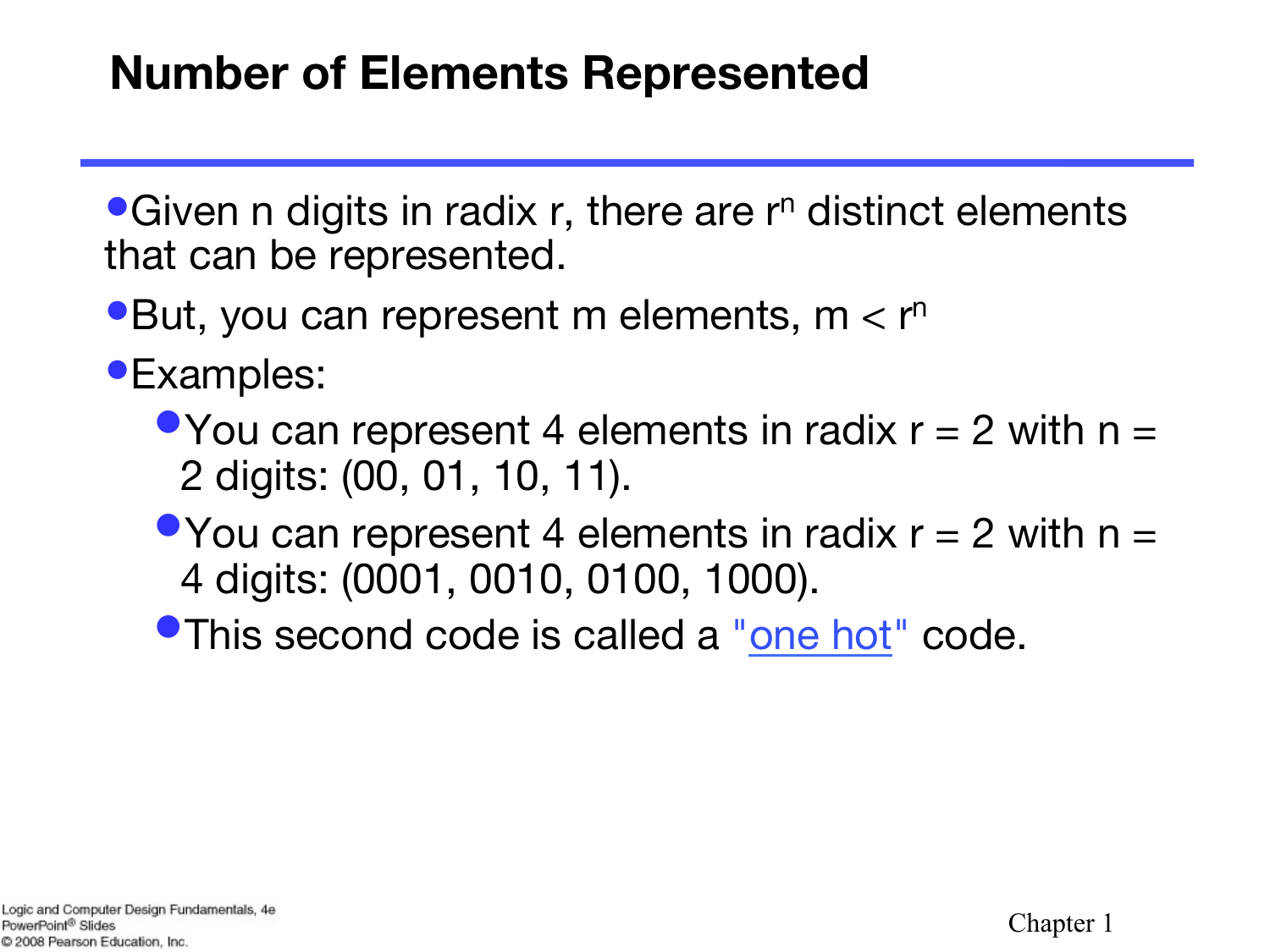### **DECIMAL CODES - Binary Codes for Decimal Digits**

■ There are over 8,000 ways that you can chose 10 elements from the 16 binary numbers of 4 bits. A few are useful:

| Decimal          | 8,4,2,1 | Excess3 | $8,4,-2,-1$ | Gray |
|------------------|---------|---------|-------------|------|
| $\overline{0}$   | 0000    | 0011    | 0000        | 0000 |
|                  | 0001    | 0100    | 0111        | 0100 |
| $\overline{2}$   | 0010    | 0101    | 0110        | 0101 |
| 3                | 0011    | 0110    | 0101        | 0111 |
| $\overline{4}$   | 0100    | 0111    | 0100        | 0110 |
| 5                | 0101    | 1000    | 1011        | 0010 |
| 6                | 0110    | 1001    | 1010        | 0011 |
|                  | 0111    | 1010    | 1001        | 0001 |
| 8                | 1000    | 1011    | 1000        | 1001 |
| $\boldsymbol{Q}$ | 1001    | 1100    | 1111        | 1000 |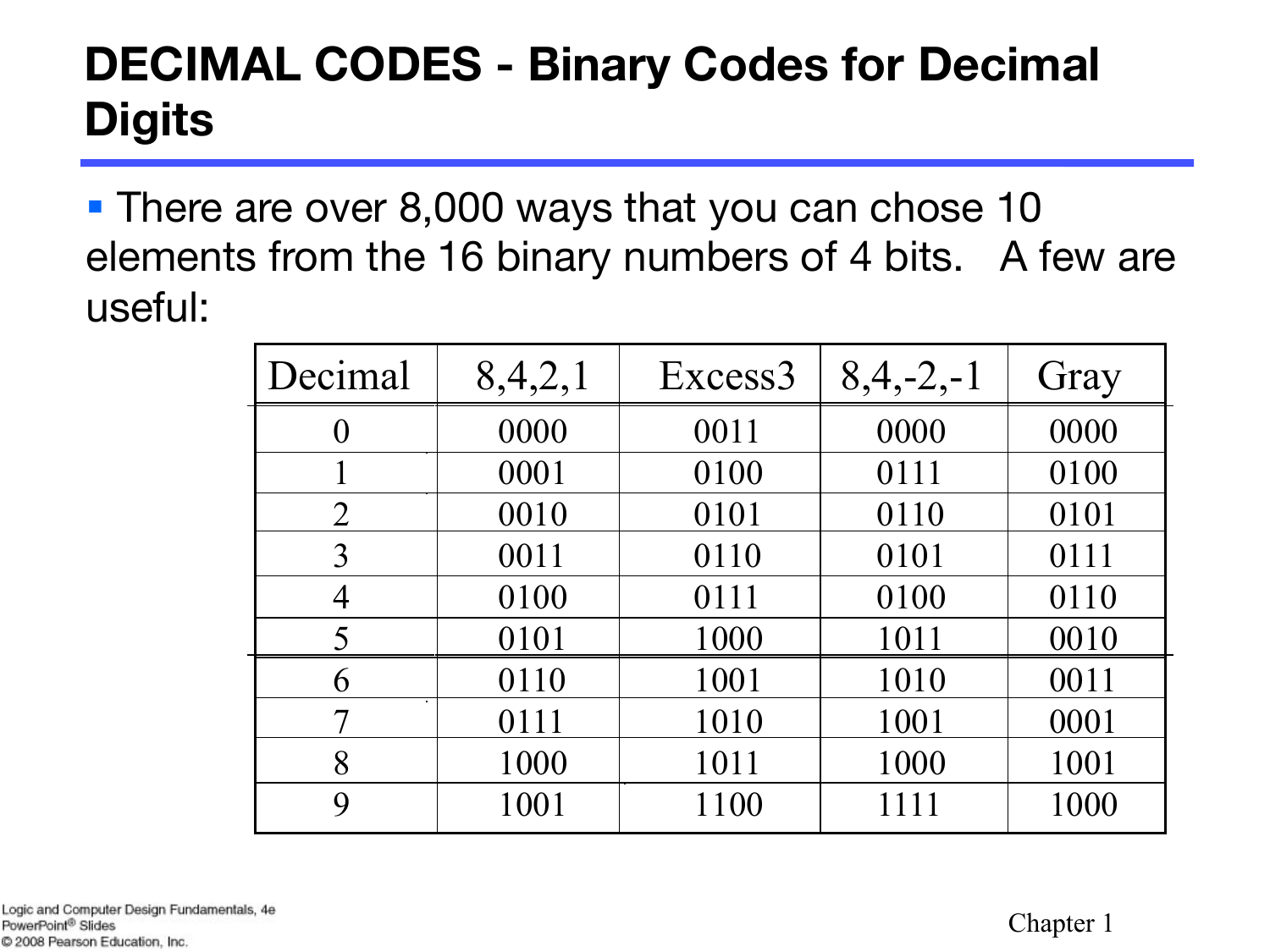### **Binary Coded Decimal (BCD)**

- •The BCD code is the 8,4,2,1 code.
- •8, 4, 2, and 1 are weights
- •BCD is a weighted code

•This code is the simplest, most intuitive binary code for decimal digits and uses the same powers of 2 as a binary number, but only encodes the first ten values from 0 to 9.

- •Example:  $1001 (9) = 1000 (8) + 0001 (1)$
- How many "invalid" code words are there?
- •What are the "invalid" code words?

‣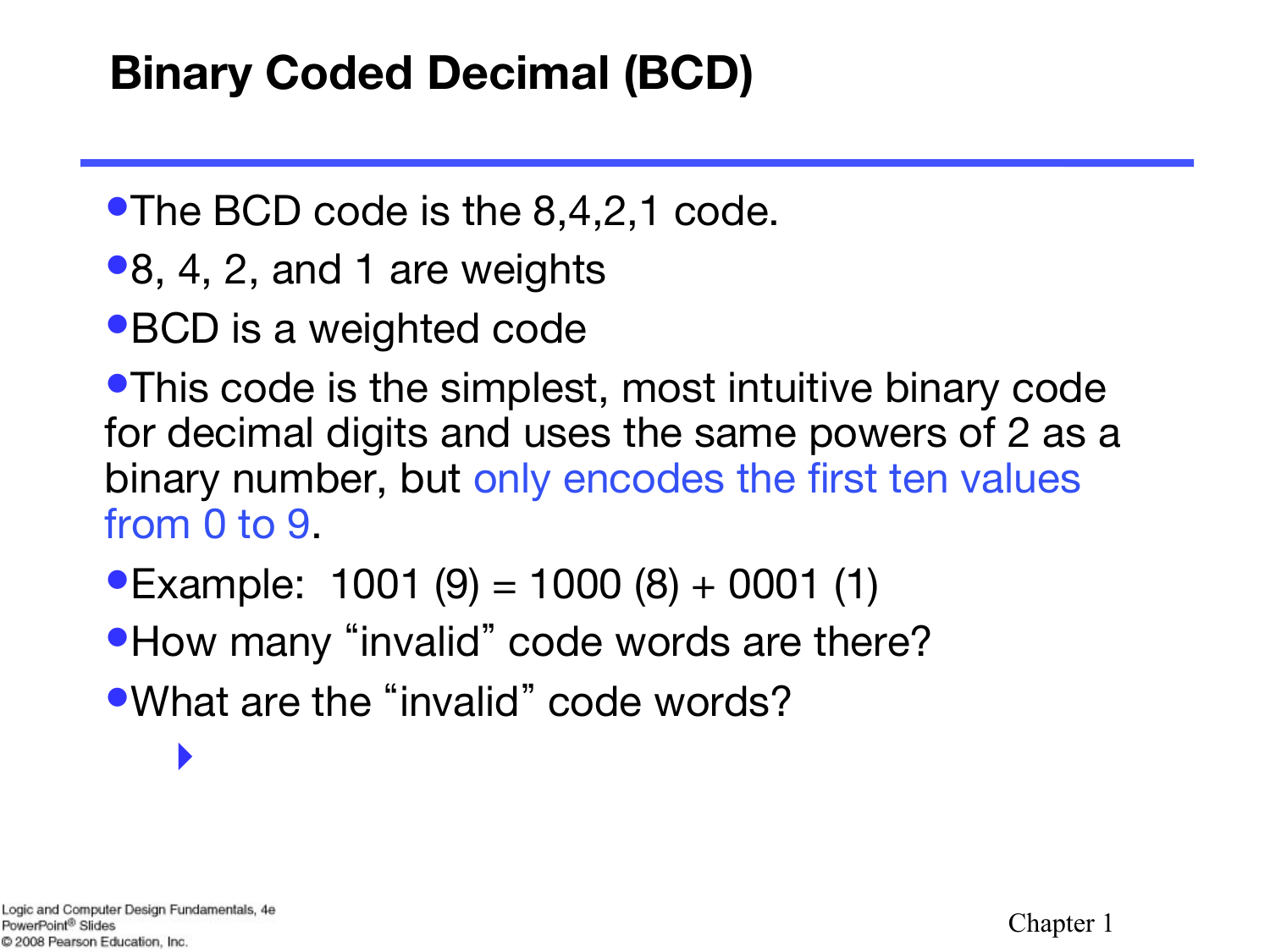### **Excess 3 Code and 8, 4, –2, –1 Code**

| Decimal          | Excess 3 | $8, 4, -2, -1$ |
|------------------|----------|----------------|
| $\Omega$         | 0011     | 0000           |
| 1                | 0100     | 0111           |
| $\overline{2}$   | 0101     | 0110           |
| 3                | 0110     | 0101           |
| $\overline{4}$   | 0111     | 0100           |
| 5                | 1000     | 1011           |
| 6                | 1001     | 1010           |
| 7                | 1010     | 1001           |
| 8                | 1011     | 1000           |
| $\boldsymbol{Q}$ | 1100     | 1111           |

‣What interesting property is common to these two codes?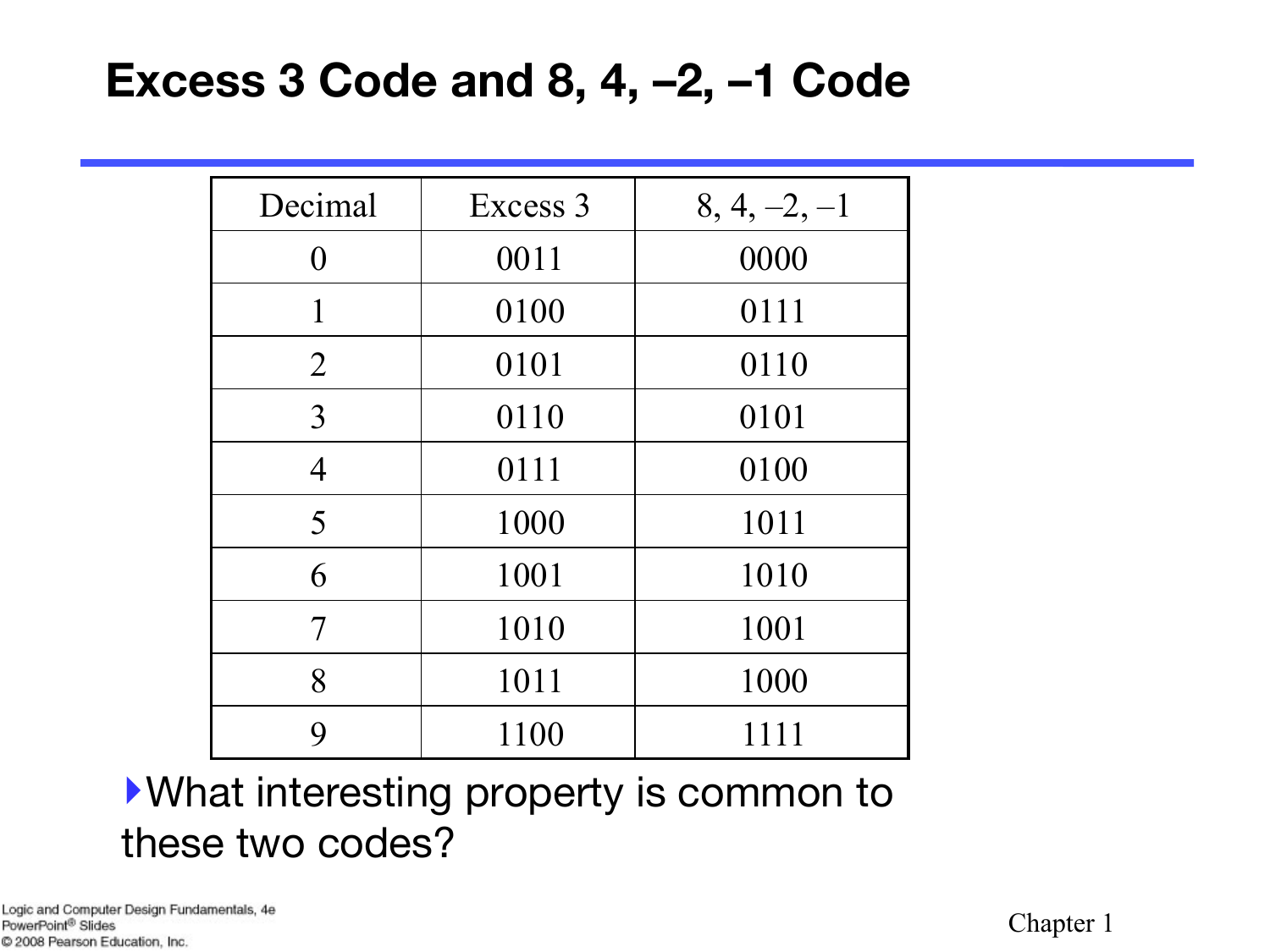# **Warning: Conversion or Coding?**

•Do NOT mix up conversion of a decimal number to a binary number with coding a decimal number with a BINARY CODE.

- $•13_{10} = 1101_{2}$  (This is conversion)
- $•13 \Leftrightarrow 0001|0011$  (This is coding)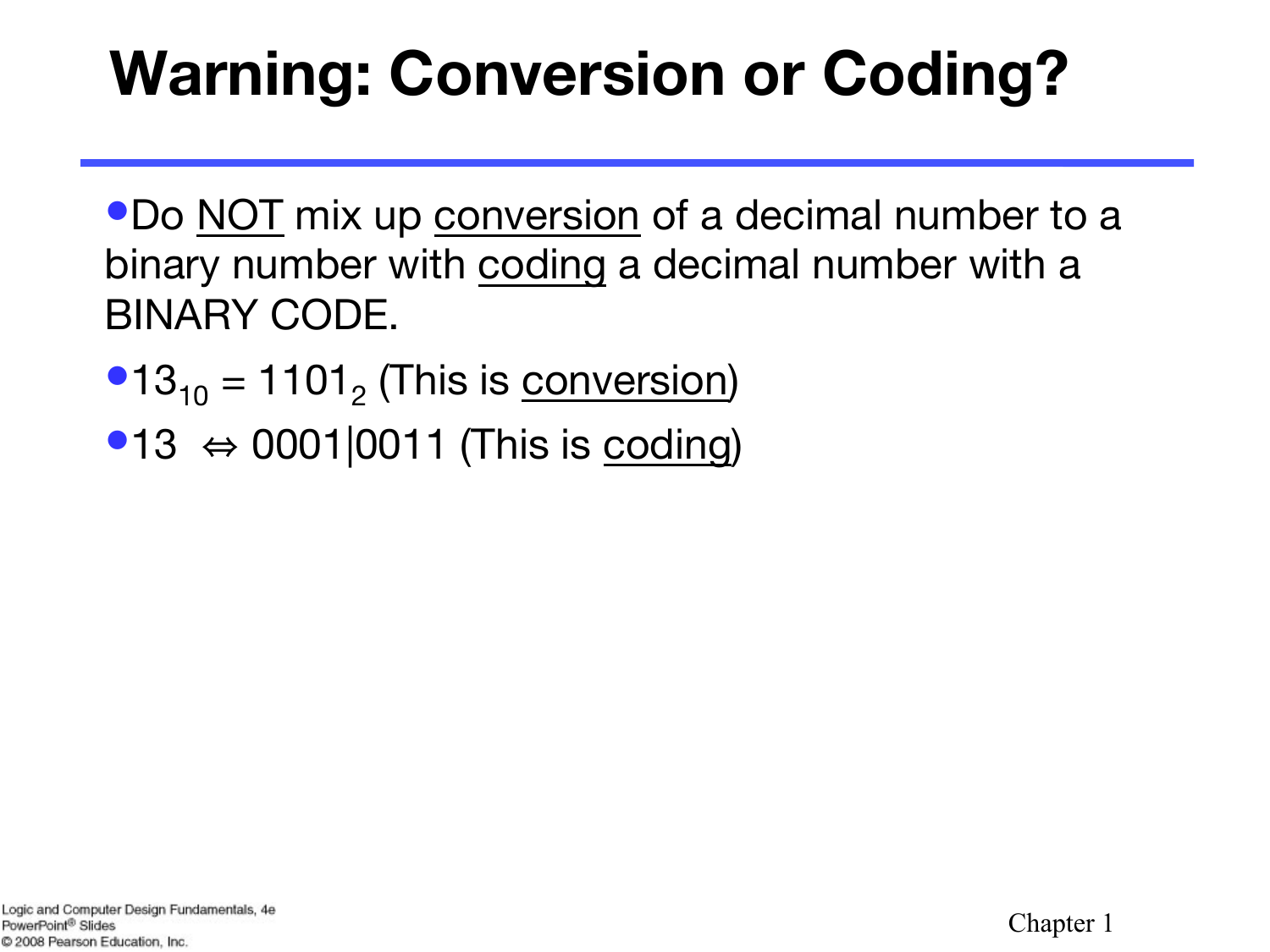### **BCD Arithmetic**

■ Given a BCD code, we use binary arithmetic to add the digits:

| 1000<br>8 | Eight |
|-----------|-------|
|-----------|-------|

- +5 +0101 Plus 5
- 13 1101 is 13 (> 9)
- Note that the result is MORE THAN 9, so must be represented by two digits!
- To correct the digit, subtract 10 by adding 6 modulo 16.

| 8       | 1000 Eight                            |  |
|---------|---------------------------------------|--|
| $\pm 5$ | <u>+010</u> 1 Plus 5                  |  |
| 13      | $1101$ is $13$ (> 9)                  |  |
|         | $+0110$ so add 6                      |  |
|         | $carry = 1$ 0011 leaving 3 + cy       |  |
|         | 0001   0011 Final answer (two digits) |  |
|         |                                       |  |

**•** If the digit sum is  $> 9$ , add one to the next significant digit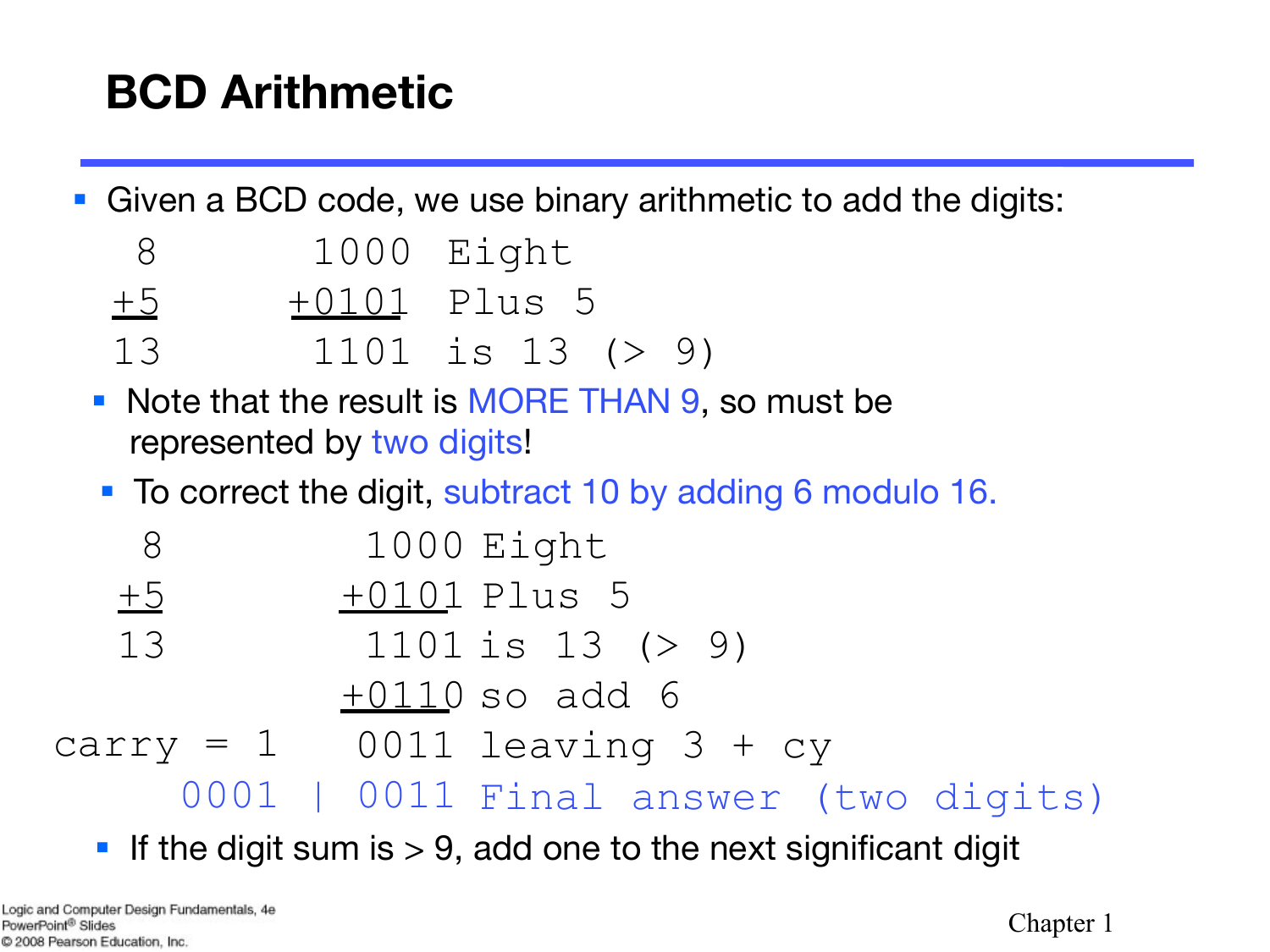### **BCD Addition Example**

 $\blacktriangleright$  Add 2905<sub>BCD</sub> to 1897<sub>BCD</sub> showing carries and digit corrections.

# 0001 1000 1001 0111 + 0010 1001 0000 0101 0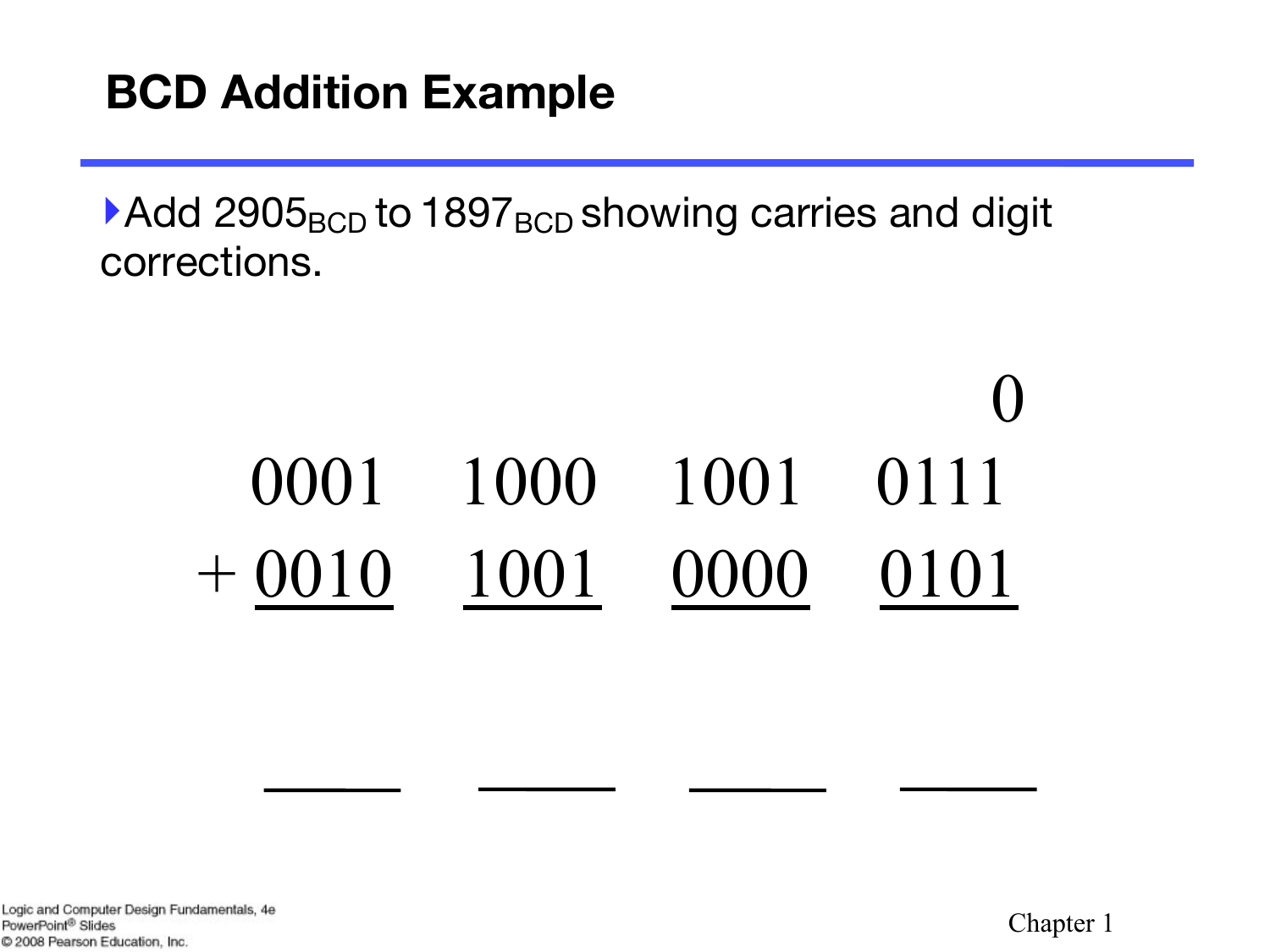### **BCD Addition Example**

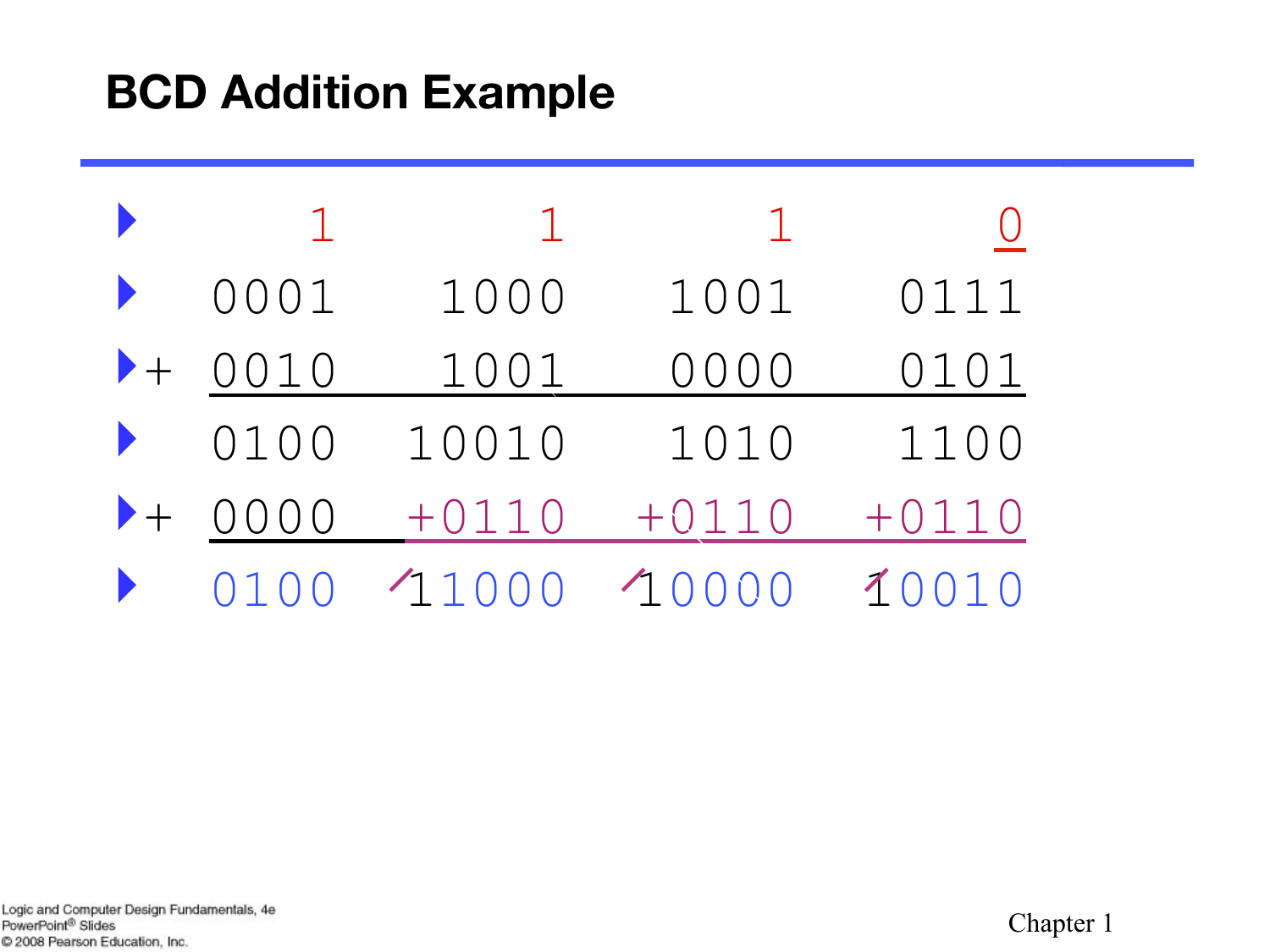### **ALPHANUMERIC CODES - ASCII Character Codes**

- •American Standard Code for Information Interchange
- •This code is a popular code used to represent information sent as character-based data. It uses 7-bits to represent:
	- •94 Graphic printing characters.
	- •34 Non-printing characters
- •Some non-printing characters are used for text format (e.g. BS = Backspace, CR = carriage return)

•Other non-printing characters are used for record marking and flow control (e.g. STX and ETX start and end text areas).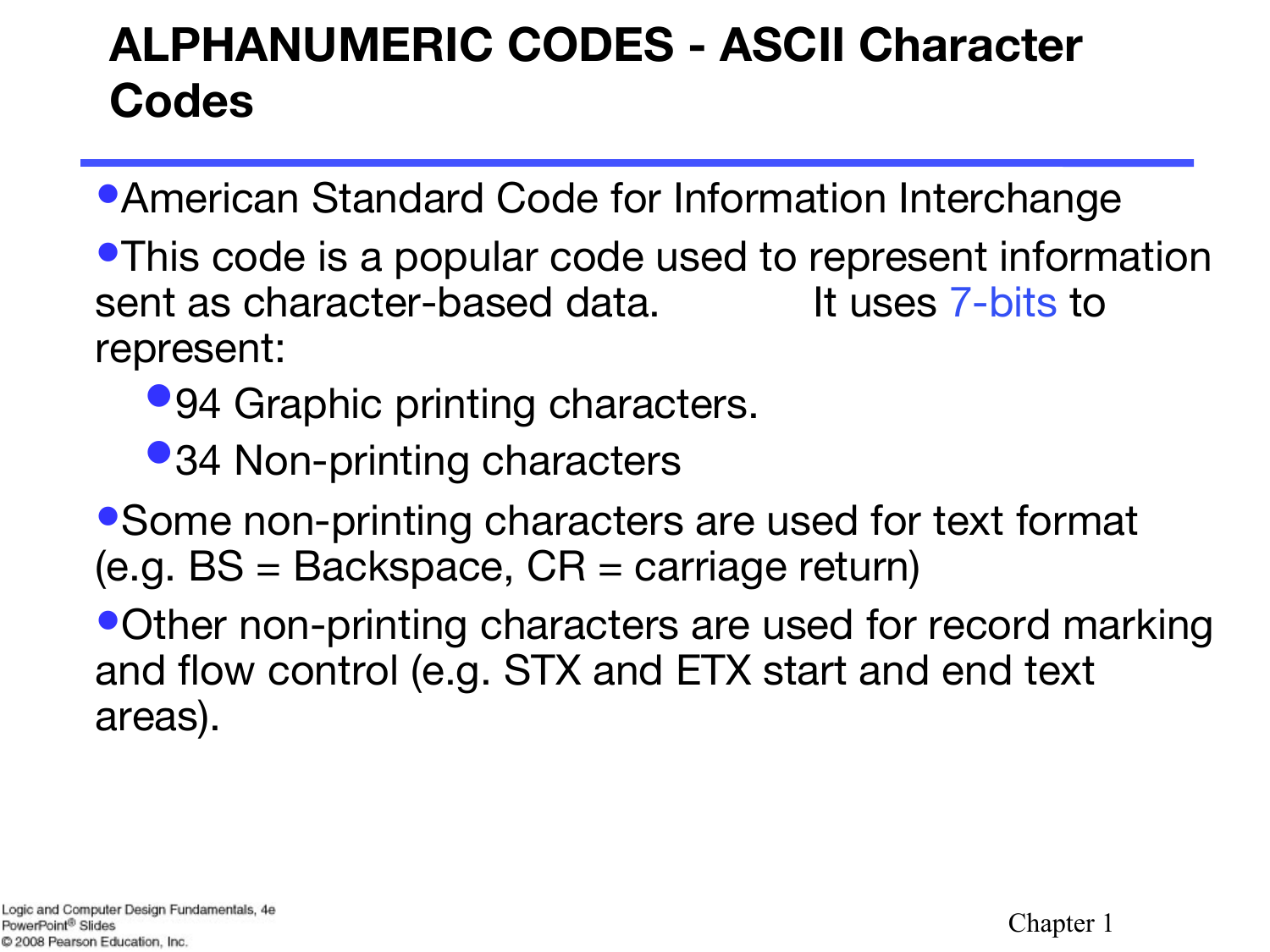### **ALPHANUMERIC CODES - ASCII Character Codes**

 $T1-5$ 

 $\Box$  TABLE 1-5 American Standard Code for Information Interchange (ASCII)

|                           |                     | $B_7B_5B_5$     |                          |                      |                        |                           |     |     |  |
|---------------------------|---------------------|-----------------|--------------------------|----------------------|------------------------|---------------------------|-----|-----|--|
| $B_4B_3B_2B_3$            | 000                 | 001             | 010                      | 011                  | 100                    | 101                       | 110 | 111 |  |
| 0000                      | NULL                | DLE             | SP                       | 0                    | e                      | P                         | ١   | p   |  |
| 0001                      | SOH                 | DC1             | I                        | 1                    | A                      | Q                         | a   | q   |  |
| 0010                      | <b>STX</b>          | DC <sub>2</sub> | ħ                        | $\overline{c}$       | Β                      | R                         | b   | ľ   |  |
| 0011                      | ETX                 | DC3             | ¥                        | 3                    | C                      | S                         | C   | s   |  |
| 0100                      | EOT                 | DC4             | Ŝ                        | 4                    | D                      | T                         | d   | t   |  |
| 0101                      | ENQ                 | NAK             | %                        | 5                    | E                      | U                         | Ĉ   | u   |  |
| 0110                      | ACK                 | SYN             | &                        | 6                    | F                      | ٧                         | f   | V   |  |
| 0111                      | BEL                 | ETB             |                          | 7                    | G                      | W                         | g   | W   |  |
| 1000                      | BS                  | CAN             |                          | 8                    | Η                      | X                         | 'n  | X   |  |
| 1001                      | НT                  | EМ              |                          | 9                    | I                      | Y                         | i   | y   |  |
| 1010                      | LF                  | SUB             |                          |                      | J                      | Z                         | j   | Z   |  |
| 1011                      | VT                  | ESC             | $\ddot{}$                | ;                    | K                      |                           | k   |     |  |
| 1100                      | FF                  | FS              | $\overline{\phantom{a}}$ | <                    | L                      |                           | l   |     |  |
| 1101                      | CR                  | GS              |                          | $\equiv$             | M                      |                           | m   |     |  |
| 1110                      | SO                  | RS              |                          | >                    | N                      | ٨                         | I   |     |  |
| 1111                      | SI                  | US              | I                        | ?                    | 0                      |                           | 0   | DEL |  |
| <b>Control Characters</b> |                     |                 |                          |                      |                        |                           |     |     |  |
| NULL                      | <b>NULL</b>         |                 |                          | DLE                  |                        | Data link escape          |     |     |  |
| SOH                       | Start of heading    |                 |                          | DC1                  |                        | Device control 1          |     |     |  |
| STX                       | Start of text       |                 |                          | DC <sub>2</sub>      |                        | Device control 2          |     |     |  |
| ETX                       | End of text         |                 |                          | DC3                  |                        | Device control 3          |     |     |  |
| EOT                       | End of transmission |                 |                          | DC4                  |                        | Device control 4          |     |     |  |
| ENQ                       | Enquiry             |                 |                          | NAK                  |                        | Negative acknowledge      |     |     |  |
| ACK                       | Acknowledge         |                 |                          |                      |                        | Synchronous idle          |     |     |  |
| BEL                       | Bell                |                 |                          | ETB                  |                        | End of transmission block |     |     |  |
| BS                        | Backspace           |                 |                          | CAN                  |                        | Cancel                    |     |     |  |
| НT                        | Horizontal tab      |                 |                          | EМ<br>End of medium  |                        |                           |     |     |  |
| LF                        | Line feed           |                 |                          | SUB<br>Substitute    |                        |                           |     |     |  |
| VT                        | Vertical tab        |                 |                          | ESC<br>Escape        |                        |                           |     |     |  |
| FF                        | Form feed           |                 |                          | FS<br>File separator |                        |                           |     |     |  |
| CR                        | Carriage return     |                 |                          |                      | GS<br>Group separator  |                           |     |     |  |
| SO                        | Shift out           |                 |                          |                      | RS<br>Record separator |                           |     |     |  |
| SI                        | Shift in            |                 |                          | US                   | Unit separator         |                           |     |     |  |
| SP                        | Space               |                 |                          |                      |                        | Delete                    |     |     |  |

Logic and Computer Design Fundamentals, 4e PowerPoint<sup>®</sup> Slides C 2008 Pearson Education, Inc.

LOGIC AND COMPUTER DESIGN FUNDAMENTALS, 4e

C 2008 Pearson Education, Inc.

M. Morris Mano & Charles R. Kime

Chapter 1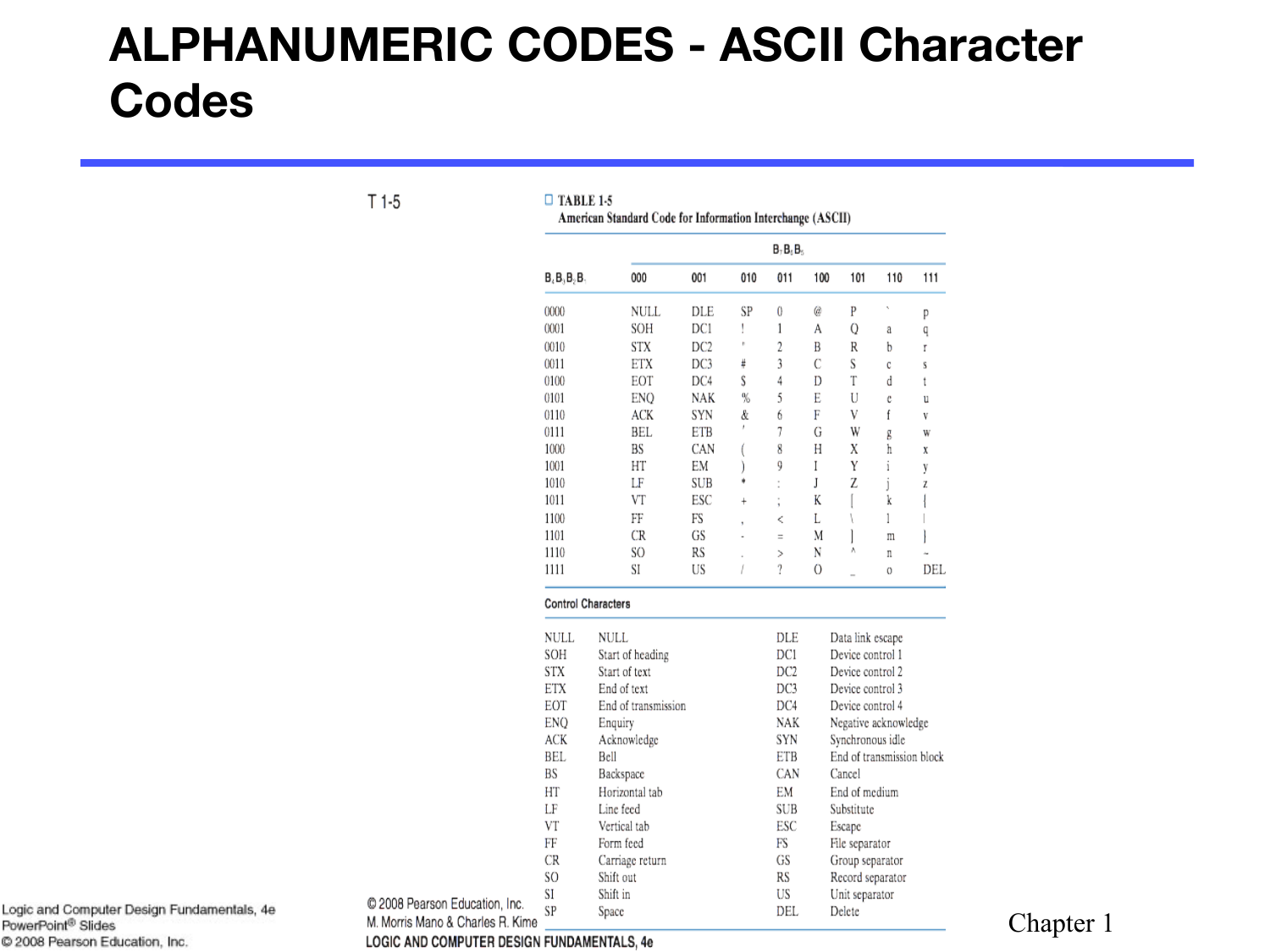ASCII has some interesting properties:

- Digits 0 to 9 span Hexadecimal values  $30_{16}$  to  $39_{16}$ .
- Upper case A-Z span  $41_{16}$  to  $5A_{16}$ .
- **Lower case a-z span 61**<sub>16</sub> to  $7A_{16}$ .
	- Lower to upper case translation (and vice versa) occurs by flipping bit 6.
- Delete (DEL) is all bits set, a carryover from when punched paper tape was used to store messages.
- Punching all holes in a row erased a mistake!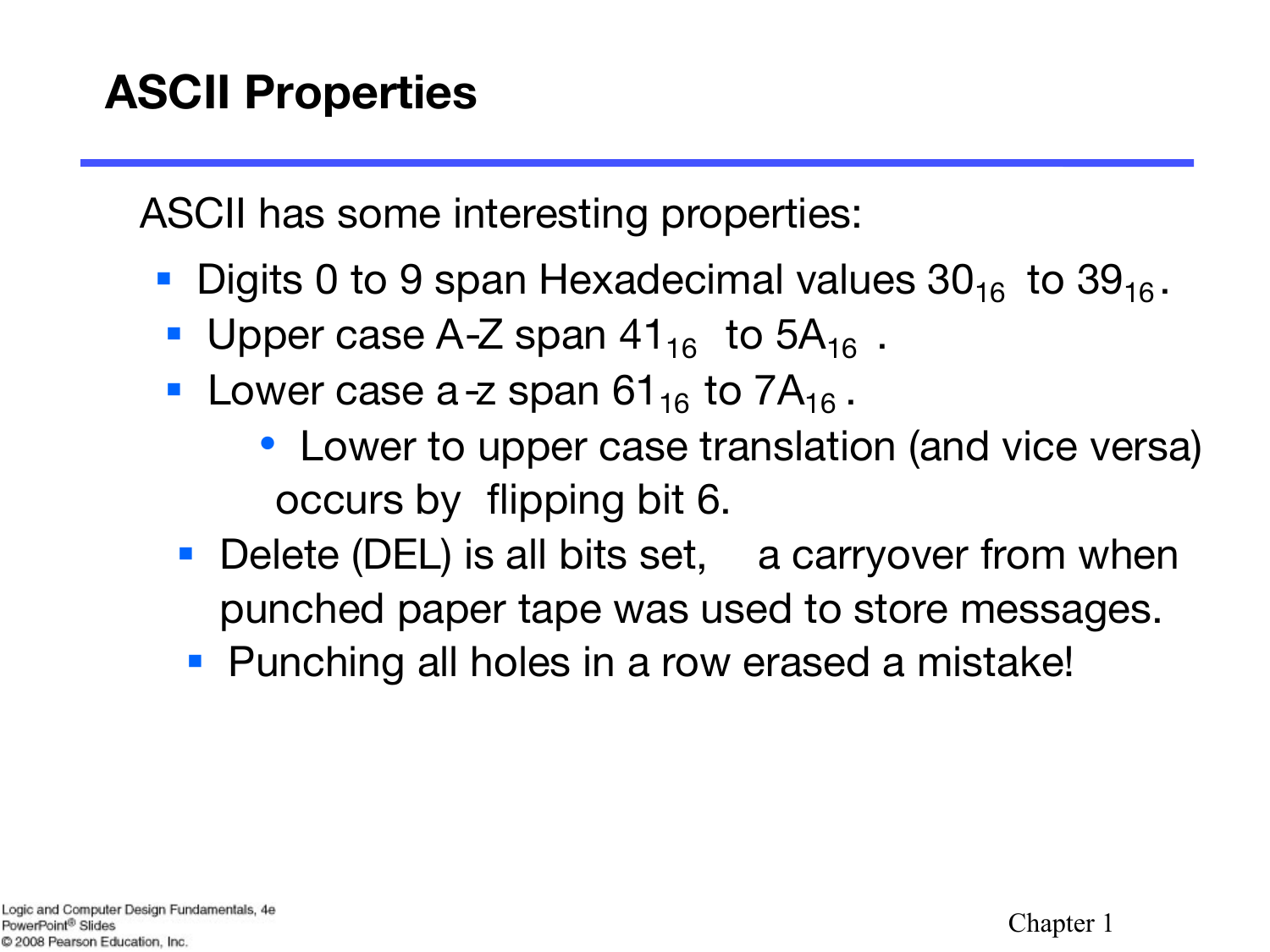### **PARITY BIT Error-Detection Codes**

• Redundancy (e.g. extra information), in the form of extra bits, can be incorporated into binary code words to detect and correct errors.

• A simple form of redundancy is parity, an extra bit appended onto the code word to make the number of 1's odd or even. Parity can detect all single-bit errors and some multiple-bit errors.

• A code word has even parity if the number of 1's in the code word is even.

• A code word has odd parity if the number of 1's in the code word is odd.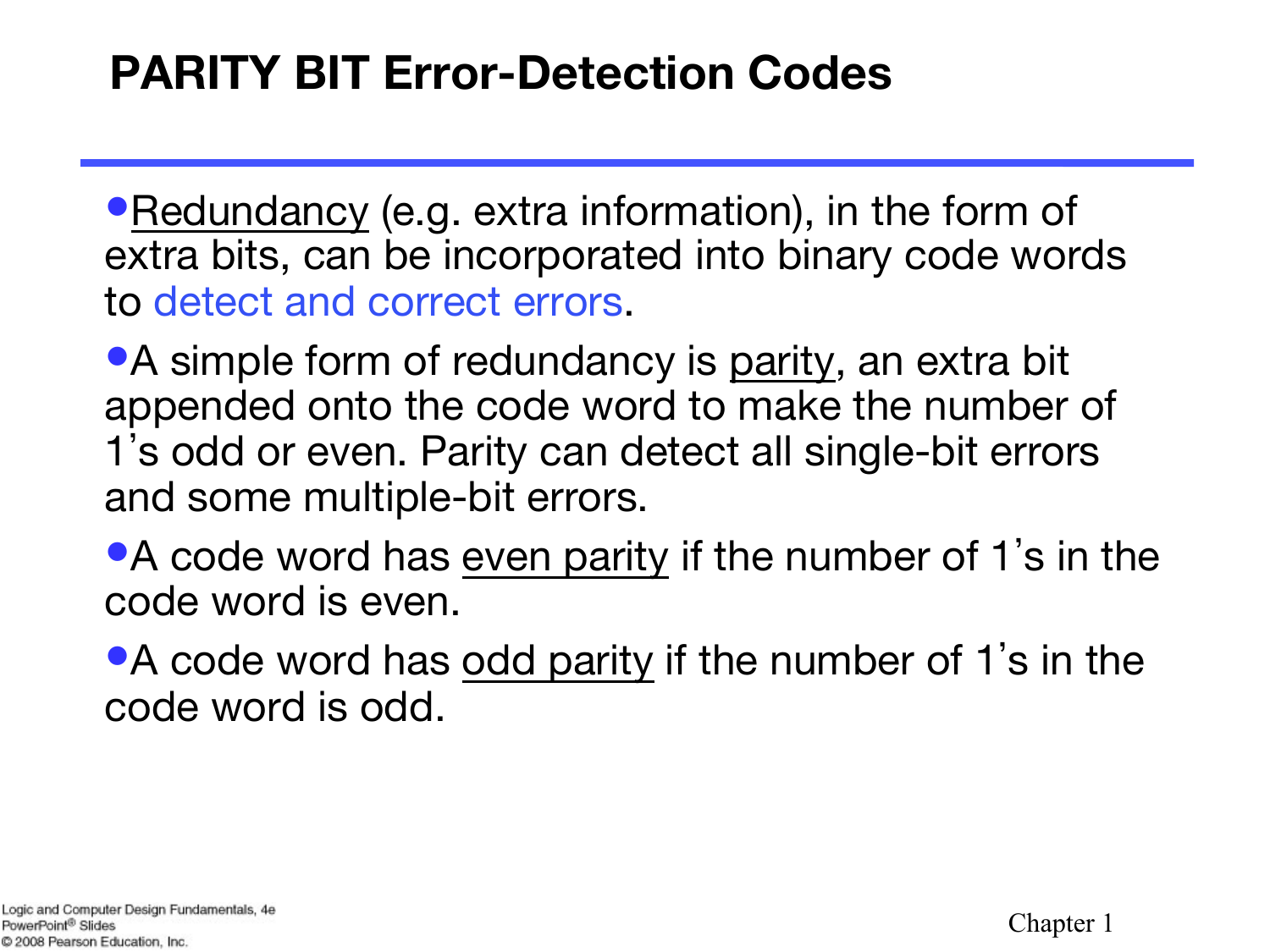### **4-Bit Parity Code Example**

### ‣Fill in the even and odd parity bits:

| <b>Even Parity</b> | Odd Parity<br>Message _ Parity |
|--------------------|--------------------------------|
| Message - Parity   |                                |
| $000$ .            | 000                            |
| 001                | 001                            |
| 010 -              | 010                            |
| 011                | 011                            |
| 100 -              | 100                            |
| 101                | 101                            |
| 110                |                                |
|                    |                                |

‣The codeword "1111" has even parity and the codeword "1110" has odd parity. Both can be used to represent 3-bit data.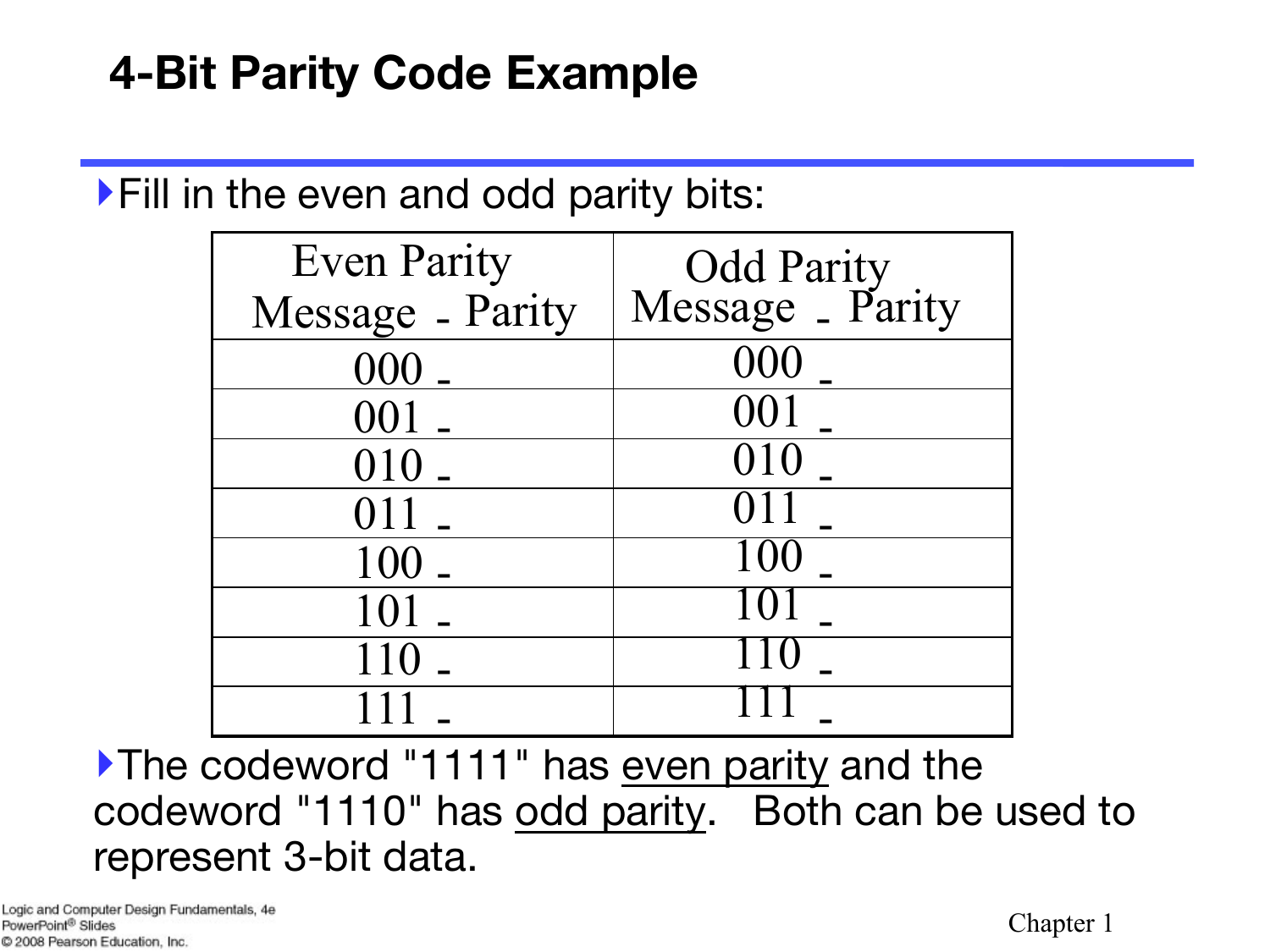### **GRAY CODE – Decimal**

| Decimal        | 8,4,2,1 | Gray |
|----------------|---------|------|
| $\Omega$       | 0000    | 0000 |
|                | 0001    | 0100 |
| $\overline{2}$ | 0010    | 0101 |
| $\overline{3}$ | 0011    | 0111 |
| $\overline{4}$ | 0100    | 0110 |
| 5              | 0101    | 0010 |
| 6              | 0110    | 0011 |
| $\overline{7}$ | 0111    | 0001 |
| 8              | 1000    | 1001 |
| Q              | 1001    | 1000 |

‣What special property does the Gray code have in relation to adjacent decimal digits?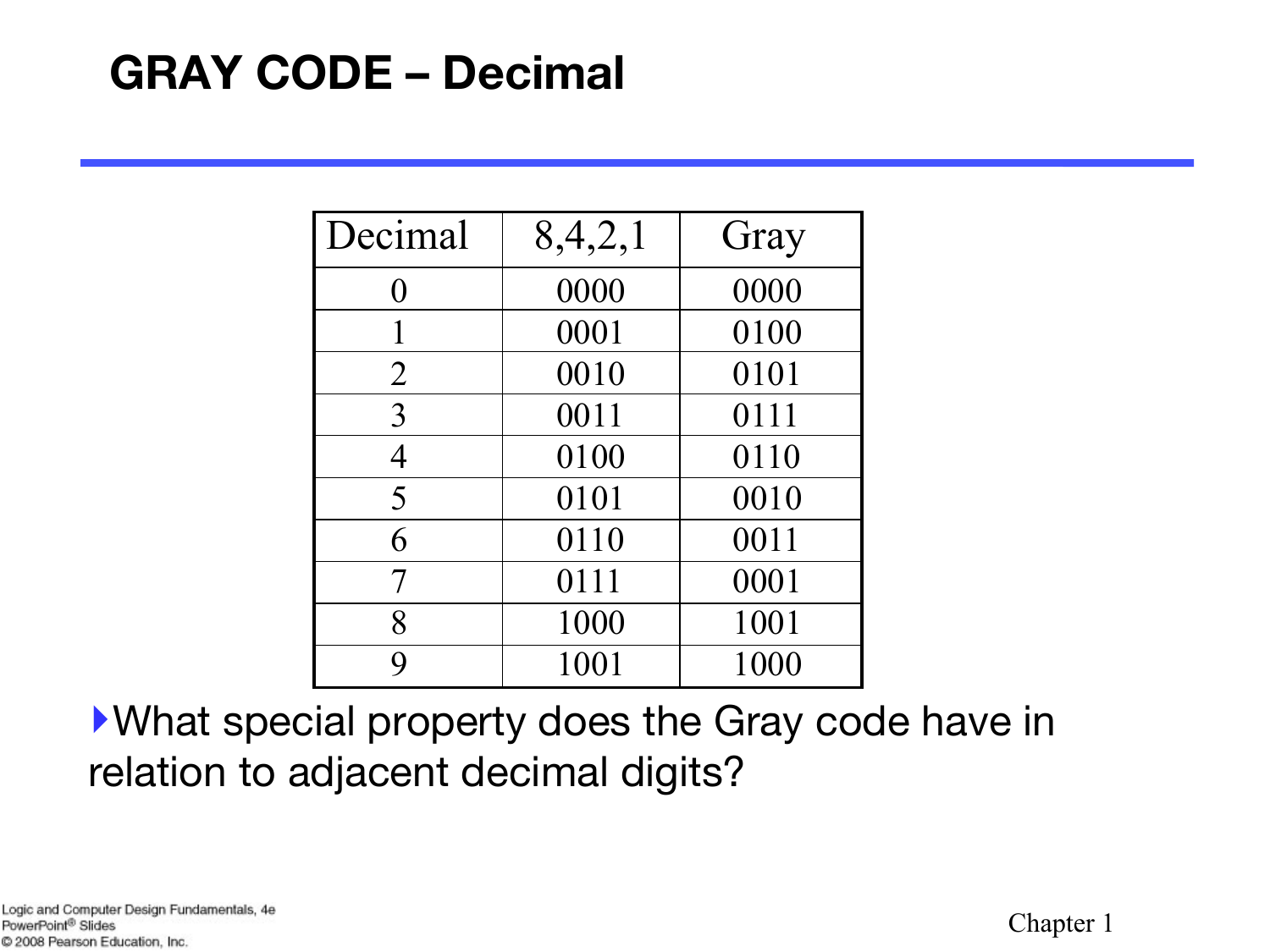### **GRAY CODE – Construction**

| $\blacktriangleright$ 0 |   | 00 | 000                   |
|-------------------------|---|----|-----------------------|
| $\blacktriangleright$ 1 | 1 | 01 | 001                   |
|                         |   | 11 | 011                   |
|                         |   | 10 | 010                   |
|                         |   |    | 110                   |
|                         |   |    | 111                   |
|                         |   |    | 101                   |
|                         |   |    | 10<br>$\left(\right)$ |

To build a code for n bit reflect the code for n-1 bit and add 0's and 1' s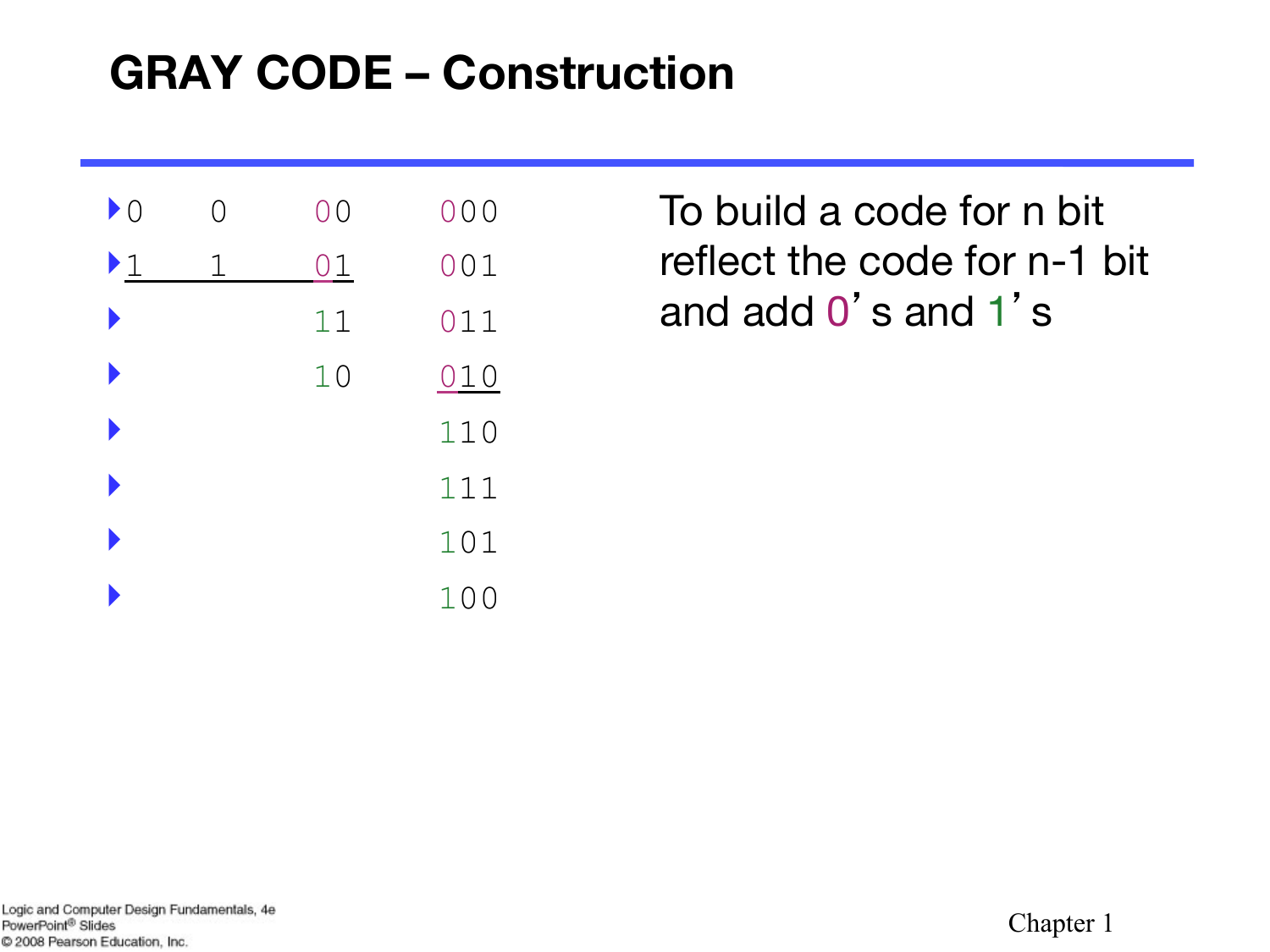### **Optical Shaft Encoder**

•Does this special Gray code property have any value? **•An Example: Optical Shaft Encoder** 



PowerPoint<sup>®</sup> Slides C 2008 Pearson Education, Inc.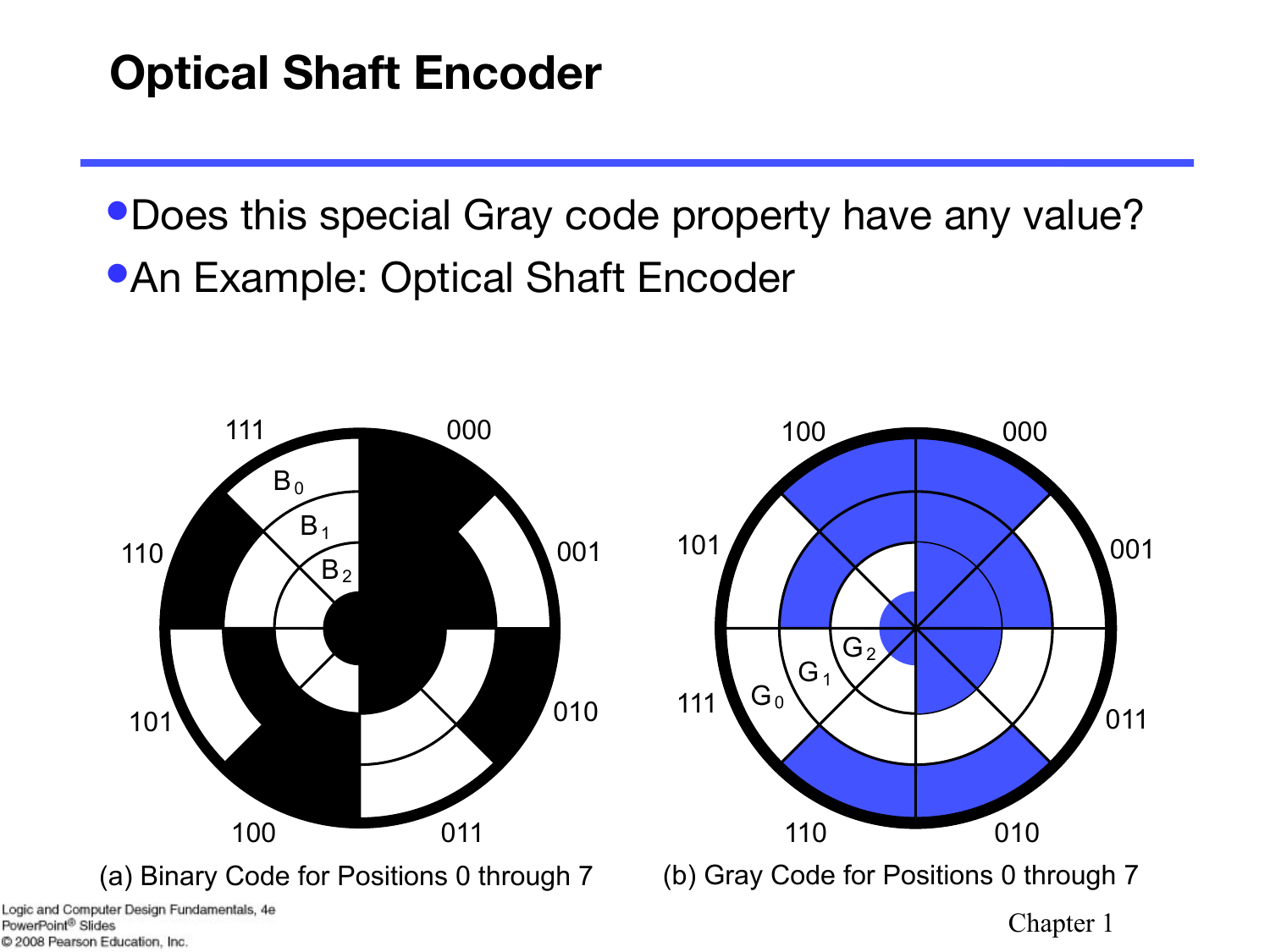### **Shaft Encoder** (Continued)

•How does the shaft encoder work?

•For the binary code, what codes may be produced if the shaft position lies between codes for 3 and 4 (011 and 100)?

•Is this a problem?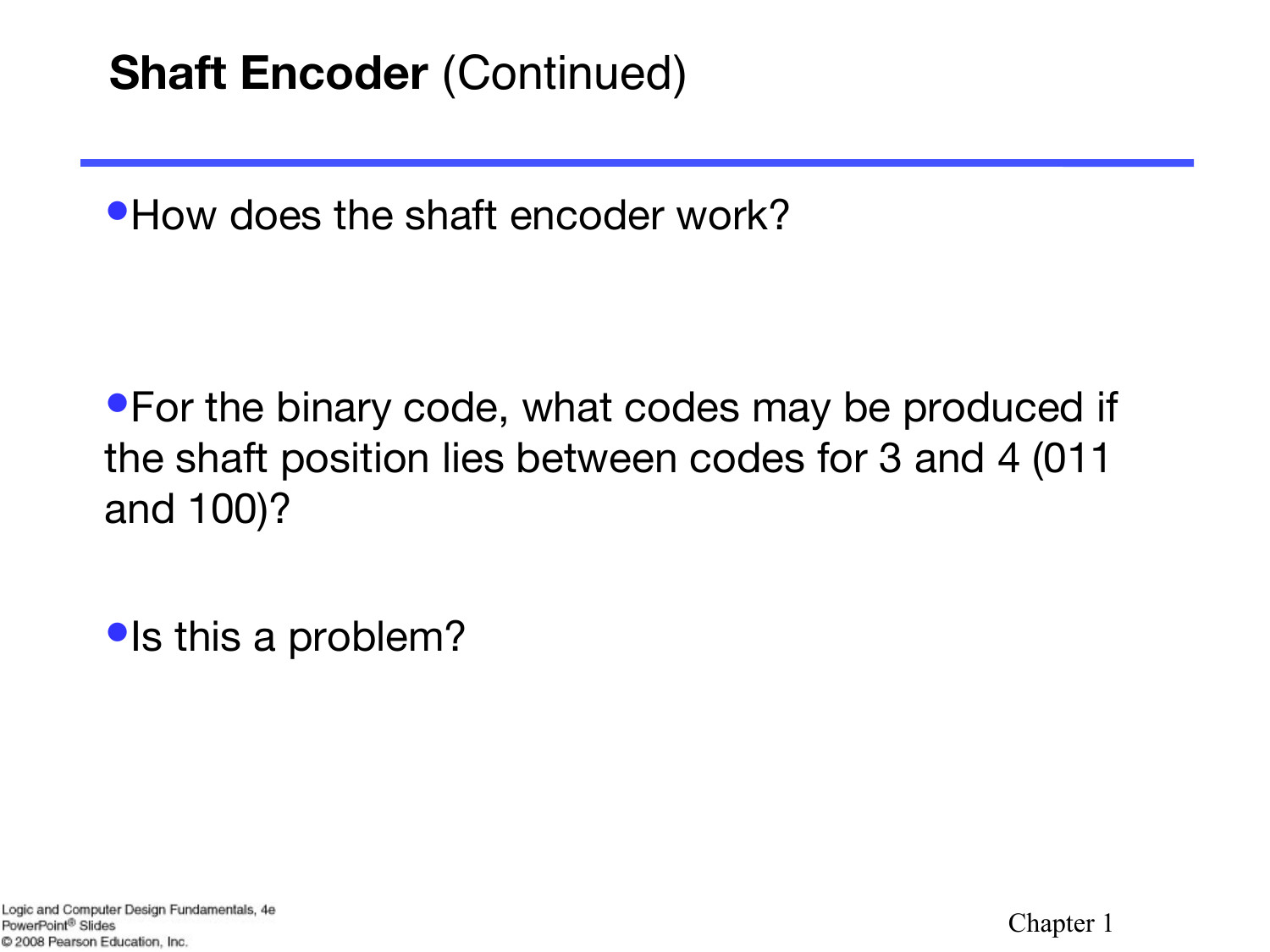•For the Gray code, what codes may be produced if the shaft position lies between codes for 3 and 4 (010 and 110)?

•Is this a problem?

•Does the Gray code function correctly for these borderline shaft positions for all cases encountered in octal counting?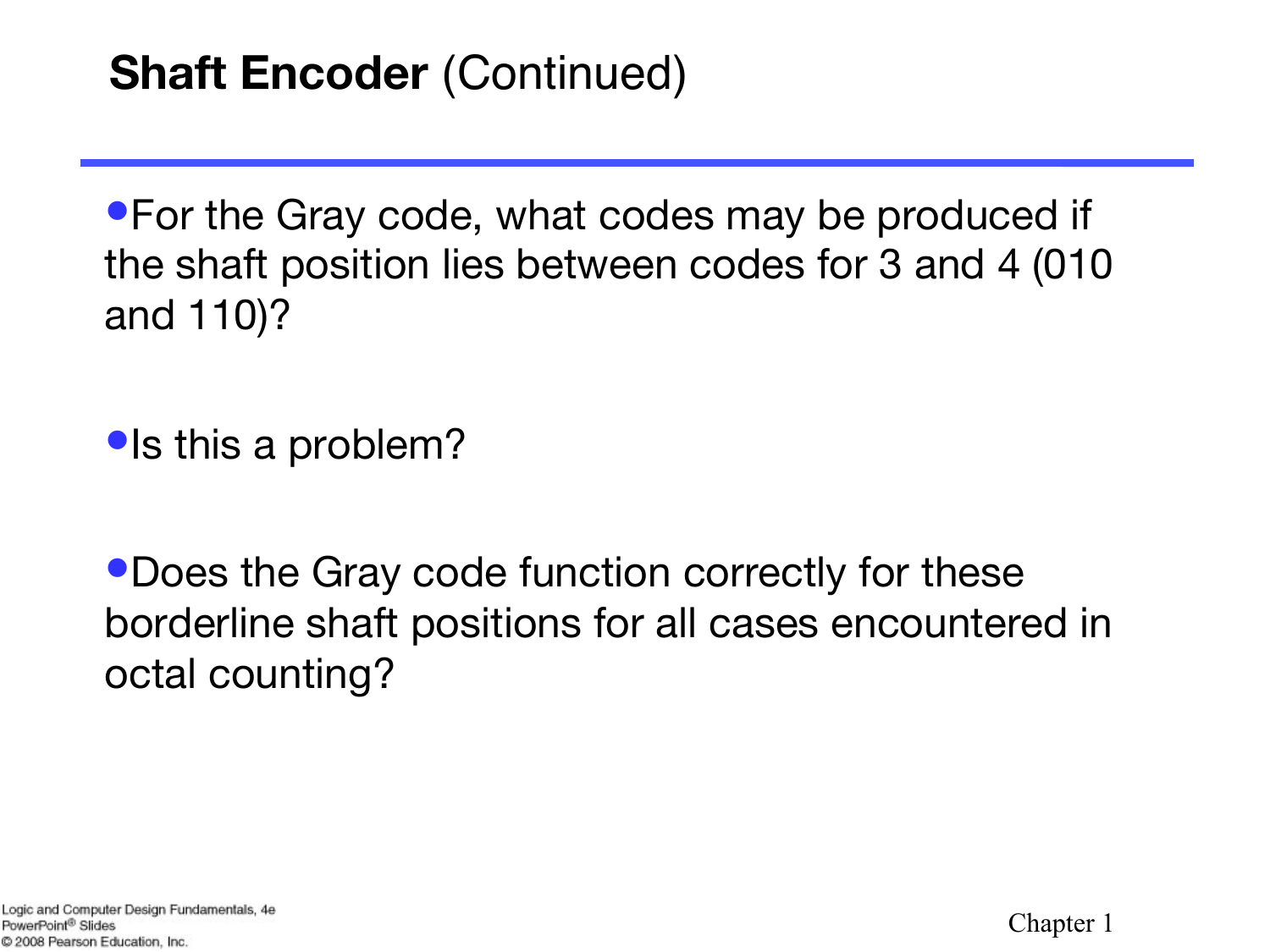### **UNICODE**

•UNICODE extends ASCII to 65,536 universal characters codes

- **For encoding characters in world languages**
- Available in many modern applications
- •2 byte (16-bit) code words